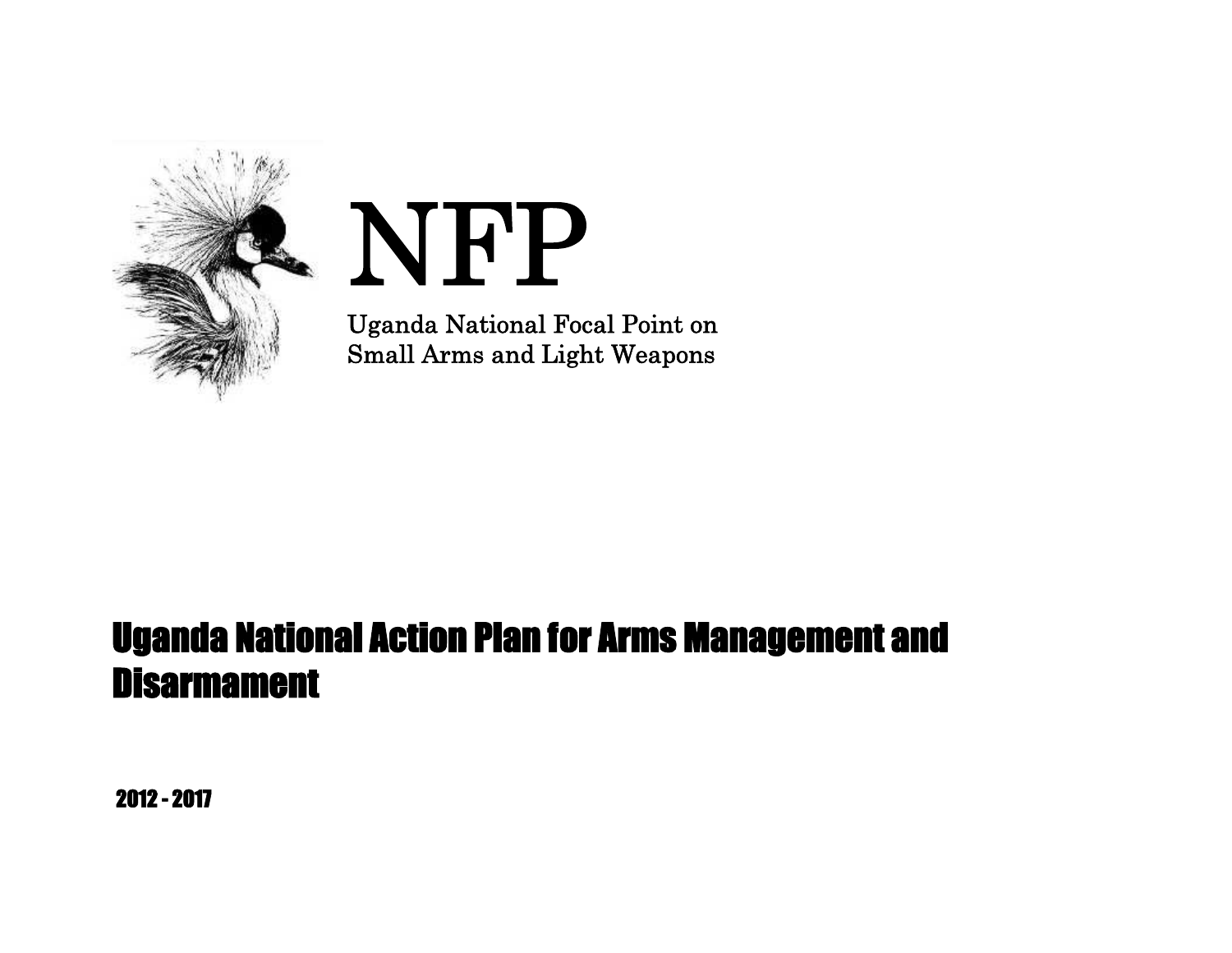# **Table of Contents**

| <b>List of Abbreviations</b>                    | 3  |
|-------------------------------------------------|----|
| <b>Foreword</b>                                 | 4  |
| <b>Introduction</b>                             | 5  |
| <b>Small Arms mapping exercise</b>              | 7  |
| <b>Policy on Small Arms &amp; Light Weapons</b> | 8  |
| <b>Firearms Act</b>                             | 8  |
| <b>Central Firearms database</b>                | 8  |
| <b>Stockpile management</b>                     | 8  |
| <b>Capacity Building and training</b>           | 8  |
| <b>National Co-ordination mechanism</b>         | 9  |
| <b>Involvement of civil society</b>             | 9  |
| Developments and alternatives to firearms       | 9  |
| <b>Public education &amp; awareness</b>         | 9  |
| The Uganda National Action Plan 2004-2009       | 9  |
| <b>Achievements of NFP and NAP</b>              | 11 |
| challenges                                      | 11 |
| <b>Uganda National Action Plan 2011-2015</b>    | 13 |
| <b>Background</b>                               | 13 |
| <b>Participating institutions</b>               | 13 |
| Objectives of NAP 2011-2015                     | 14 |
| <b>Vision</b>                                   | 15 |
| <b>Mission</b>                                  | 15 |
| <b>Objectives of NAP</b>                        | 15 |
| <b>Scope of NAP activities</b>                  | 16 |
| <b>Monitoring and Evaluation</b>                | 17 |
| <b>Conclusion</b>                               | 18 |
| Annual implementation plan                      | 19 |
|                                                 |    |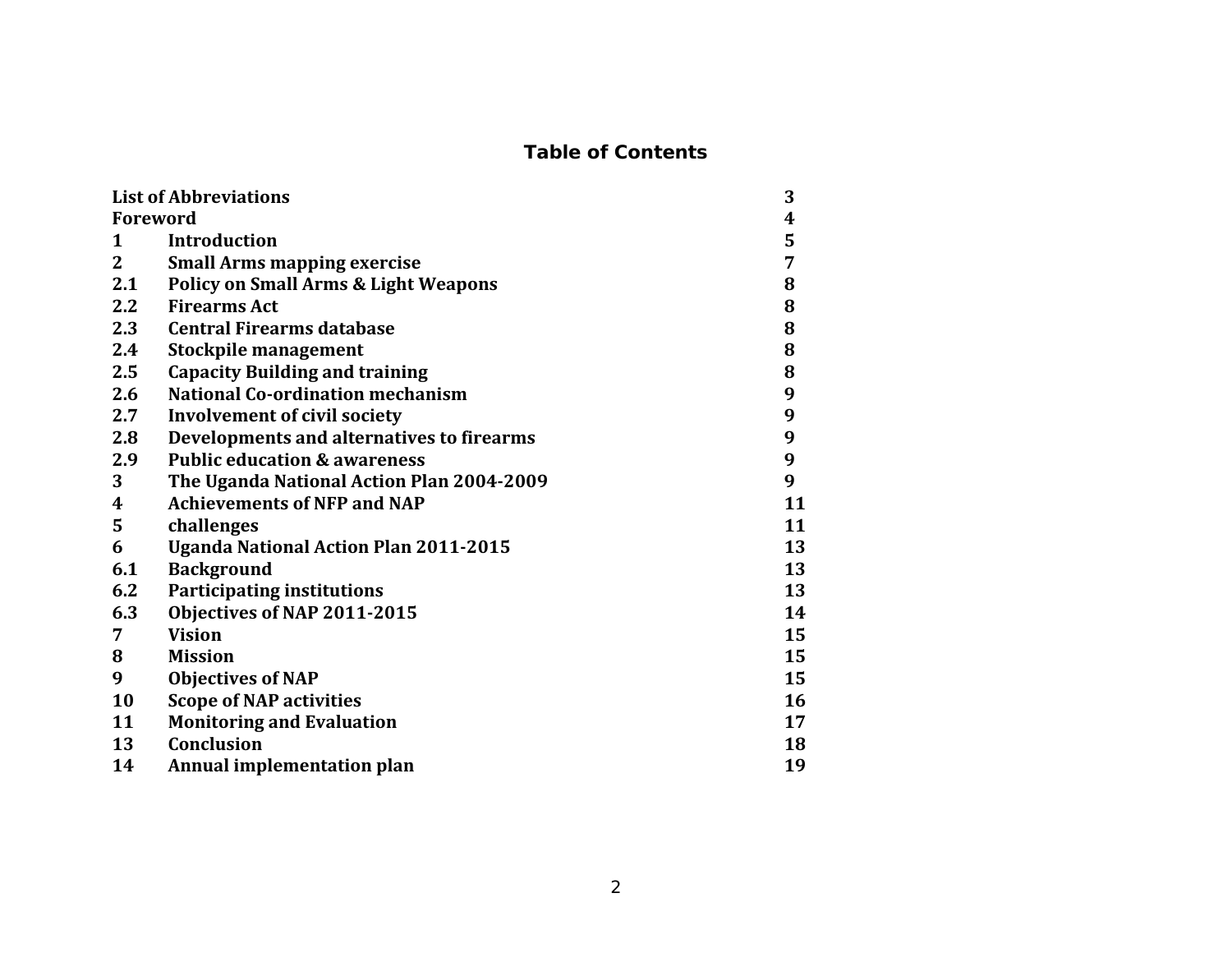#### **Abbreviations**

| <b>CFR</b>    | Central Firearms Registry                              |
|---------------|--------------------------------------------------------|
| <b>CID</b>    | Criminal Investigations Department                     |
| <b>DRC</b>    | Democratic Republic of Congo                           |
| EAC           | East African Community                                 |
| <b>EAPCCO</b> | Eastern African Police Chiefs Cooperation Organisation |
| <b>GPS</b>    | Geographical Positioning System                        |
| KIDDP         | Karamoja Integrated Disarmament and Development Plan   |
| <b>LEA</b>    | Law Enforcement Agencies                               |
| LDU           | Local Defence Unit                                     |
| <b>MOJ</b>    | Ministry of Justice                                    |
| <b>NAP</b>    | National Action Plan                                   |
| <b>NFP</b>    | <b>National Focal Point</b>                            |
| <b>NGO</b>    | Non-Governmental Organisation                          |
| <b>NP</b>     | <b>National Policy</b>                                 |
| <b>NSC</b>    | National Security Committee                            |
| <b>OPM</b>    | Office of the Prime Minister                           |
| <b>PRDP</b>   | Poverty Reduction and Development Plan                 |
| <b>RTF</b>    | <b>Regional Task Force</b>                             |
| <b>SALW</b>   | Small Arms and Light Weapons                           |
| <b>SP</b>     | Superintendent of Police                               |
| <b>SRIC</b>   | Security Research and Information Centre               |
| <b>SWP</b>    | <b>Standard Working Procedures</b>                     |
| UN            | United Nations Organisation                            |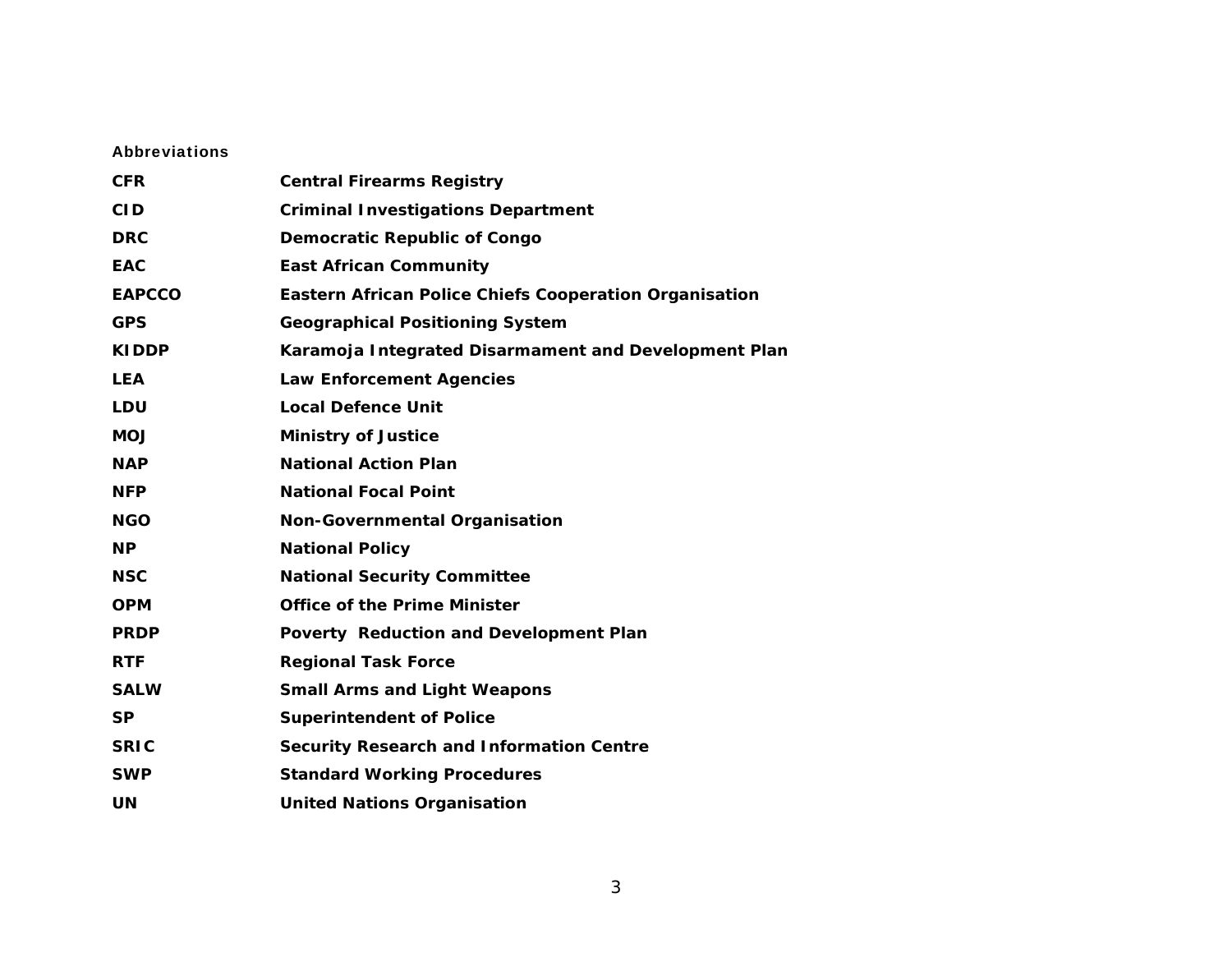#### **Foreword**

Illicit proliferation of small arms and light weapons represents a direct threat to pillars of democracy and development of Uganda, and the Great Lakes Region, Horn of Africa and Bordering States as a whole. Small arms are responsible for escalating and sustaining conflict, and abetting terrorism and other serious crime. Within the Great lakes Region and Horn of Africa, many lives have been lost, communities destroyed and economic activities disrupted as a result of presence of illegal Small Arms.

Government of Uganda is committed to providing long lasting peace and stability to all her citizens and residents. Ensuring elements of good governance is a key to sustained economic development and prosperity.

Uganda is already addressing the problem of Small Arms Proliferation through not only assenting to the various international and regional treaties and protocols (UN Programme of Action, the Nairobi Declaration, Nairobi Protocol, Bamako Declaration) but also through various initiatives and programmes that have focused on three main result areas;

- 1. Control and management of existing stocks of Small Arms
- 2. Reduction of excess volumes of Small Arms and Light Weapons
- 3. Prevention of proliferation of Small Arms

These efforts have been undertaken through a collaborative framework that supports not only national activities but also regional and international cooperation. The Uganda National Action Plan on Small Arms and Light Weapons (NAP) enshrines the commitment by Government of Uganda to take concrete steps to tackle the problem in all its aspects.

The Government of Uganda recognises the positive role played by Civil Society Organisations and development partners in complementing government to promote effective action to enhance human security and to curb the proliferation and misuse of small arms and light weapons. In this regard, the Government of Uganda would like to thank the Government of The Royal Netherlands Kingdom, the East African Community, Regional Centre on Small Arms, United Nations Development Programme (UNDP), German International Cooperation (GIZ) and SaferWorld. Government will continue to encourage and facilitate the participation of Civil Society and calls upon international partners to continue with the cooperation and support in the implementation of the NAP.

**Hon. Eng. Hilary Onek MP Minister of Internal Affairs**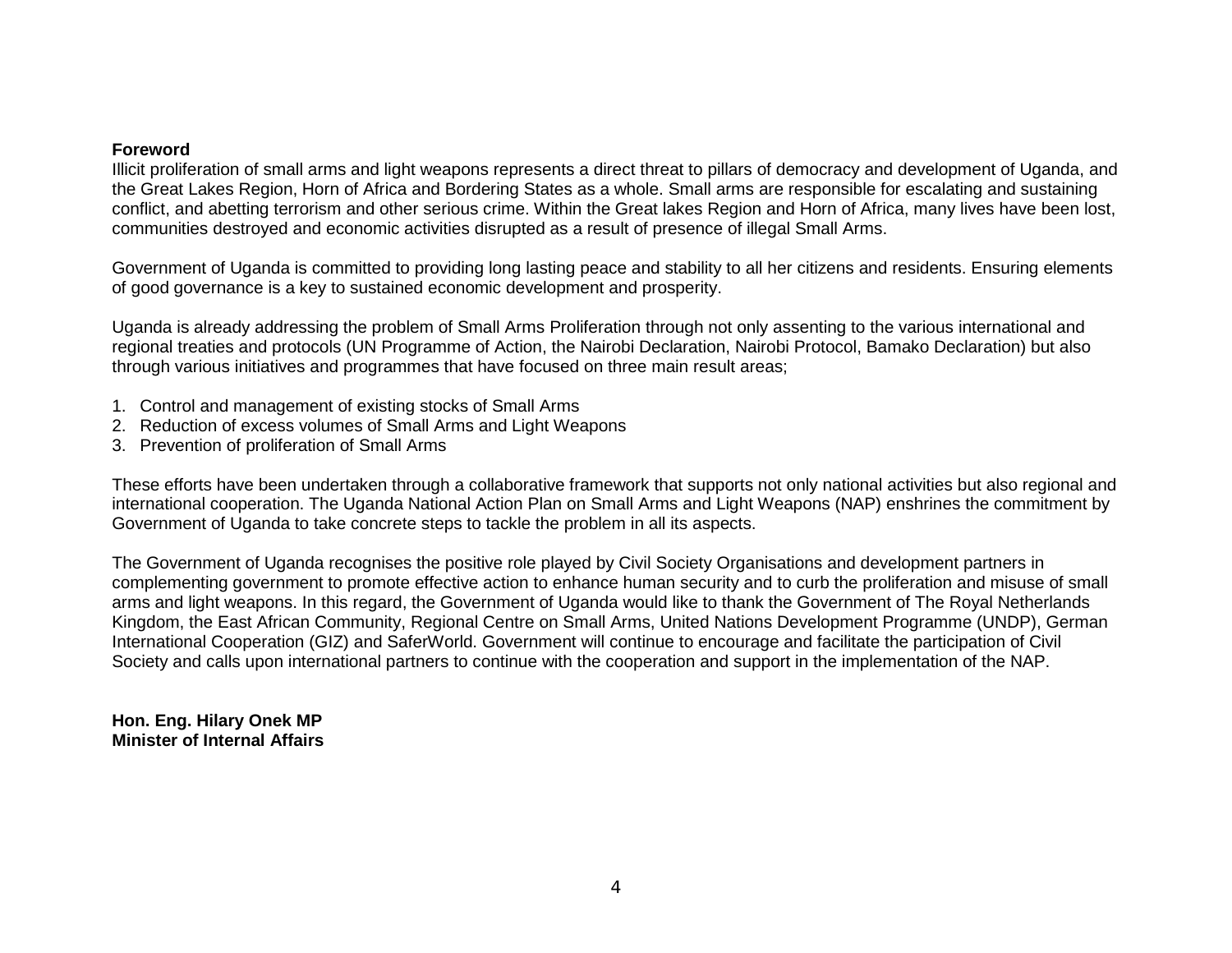# **1. INTRODUCTION**

The Uganda National Action Plan for Arms Management (NAP) was initially a five year plan that brought together all sectors of Ugandan society in the efforts to prevent, control and reduce the proliferation of illicit small arms and light weapons in Uganda, the Great Lakes Region, Horn of Africa and Bordering States.

The plan was developed through a comprehensive process of research, planning and active engagement of several stakeholders from Government, Regional and International arms control initiatives in close consultation and collaboration with civil society. This approach to the development and subsequent implementation of NAP ensured that this initiative is both effective and sustainable in the medium and long term. Implementation commenced on  $1<sup>st</sup>$  of July 2004.

The Great Lakes Region is at the hub of the proliferation of small arms and light weapons in comparison to Central, and Southern Africa. For the past fifty years the fallout from decolonisation and the struggle for liberation of African peoples has impacted on security and development in the region. Compounding this instability have been the proxy wars and political machinations of the Cold War that have been played out on the battlegrounds and the logistical bases and support mechanisms for these conflicts.

The legacies of decolonisation and the Cold War eras included both positive and negative effects. Soon after liberation many of the nations in the region got embroiled in civil war and strife as political ambition overtook common sense and one violent change of government after the other destabilised the region and released more and more tools of violence into society. Resource based conflicts soon replaced political based conflicts that are still raging through the Great Lakes Region, Horn of Africa and bordering states. These conflicts have impacted seriously on human security and development in the region.

Some of the most negative effects of this political instability and conflict are the arsenals of weapons and ammunition as well as the armies of combatants other than military. Lured by the potential profits from armed crime and violence, and with no real economic future or stable income many of these combatants destabilised the region through organised crime and armed violence. Sloppy demobilisation and disarmament processes, lack of control and weak law enforcement ensured that most of these tools remained residual in society.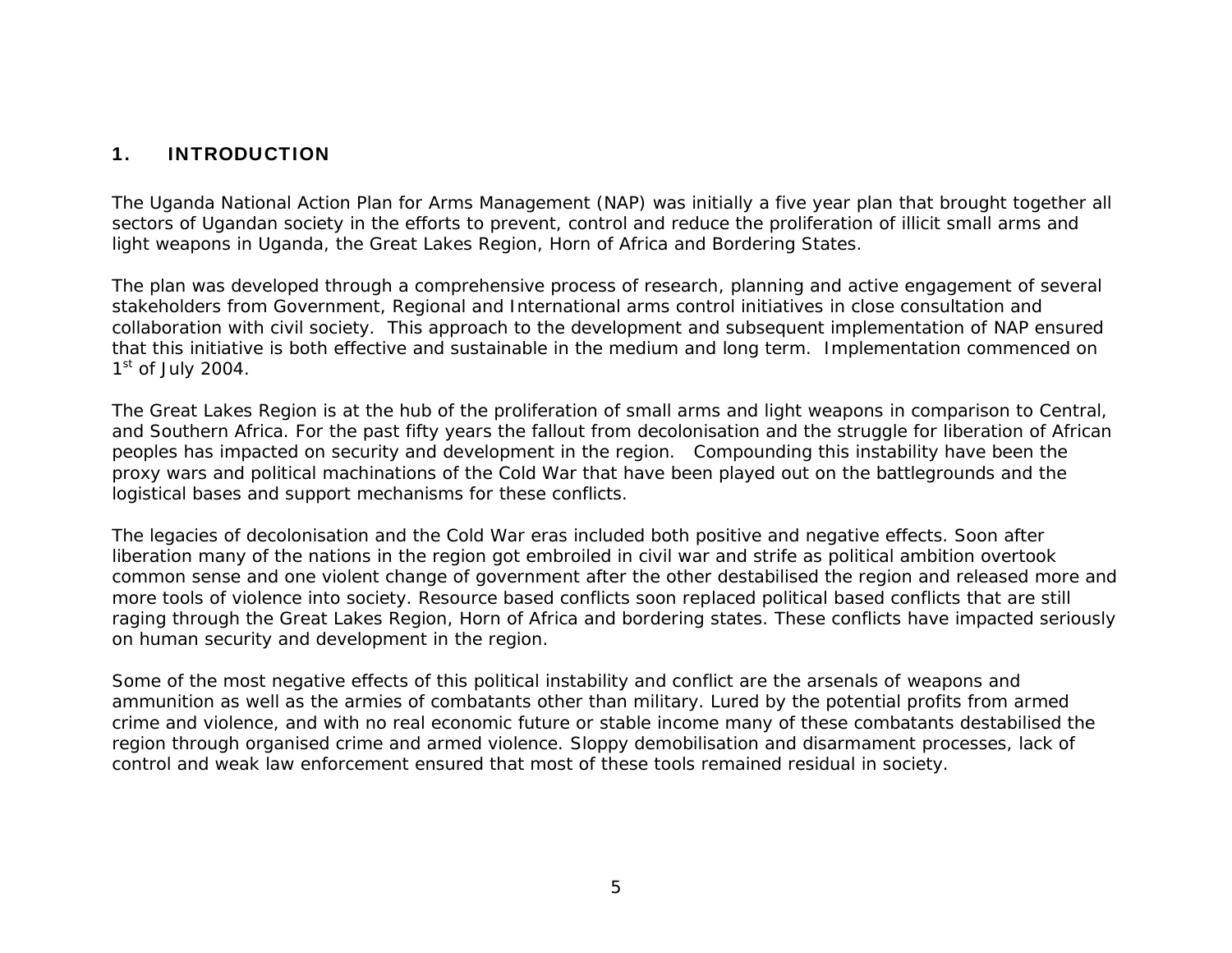The majority of illicit small arms in the region are old stocks from past conflicts that are recycled from one conflict area to another continuing the destruction of the lives of ordinary citizens and communities in the region. In addition the new dynamics in the region embroiled in conflicts, the illegal trade in Small Arms along the gun corridor (Somalia, Southern Sudan, DRC, Uganda), emergence of modern terrorism ( Al-queda and Al-shabab) Open Sea Pirates in the Indian ocean) have continued to support the proliferation and circulation of illegal Small Arms.

In Uganda specifically, the activities of the now defunct Lord's Resistance Army (LRA) and Allied Defence Forces (ADF) continued to escalate the small arms problem. Additionally, the rise of urban terrorism and armed violence



also fuels the demand for firearms for both personal protection and illicit activities.

New stocks of illicit arms still enter the region due to:

- a) Loop-holes in existing legislation, Imports and transfers.
- b) Ineffective sub-regional law enforcement architecture and a comprehensive strategy for joint disarmament
- c) Weak enforcement of control measures
- d) Porous borders that are not easy to police
- e) Limited resources to implement the Small Arms Policy

President Yoweri Museveni lights a torch at a destruction function at Munyoynyo 5/10/2010

It should be noted that, not all illicit weapons in circulation started their life as such. Many in circulation today once belonged legally to the state or to private citizens. Compounding the problem further was the lack of effective control measures, weak policy frameworks, outdated legislative measures and poor law enforcement practices have hampered the investigation, recovery and successful prosecution of illegitimate users of small arms and light weapons.

Furthermore, laxity in the management of small arms issued to vigilante groups to compliment efforts by Law Enforcement Agencies in provision of community security also contributed to proliferation of illegal Small Arms and prevalence of crime. This laxity can also be attributed to non-adherence to recommended stockpile management and recordkeeping practices.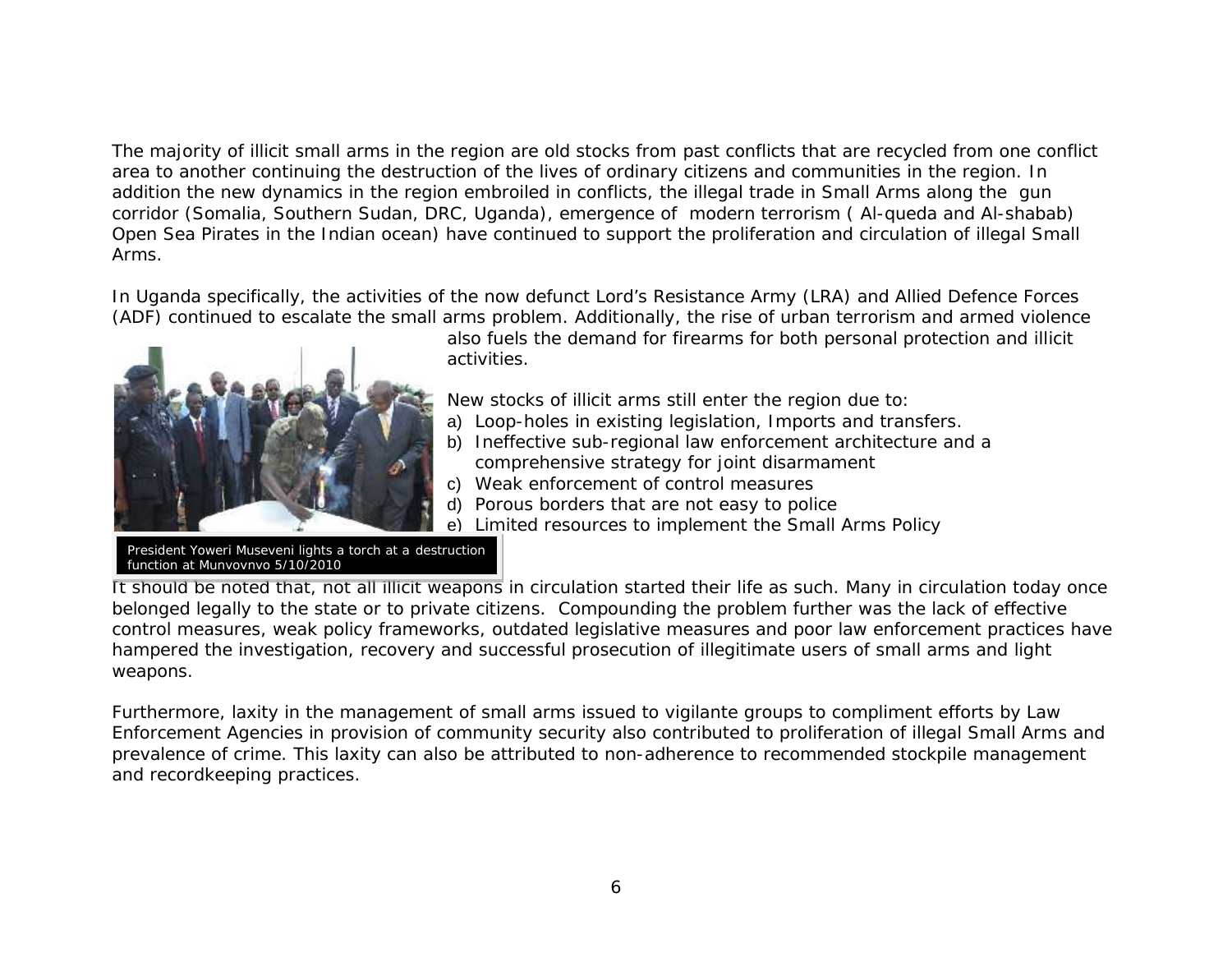Given the complexity of the sources of illicit arms within the region, a strategic and comprehensive plan is needed for action in line with Uganda's pivotal role in the struggle against crime, terror and illicit arms in the Great Lakes Region, Horn of Africa and Bordering States. Factors that contribute to the central strategic importance of Uganda in this regard are:

- a) Uganda stands at the cross-roads between the conflict areas of the Sudan, Eastern Democratic Republic of Congo, Somalia and the fragile stability of Central Africa
- b) Uganda shares its borders with some of the most porous and politically unstable countries in Central Africa and the Great Lakes Region and Horn of Africa
- c) Uganda has suffered directly from terrorism and crime
- d) Uganda possesses political posture and responsibilities that are unique as a member of: the East African Community; the Inter-governmental Authority on Development, the Eastern African Regional Police Chiefs Committee and the Nairobi Declaration, the leadership of the Government of Uganda and the Ugandan organised Civil Society are often the only driving factors leading to action on joint regional issues.
- e) Uganda has a strong humanitarian and social record as a provider of asylum to people from the region.

# **2. Small Arms mapping exercise**

While the regional, continental and international agreements provided a vital political framework for action to curb the proliferation of small arms and light weapons, critical aspects of these agreements were domesticated into the National Policy on Small Arms and Light Weapons (2010) as well as NAP (2004-2009).

The Government of Uganda has enabled a framework through which action to effectively address Small Arms Issues will be undertaken at the National level. This framework incorporates relevant governmental agencies, institutions, local authorities and civil society highlighting key functions for;

- a) The Uganda National Focal Point on Small Arms and Light Weapons
- b) Regional Task Forces
- c) District Task Forces
- d) Other lower structures

The National Focal Point, with support from SaferAfrica and SaferWorld in collaboration with Centre for Conflict Resolution (CECORE), Oxfam GB, People with Disability (PWD) and Uganda Joint Christian Council (UJCC) undertook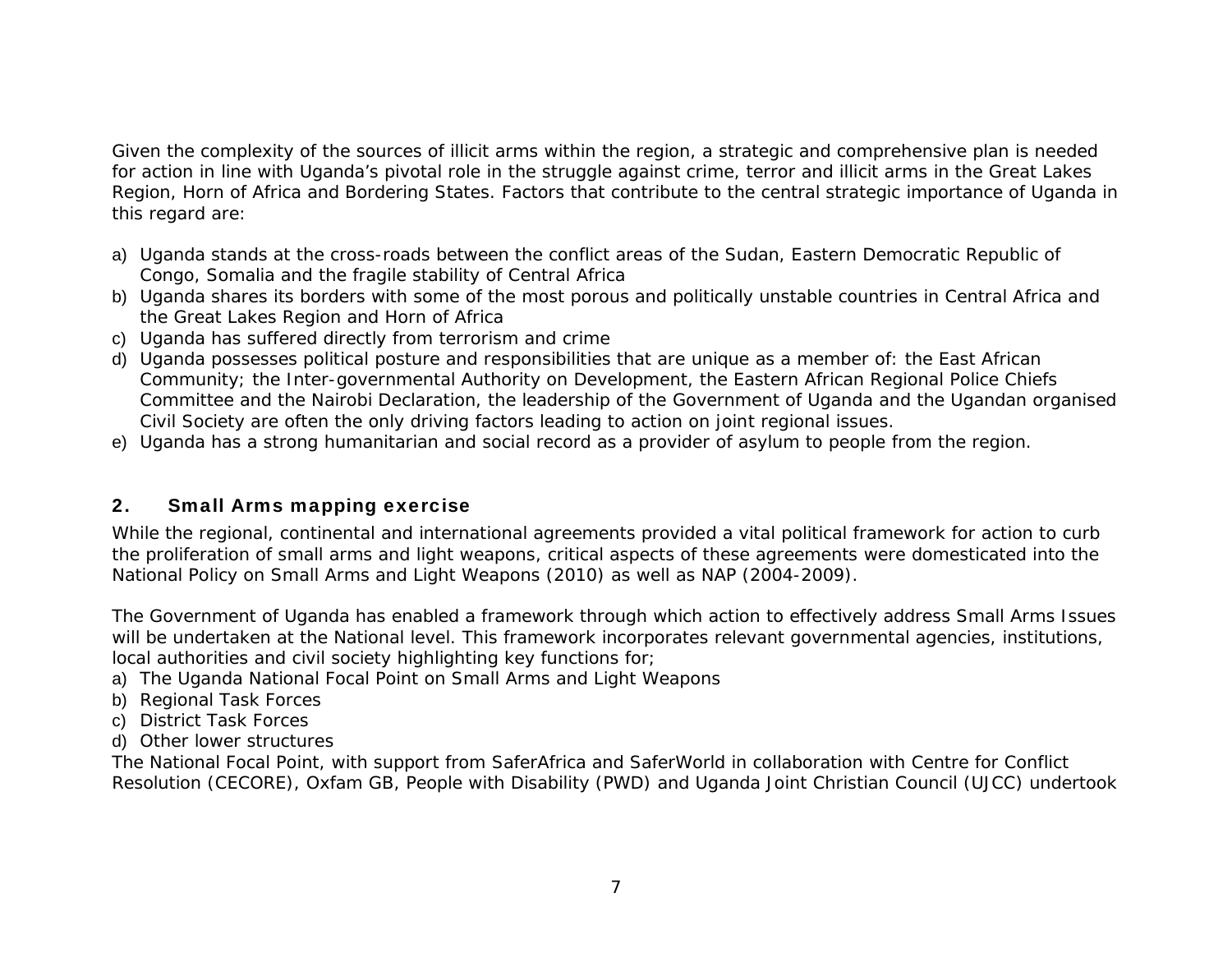a research on the real extent of the problem in Uganda. The objective was to identify and understand the nature and extent of small arms proliferation in terms of supply and demand factors; the existing capacity and resources available to address Small Arms issues, attitudes and effects of proliferation on Ugandan people. This research identified key areas of concern which included;

#### *2.1 Policy on Small Arms and Light Weapons*

A clear and comprehensive national policy on Small Arms, Light Weapons, ammunition and explosives was identified as a priority requirement to govern the National Action Plan and provide guidelines to prevent control and manage the proliferation, illicit possession and abuse of SALW.

A Firearms Policy and guidelines for review of legislation were adopted by Government in October 2010 and is the basis for review of legislation.

#### *2.2 Firearms Act*

There was need to review the law and incorporate current realities prevailing in Uganda in line with the sub-regional and internationally agreed measures. The review of legislation started in 2010 and is in progress.

#### *2.3 Central Firearms Database*

There was need to establish a central electronic database for national recordkeeping, control of national stockpile, investigations and information sharing at national, regional and international levels. This system is currently being developed.

#### *2.4 Stockpile Management:*

Attention was given to stockpile management issues in conformity with the national policy and RECSA Best Practice Guidelines on Stockpile Management. Focus would be on security of stock, management of captured and seized stocks, surplus and obsolete stock, disposal and destruction, national recordkeeping, licensing criteria and procedure.

#### *2.5 Capacity Building and Training*

Key focus areas among others:

i. Arms Management and disarmament skills for middle and senior management personnel.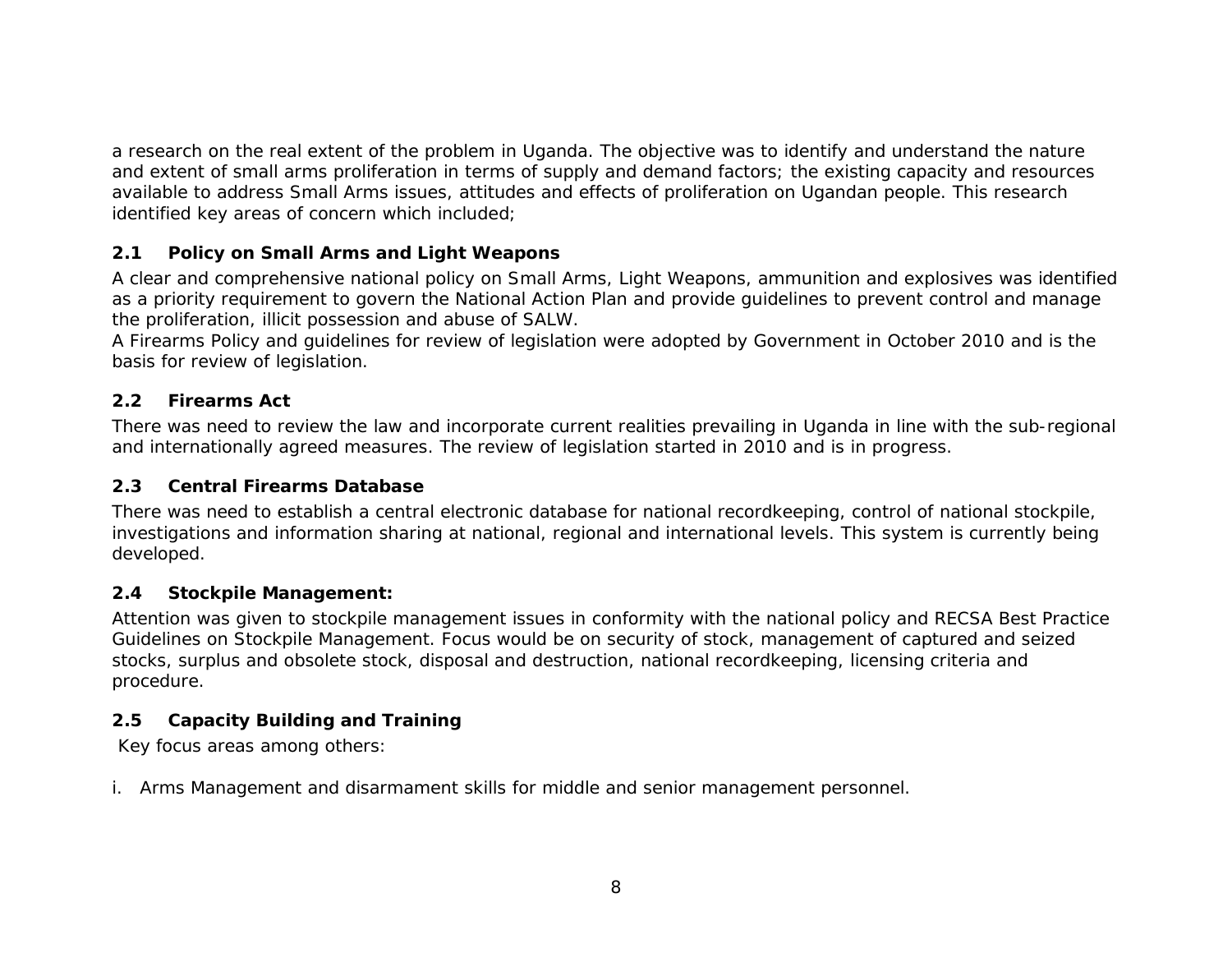- ii. Specialised investigation skills on national level such as ballistic experts, forensic investigation, Record keeping and firearm crime related investigation,
- iii. Resource mobilisation

**NOTE**: A series of capacity building programmes have so far been undertaken targeting specifically UPDF, UPF, UPS, ISO and UWA in some of the above identified areas.

#### *2.6 National Co-ordination Mechanisms*

Strengthen coordination and implementation of activities by the National Focal Point by establishing lower structures to be responsible for grass root implementation at Regional, District, Sub county and lower levels. The lower structures will be responsible for the co-ordination and implementation of the National Action Plan as directed by the National Focal Point and will also function as the co-ordination mechanism between the National Focal Point, implementing institutions and communities.

#### *2.7 Involvement of Civil Society*

Civil Society Organisations have been identified as crucial in the struggle against Small Arms Proliferation and their roles especially in the field of research, advocacy, lobbying and resource mobilisation is highly recognised both internationally and nationally.

#### *2.8 Development and alternatives to Firearms*

Attention was focused on the links between development and the proliferation of firearms specifically linking Small Arms issues to other Development plans.( For example in KIDDP, PRDP)

#### *2.9 Public Awareness and Education*

There was a need for a massive public awareness and education programmes for various sectors of the public and other key stakeholders geared towards their involvement in combating proliferation of Small Arms and its related evils.

#### **3 UGANDA NATIONAL ACTION PLAN 2004-2009**

The NAP has been a five year programme (2004-2009) guiding the implementation of national action to address the problem of Small Arms and Light Weapons proliferation in Uganda. The implementation of NAP has been supported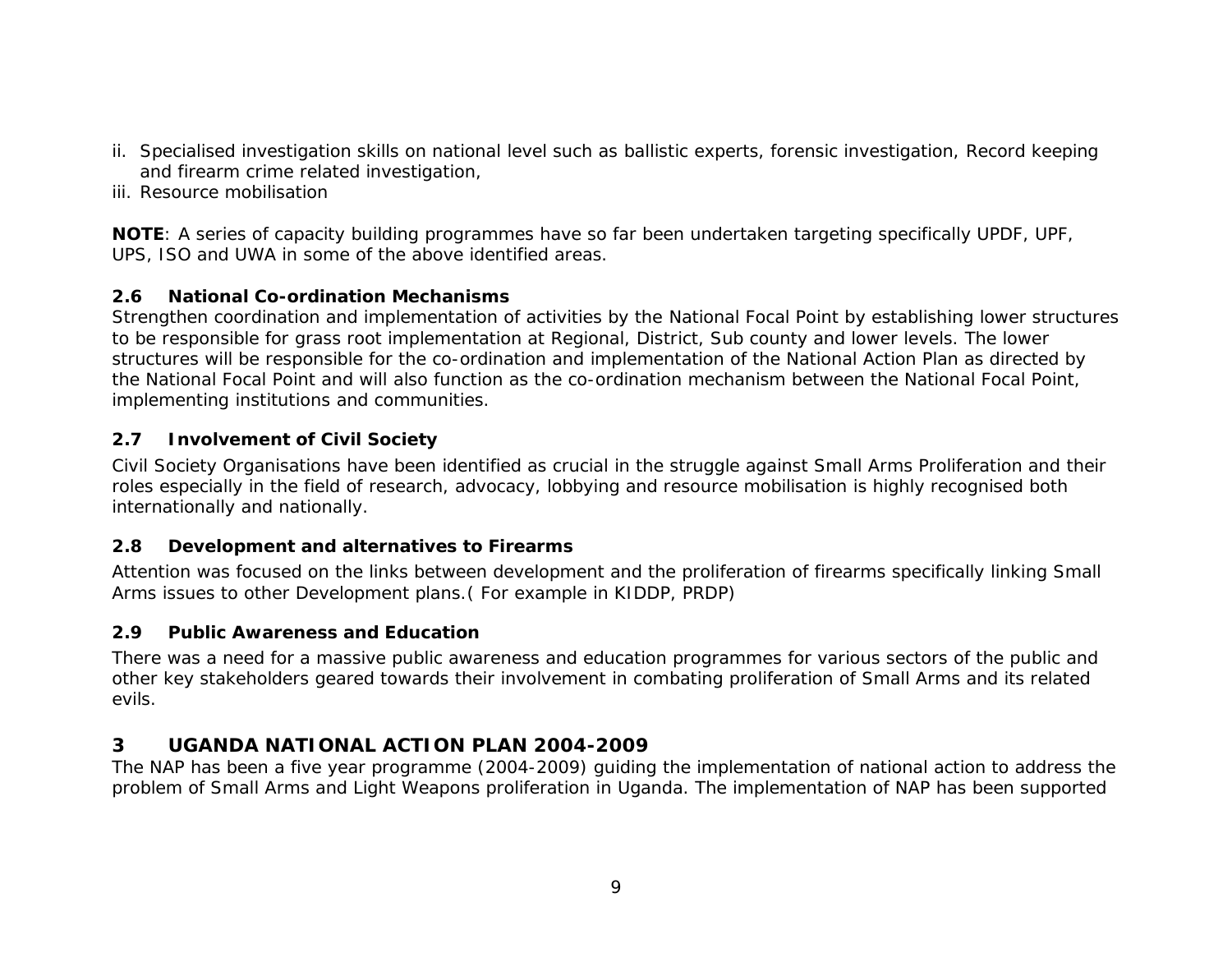by Government of Uganda, development Partners and Civil Society Organizations under the coordination of the Uganda National Focal Point.

The implementation of the NAP has been carried out with various Government Ministries, agencies that include Ministry of Defence(UPDF), Ministry of Internal Affairs (Police, Prisons, Immigration), Presidents Office(ISO, ESO), Office of the Prime Minister, Ministries of Transport and Communications; Local Government, Justice and Constitutional Affairs; Foreign Affairs, Trade and Industry; Finance, Planning and Economic Development; Education and Sports; Information; Gender and Social Development; and relevant institutions agencies like Uganda Wild Life Authority, Uganda Revenue Authority, as well as Civil society organizations. These institutions also form the NFP structures at lower level and are responsible for the implementation of the NAP.

The NAP focused activity on 3 key result areas;

- 1. Control and management of existing stocks of Small Arms
- 2. Reduction of excess volumes of Small Arms and Light Weapons
- 3. Prevention of proliferation of Small Arms

These key result areas were encapsulated into 11 broad thematic areas on which action has been focused. These areas were;

- I. Building institutional framework
- II. Review of National Policy and Legislation
- III. Stockpile management
- IV. National awareness and education programme
- V. International and regional co-operation and information exchange
- VI. Border control and refugees
- VII. Human development planning linking initiatives on small arms and development; promoting police community relations
- VIII. Training and capacity building
- IX. Research conducting action-oriented research

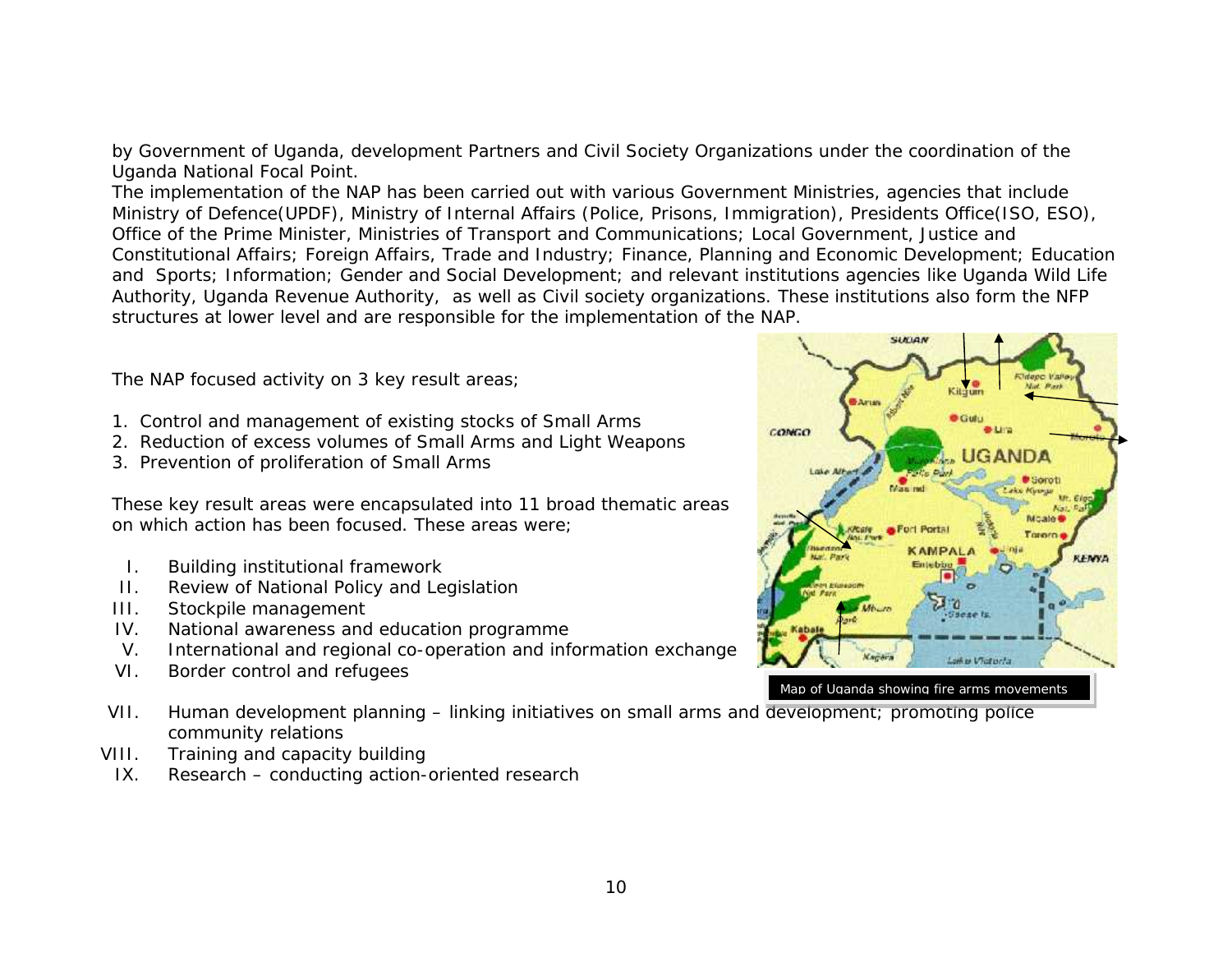- X. Critical areas of support data collection and analysis on firearms; material support for law enforcement agencies etc
- XI. Strengthening cooperation with Civil Society Organizations
- **4 Achievements of NFP and NAP:**

Since its establishment in 2001, the NFP has;

- a) Undertaken a mapping exercise to ascertain the extent and magnitude of the SALW problem in Uganda and existing capacity to address them (2002-03.
- b) Developed and adopted the National Action Plan (June 2004)
- c) Destroyed over 97,500(Ninety Seven Thousand, Five hundred) small arms and assorted rounds of ammunitions (2005-2010), destroyed over 1500 tons of unexploded ordinances (2007-2011)
- d) Developed a comprehensive National Policy on Firearms and Review of Legislation in compliance with international and regional initiatives on SALW.
- e) Developed Agency specific work plans for UPDF and UPF for implementation of NAP.
- f) Acquired four electronic firearms marking machines.
- *g)* Trained civil society to support implementation of the NAP
- *h)* Established Regional Task Forces, District Task Forces and Sub County Task Forces as part of arms control.
- *i)* Conducted public education and sensitization programs in North East, North West, Northern, Mid West, Mid Eastern, western, s/western and Central Regions to sensitize district officials on small arms issues and their roles.
- *j)* Conducted capacity building programmes for law Enforcement Agencies in Amoury management and supervision.
- *k)* Conducted national firearms verification and stocktaking in Police Units and UPDF.
- l) Conducted firearms marking in Police, UWA, Private Security Organizations and UPDF units.
- m) Capacitated the district structures in Karamoja and Sabiny regions with skills to prevent and mitigate conflict as part of the early warning and early response mechanism of the CEWARN unit of IGAD
- *n)* Undertook action oriented researches on SALW
- *o)* Developed an electronic Firearms Registry
- p) Participated in the development of the Karamoja Integrated Disarmament and Development Programme KIDDP (since November 2004) and the National Development Plan, 2010-2015
- q) Participated in several regional and international fora to develop action to address SALW and conflict prevention issues.(BMS,UN-ATT, TAC of RECSA, TCEW of CEWARN,EAC Inter State Security Meetings, ICGLR)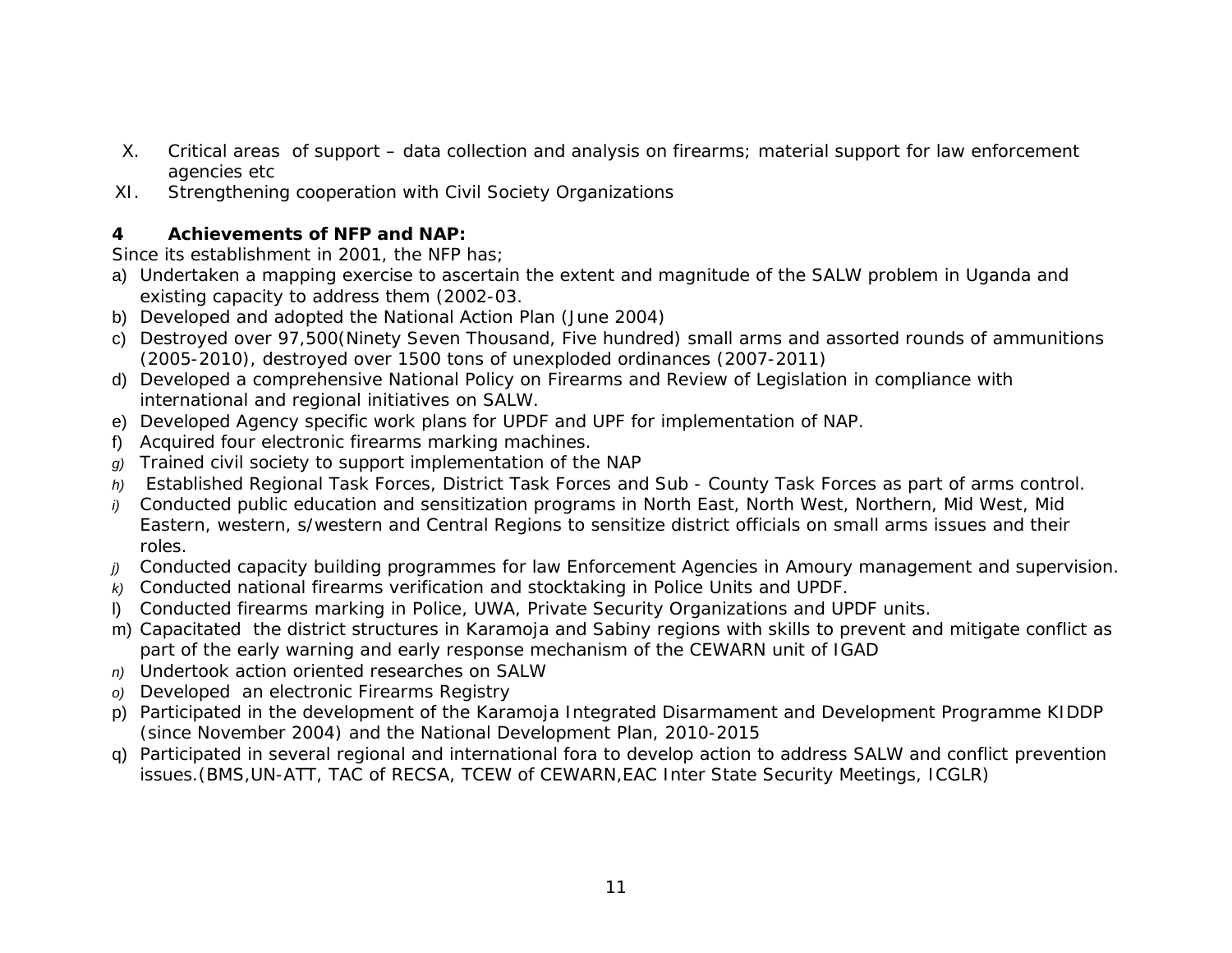- **5 Challenges:**
- Limited resources to implement NAP activities- there was high dependency on donor funds
- Institutionalization of the NAP by implementing agencies.
- Operationalising lower structures of NFP to effectively implement NAP
- Weak legal framework to support SALW control activities
- Lack of secure facilities for SALW storage in most of the Government institutions
- Limited public awareness about SALW issues
- Porous borders that contribute to the influx of illegal Small Arms
- Attitude of some communities towards gun culture
- Lack of coordinated disarmament programmes within the region
- Lack of harmonised laws within the region
- Insufficient specialised skills for implementation of NAP



woman with child and firearms fending for **survival**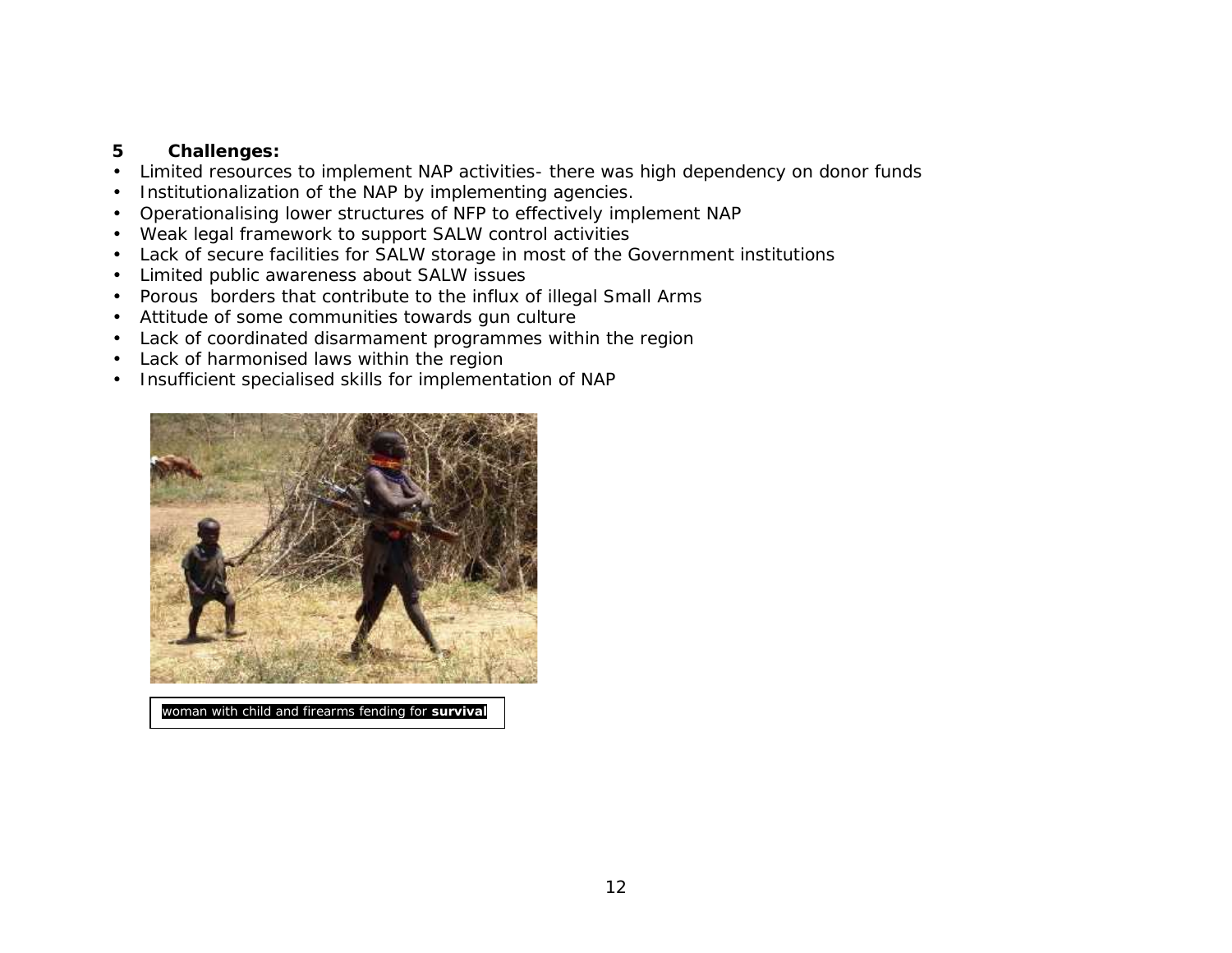# **6 THE UGANDA NATIONAL ACTION PLAN 2011-2015**

#### **6.1 Background**

The Government of Uganda is committed to addressing issues of SALW and has demonstrated this commitment through the various steps it has undertaken. Over the last Five Years of Implementation of NAP (2004-2009) the NFP has learnt some experiences, noted some over sights and has considered recommendation's that will impact positively and are crucial for a more vigilant and inclusive application of NAP. NAP 2011-2015 is built on the success of the previous implementation period, adopting success stories and addressing the oversights identified within that period.

This NAP has been developed through a comprehensive consultation process involving a range of stakeholders and actors whose contribution and understanding of SALW issues is important and critical to the process. The review process undertook several stages that included:

- a) Desk review of the performance of the NAP
- b) Stakeholder consultations with key implementing institutions
- c) Consultations with implementing structures( RTF's, DTF's, CSO's, ETC)

# **6.2 Participating institutions**



- 1. NAP implementing institutions (Ministry of Defence-UPDF, Ministry of Internal Affairs-Police, prisons, Immigration, Presidents Office-ISO, ESO, Office of the Prime Minister, Ministry of Transport and Communications, Ministry of Local Government, Ministry of Justice, Foreign Affairs, Trade and Industry, Finance, Planning and Economic Development, Education & Sports, Information and National Guidance, Labour, Gender and Social Development, Uganda Wild Life Authority, Civil society Organizations.
- 2. Regional and District structures
- 3. Development Partners

Minister of Defence Hon. Crispus Kiyonga(C) & UNDP Res Rep Theo Nikyema(L) inspecting ammunition for destruction at Nakasongolo Military Base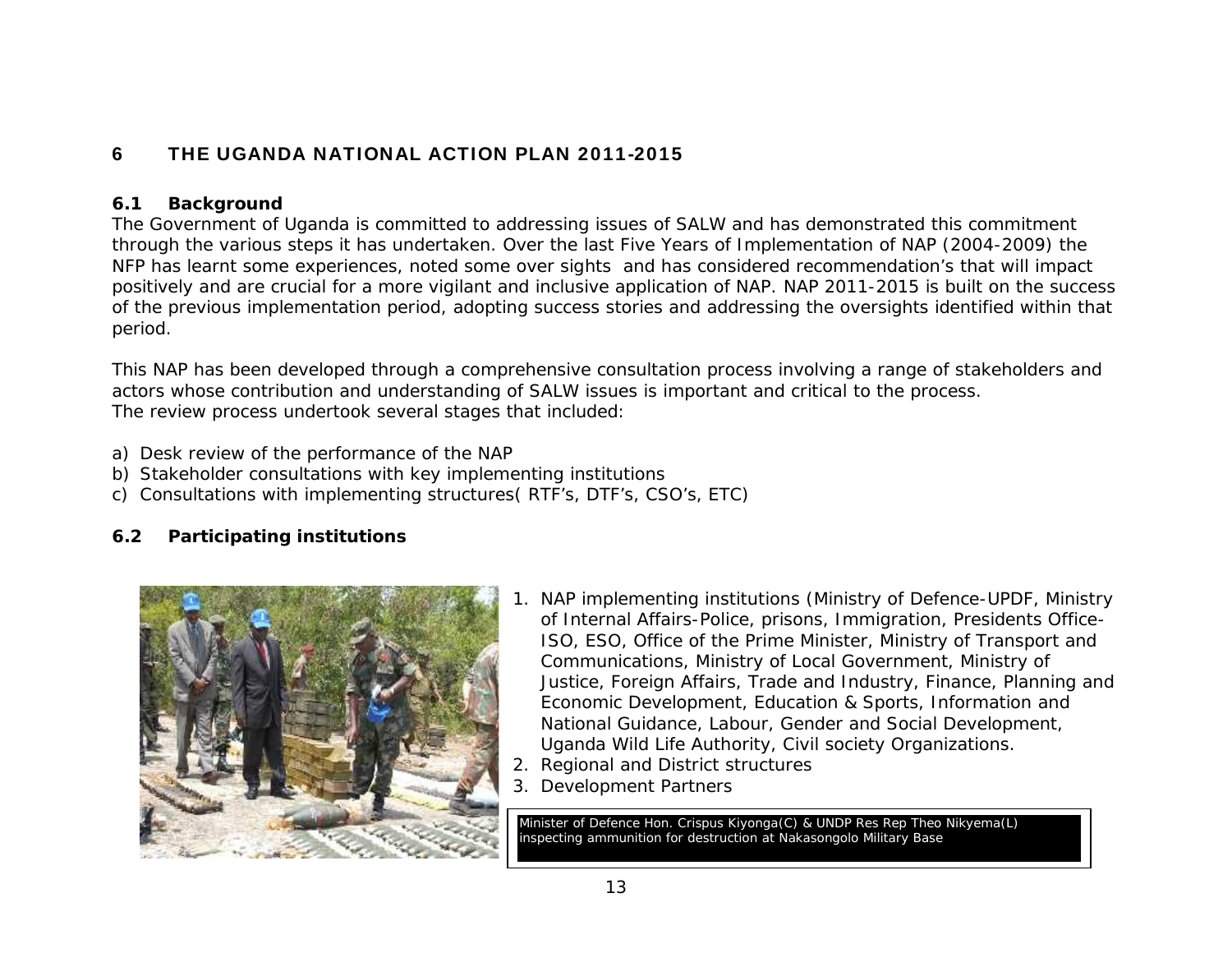- 4. SALW end users( Private Security Organizations, licensed SALW holders, SALW dealers, shooting clubs and others)
- 5. Ex-combatants( reporters, war veterans etc)
- 6. Reserve forces/ retirees

With the firearms policy in place, NAP 2012-2017 presents a new direction in the efforts to combat, prevent and eradicate the problem of Small Arms proliferation with the NFP at the fore front of coordinating these measures. It takes into account that;

- Most activities in the previous NAP had not been fully implemented and still remain relevant
- It's important to identify and engage with relevant actors and complimentary peace building programmes
- Popular involvement of communities is necessary for success of the SALW process

The review process provided vital information for the development of a new NAP. It uncovered some key result areas as well as critical issues that were recommended to be included based on the changing dynamics of the prevalence of Small Arms. The focus areas of the review process included:

- a) Assessing the performance of NAP 2005-2011
- b) Addressing challenges and lessons learnt during the implementation period of the previous NAP
- c) Consideration of new actors relevant to the small Arms process
- d) Incorporating technological developments in management of SALW
- e) Accommodating emerging issues
- f) Expanding the scope of the Small Arms process
- g) Review of performance by actors

# **6.3 Outcomes of consultations:**

Based on current realities driven by Uganda's needs and objectives, the National Action Plan consists of a series of components or projects to be undertaken by Government agencies, civil society in partnership with Development Partners and the International Community in a comprehensively coordinated approach led by the NFP. This will ensure that action is taken in a logical and phased manner over the next five years, regularly monitored and evaluated to keep the process focused on the identified needs and objectives.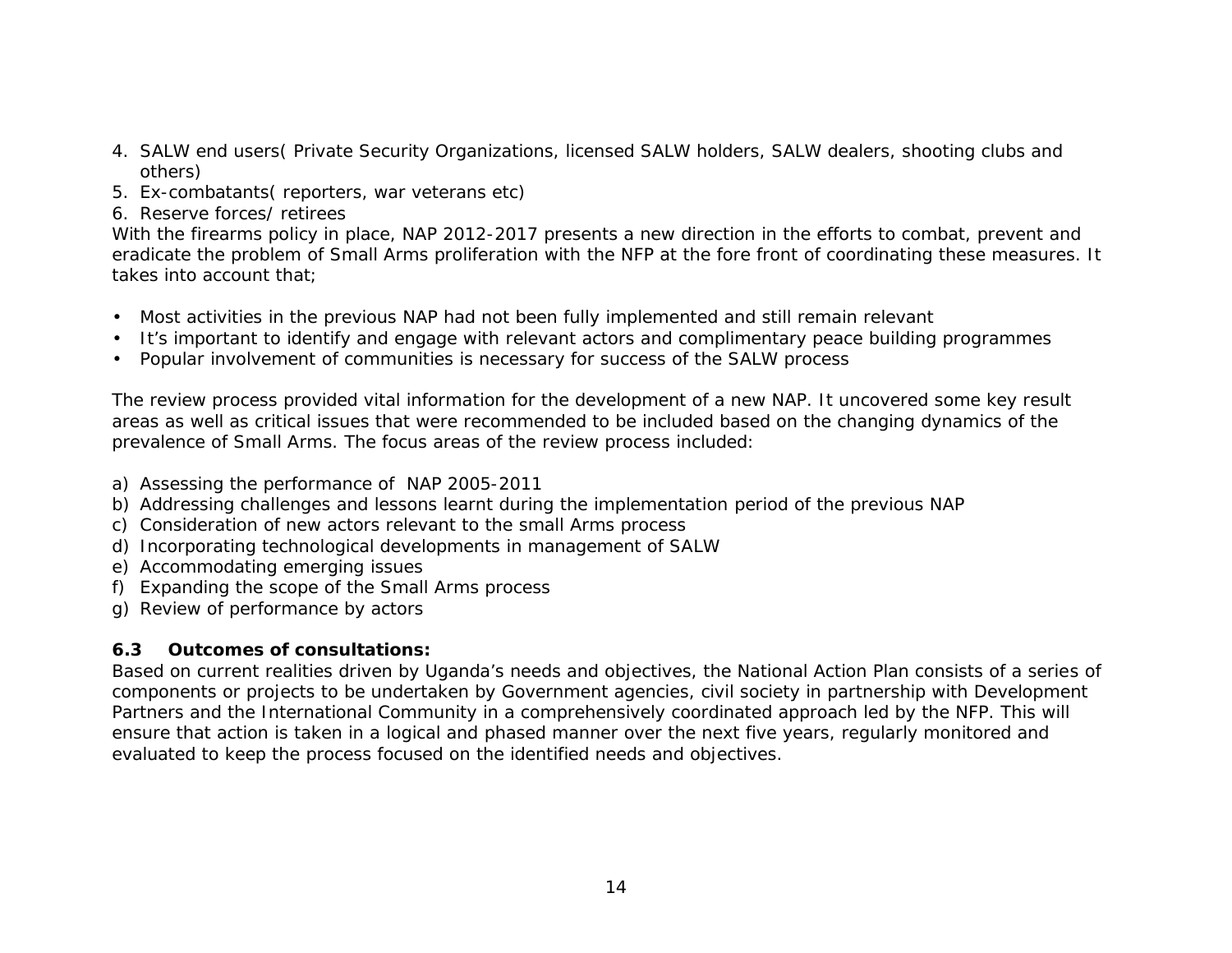A number of issues emerged from these consultations and gave direction to the development of the NAP 2012- 2017. The following observations were noted;

- a) Most of the NAP objectives have not been fully implemented and others not attended to at all.
- b) The objectives and strategies of NAP are still relevant and need to be further engrained
- c) The framework had not considered cascading the NAP implementation structures down to District, Sub County and other lower entities
- d) Some actors initially not considered in the project document e.g. Ministry of East African Community Affairs, Ministry of Local Government, Ministry of Health, Uganda Prisons Service, and Uganda Wild Life Authority, have been found relevant and considered as part of SALW process.
- e) Need to expand the scope of Small Arms to include other related functions like Early Warning and Early Response to prevent and or mitigate conflicts.
- f) Cross cutting issues such as Gender, HIV/AIDS, Environment, Human Rights Abuse as well as support to other vulnerable groups and victims of SALW misuse had not been clearly articulated.
- g) Need to focus SALW issues in light of development, peace building and conflict prevention and resolution
- h) Need to undertake regular monitoring and evaluation of NAP in a systematic and structured way.
- i) The National Policy on firearms had been approved by Cabinet and would guide the management of SALW issues. At the same time, guidelines for review of legislation had been approved and work was in progress.



President Yoweri Museveni & then EAC Sec Gen Juma Mwapachu at SALW function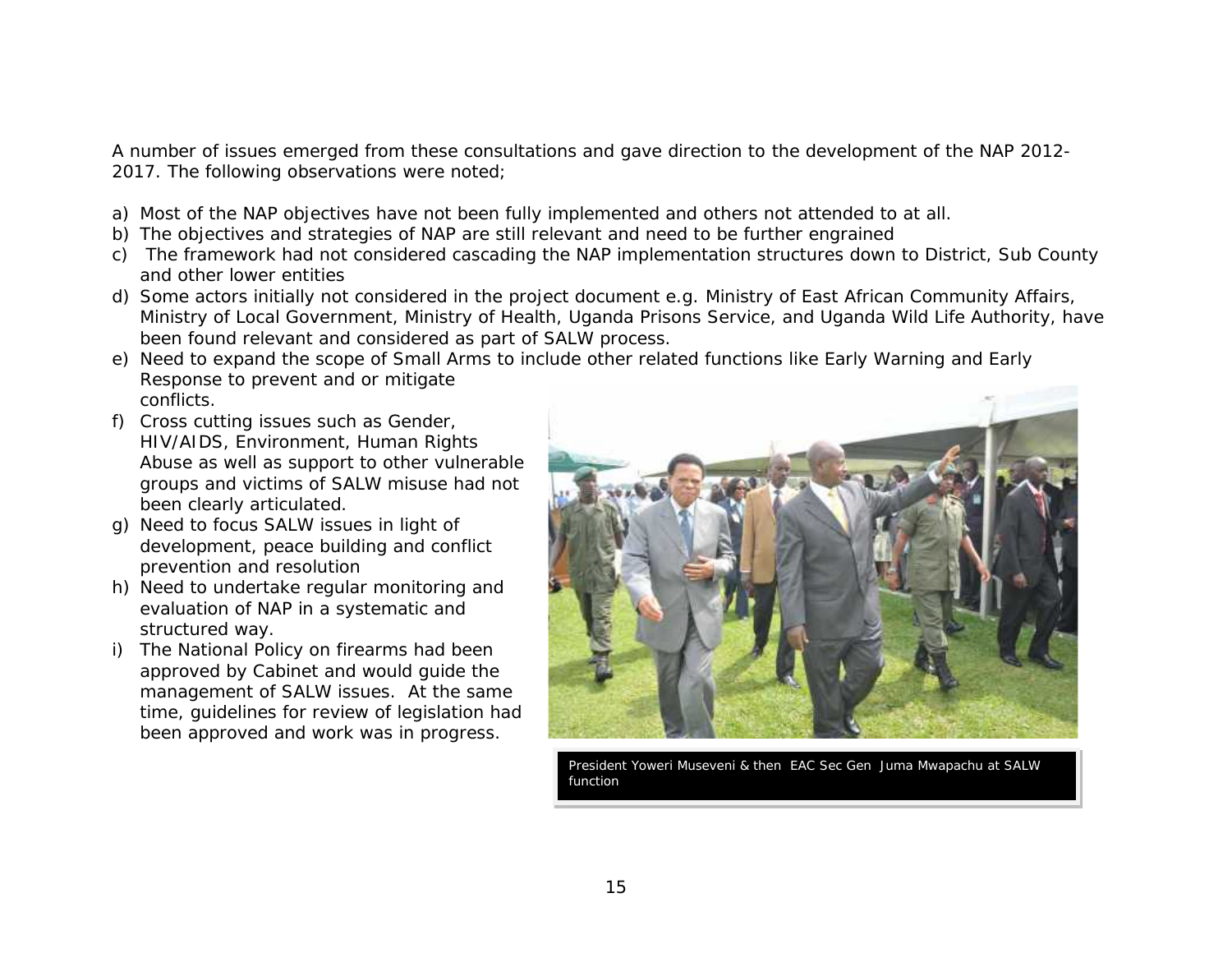#### **7 Vision**

*Towards a society free from firearms abuse*

#### **8 Our Mission**

*To coordinate efforts to prevent, combat and eradicate the proliferation of illicit small arms and light weapons, through comprehensive, integrated and coordinated approaches*

- **9 Objectives of NAP 2011-2015**
	- 1. To prevent, control and reduce the proliferation of Small Arms and Light Weapons
	- 2. To enhance the capacity of the NFP in management of SALW
	- 3. To educate and sensitize the community on Small Arms issues
	- 4. To involve a cross section of stakeholders to contribute to the SALW control process
- **10 Scope of the NAP activities** Activities focus on;
	- Prevention, control and reduction of proliferation of illicit stocks, reducing dependency on SALW through public awareness and education, creation of economic alternatives and improving border controls including cross border cooperation between Uganda and her neighbours.
	- Strengthen the cooperation with RECSA, Regional and sub regional Bodies (EAC, IGAD, ICGLR, and EAPCCO) and other National Focal Points within the region.
	- Strengthening the human and structural capacity to ensure effective implementation as well as CPMR interventions linking them to relevant programmes

Specific activities will aim at;

- a) Establishing and operationalizing the required inter-agency institutional framework to implement the various International, Regional and Sub-regional action programmes and Protocols as well as the NAP in a comprehensive and sustainable manner
- b) Reviewing and harmonising National legislation, administrative procedures and regulations within the sub-regional framework

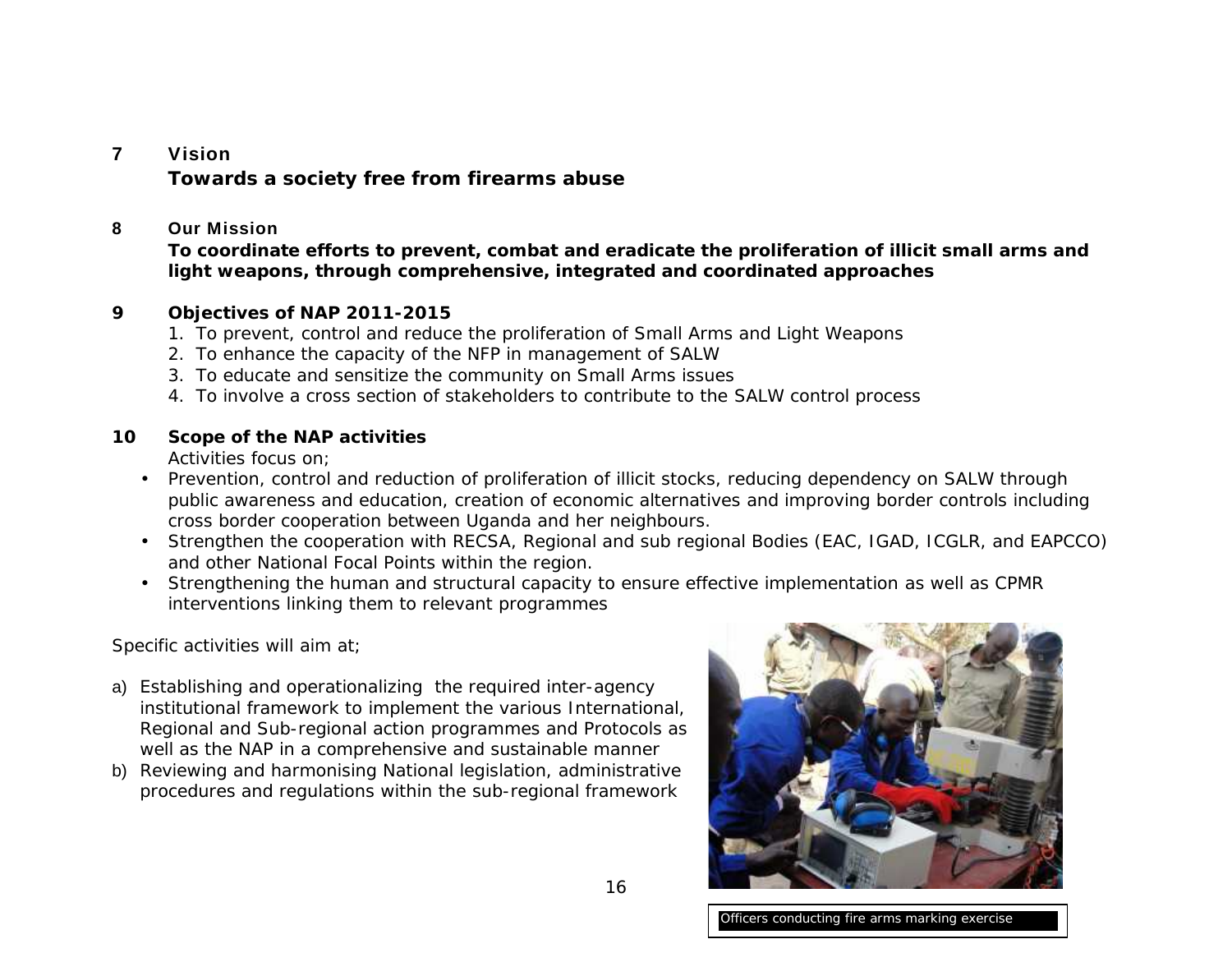- c) Improving stockpile management, recordkeeping, collection and destruction measures in accordance with Best practice Guidelines on Stockpile Management
- d) Developing and implementing national awareness and education programme to curb proliferation, reduce demand and promote responsible management of small arms and light weapons
- e) Promoting International and Regional Cooperation and Information Exchange by facilitating national and subregional activities across borders
- f) Implementing effective measures to control cross border movement of people, SALW and related materials
- g) Mainstreaming and integrating the NAP activities into the National Development Plan(NDP)
- h) Undertaking training and capacity building to ensure adequate capacity is available to implement SALW programmes
- i) Undertaking action oriented research on relevant SALW issues
- j) Identifying and facilitating action on critical areas of support such as cross-border entry points, joint and cross border operations, DDR and assistance to victims of SALW cases
- k) Promoting cooperation and interaction with civil society in order to build support for the National Action Plan
- l) Addressing cross cutting issues of Gender, Human Rights and HIV/AIDS into SALW control measures
- m) Undertaking activities linked to Conflict prevention and peace building as a means of addressing SALW issues
- n) Developing and implementing a monitoring and evaluation mechanism to ensure adherence to the NAP

# **11. Monitoring and Evaluation (M&E)**

It's critical to have implementation of the NAP monitored, and its impact verified regularly to ensure that the objectives are achieved through early adjustment. The long-term commitment of all key players is a critical factor that will ensure successful implementation.

This plan will adopt a structured and tested research methodology to be undertaken jointly by government and civil society with the aim to assess:

- a) The impact of interventions undertaken
- b) The changing dynamics taking place
- c) The players and their impact in implementing SALW interventions
- d) The dimensions of SALW proliferation
- e) Compliance with International and Regional agreements as well as Best Practice Guidelines
- f) The impact of SALW penetration on the security, social, economic and development potential of society
- g) Regulations and administrative procedures that exist to assist law enforcement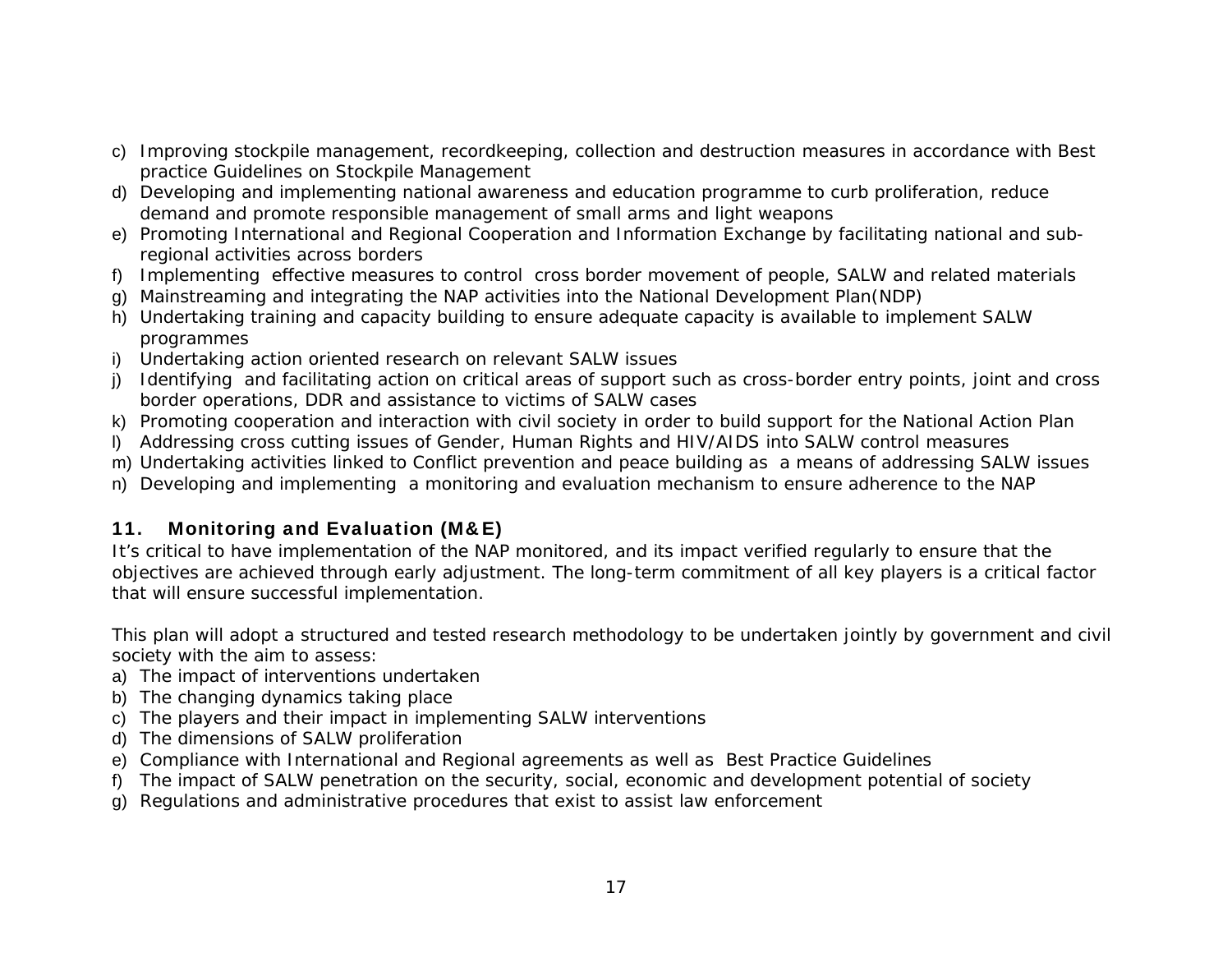- h) Functions, responsibilities and capacity of state departments and law enforcement agencies that must enforce the legislation and policies.
- i) The mechanisms, routes, circumstances, people and organizations responsible for the proliferation, of small arms and light weapons.
- j) Population attitude (through weighted survey) to determine the demand factors (i.e. fear, insecurity, poverty, etc) in society.
- k) The perceptions and possible change agents that can be utilised in disarmament programmes
- l) Resources available in both government and civil society to tackle the problem immediately.

In summary, the object of the M & E element is to provide the National Focal Point with the real status of NAP implementation and to make necessary and timely adjustments.

# **12 CONCLUSION: PROGRESS THROUGH COLLABORATION**

The Ugandan National Action Plan is an undertaking to prevent, control and reduce proliferation of Small Arms and Light Weapons. It is founded upon a collaborative and inclusive process that recognises the vital role of state and non state actors in ensuring sustainable peace, security and development.

NAP will not only impact positively on human security, but also on governance processes, human development potential, confidence building between government and civil society.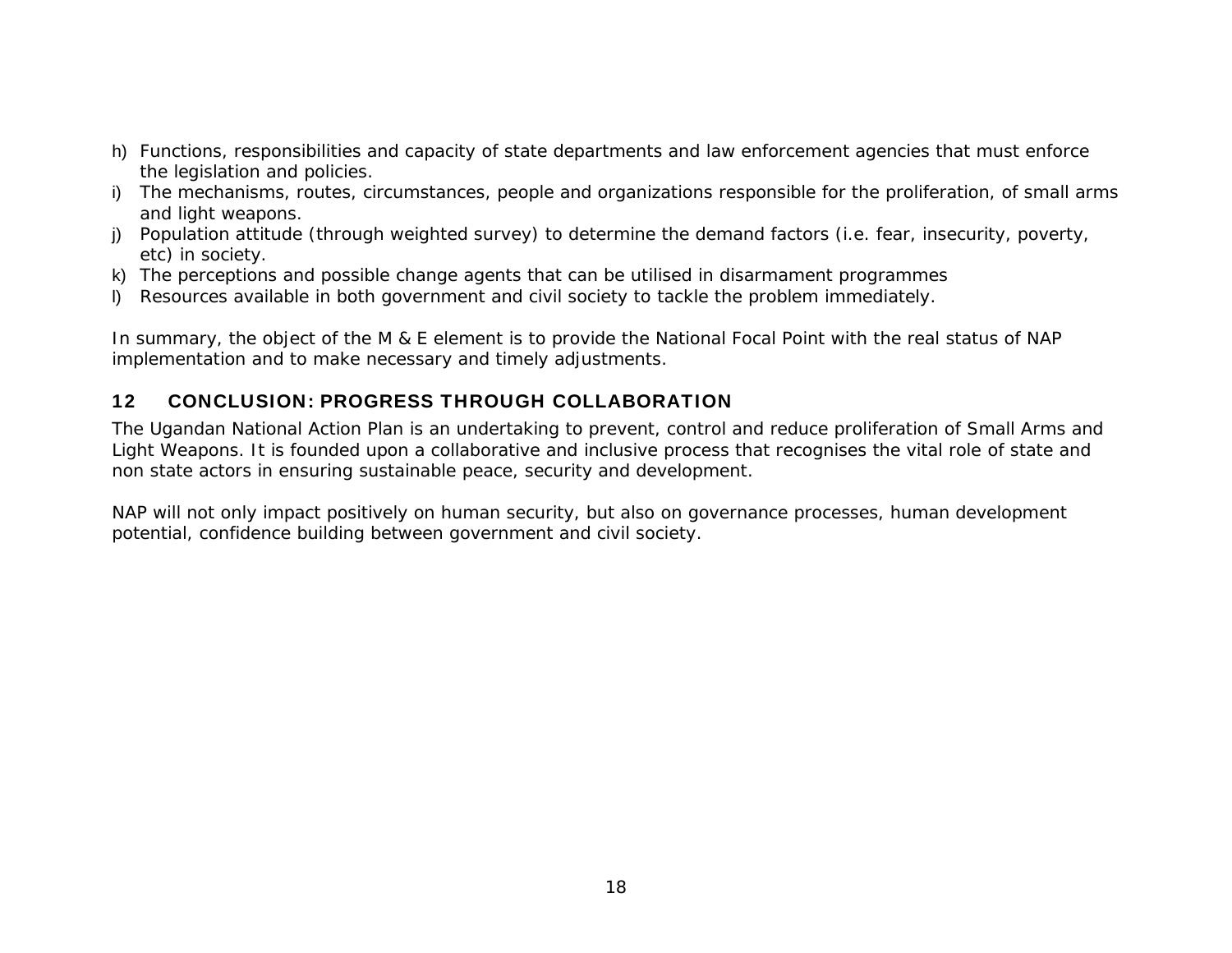| <b>Priority</b><br><b>Outcome</b>                                      | $\frac{1}{2}$ . The ratio decreases to $\frac{1}{2}$<br><b>Activity</b>                                                                                                              | Output                                                                                                                                               | Implementing<br><b>Institution</b> | <b>Expected</b><br>sources of<br>funding            | Budget('000USH)  | (committed)<br>funding<br>source       | <b>Funding</b><br>Gap<br>(000) |
|------------------------------------------------------------------------|--------------------------------------------------------------------------------------------------------------------------------------------------------------------------------------|------------------------------------------------------------------------------------------------------------------------------------------------------|------------------------------------|-----------------------------------------------------|------------------|----------------------------------------|--------------------------------|
|                                                                        | <b>Strategic objective 1 Institutional framework</b>                                                                                                                                 |                                                                                                                                                      |                                    |                                                     |                  |                                        |                                |
| 1. Build<br>capacity of<br><b>NFP</b>                                  | a) Conduct monthly<br>meetings for NFP<br>committees                                                                                                                                 | Improved inter-<br>agency<br>consultation<br>and decision<br>making                                                                                  | <b>NFP</b>                         | <b>Netherlands</b><br>MTEF(GOU)                     | 90,000           | MTEF 6,000<br><b>GIZ-EAC</b><br>13,000 | 71,000<br>84,000               |
|                                                                        | b) Conduct 3 Training<br>and planning workshops<br>for NFP implementing<br>ministries, departments<br>and agencies to develop<br>information<br>exchange/coordination<br>mechanisms. | a) improved<br>inter-agency<br>coordination<br>and information<br>exchange<br>b) NAP<br>activities<br>integrated in<br>institutional<br>action plans | <b>NFP</b>                         | <b>SaferWorld</b><br>MTEF/RECSA<br>Netherlands/UNDP | 21,000           | <b>MTEF</b><br>10,000                  | 11,000                         |
| 2. Build<br>capacity of<br>Regional/<br><b>District Task</b><br>Forces | a) Conduct one Training<br>workshop/capacity<br>building in each of the<br>13 districts in SE and<br>Western regions.                                                                | Increased<br>efficiency and<br>effectiveness<br>of RTFs/DTFs                                                                                         | <b>NFP</b>                         | <b>Netherlands</b><br><b>UNDP</b><br><b>JLOS</b>    | 65,000<br>45,000 | EAC-EU<br>MTEF-<br>10,000              | 150,000<br>205,000             |
|                                                                        | b) Hold one day<br>planning meeting in 15<br>districts in Northern and<br>North-western regions to<br>develop DTF's work<br>plans                                                    | RTFs/DTFs<br>work plans                                                                                                                              |                                    |                                                     | 75,000           |                                        |                                |
|                                                                        | c) establish RTF's and<br>DTF's in newly created<br>regions and districts                                                                                                            | RTF's and<br>DTF's<br>established                                                                                                                    |                                    |                                                     | 30,000           |                                        |                                |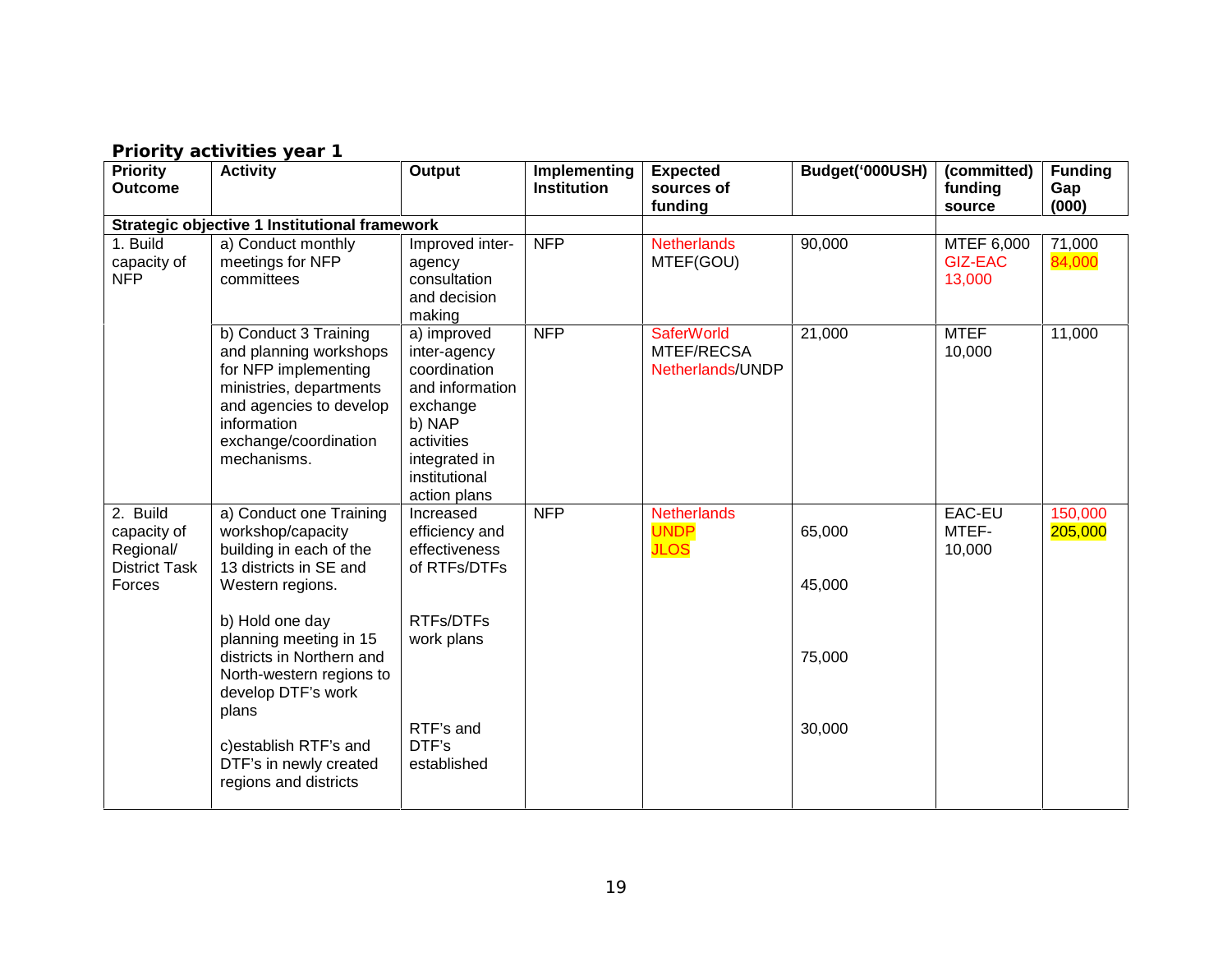|                                                                      | districts<br><b>DTFs</b> | d) establish SCTF in<br>e)Provide office and<br>operational requirement<br>(material supplies) to                                                                                                                                                                                                      | Material<br>supplies and<br>services                                                                                                                                                       |            |                                                                  |                                                |                                                    |                  |
|----------------------------------------------------------------------|--------------------------|--------------------------------------------------------------------------------------------------------------------------------------------------------------------------------------------------------------------------------------------------------------------------------------------------------|--------------------------------------------------------------------------------------------------------------------------------------------------------------------------------------------|------------|------------------------------------------------------------------|------------------------------------------------|----------------------------------------------------|------------------|
|                                                                      |                          | Strategic objective 2 legal and policy frame work                                                                                                                                                                                                                                                      |                                                                                                                                                                                            |            |                                                                  |                                                |                                                    |                  |
| $*1.$<br>Reviewing of<br>the National<br><b>Action Plan</b><br>(NAP) | b)<br>C)<br>$\mathsf{d}$ | a) Conduct<br>preparatory<br>meetings with<br>stakeholders to<br>review the NAP<br>and produce the<br>first draft<br>Conduct<br>national and 4<br>regional<br>consultative<br>workshops with<br>key<br>stakeholders to<br>input in the NAP<br>review<br>Hold one<br>validation<br>workshop<br>Printing | First draft<br>Draft<br>incorporating<br>inputs from<br>stakeholders<br>Draft revised<br><b>NAP</b><br>1000 copies of<br>revised NAP<br>Increased<br>public<br>awareness on<br>revised NAP | <b>NFP</b> | <b>JLOS</b><br><b>Netherlands</b><br><b>RECSA</b><br><b>UNDP</b> | 10,000<br>30,000<br>10,000<br>10,000<br>10,000 | GIZ 13,000<br><b>RECSA</b><br>17,000<br>MTEF-5,000 | 30,000<br>65,000 |
|                                                                      | e)                       | 1000copies<br>Launch and                                                                                                                                                                                                                                                                               |                                                                                                                                                                                            |            |                                                                  |                                                |                                                    |                  |
|                                                                      |                          | dissemination of<br>the revised NAP                                                                                                                                                                                                                                                                    |                                                                                                                                                                                            |            |                                                                  |                                                |                                                    |                  |
| $\overline{2}$ .                                                     | a)                       | Printing 1000                                                                                                                                                                                                                                                                                          | 1000 copies of                                                                                                                                                                             | <b>NFP</b> | <b>JLOS</b>                                                      | 10,000                                         | 20,000-                                            | 55,000           |
| Launching                                                            |                          | copies of SALW                                                                                                                                                                                                                                                                                         | Policy printed                                                                                                                                                                             |            | <b>RECSA</b>                                                     |                                                | <b>JLOS</b>                                        |                  |
| and<br>sensitization                                                 | b)                       | Policy<br>Hold one                                                                                                                                                                                                                                                                                     | Awareness                                                                                                                                                                                  |            | <b>Netherlands</b><br>GIZ                                        | 25,000                                         |                                                    |                  |
|                                                                      |                          |                                                                                                                                                                                                                                                                                                        |                                                                                                                                                                                            |            |                                                                  |                                                |                                                    |                  |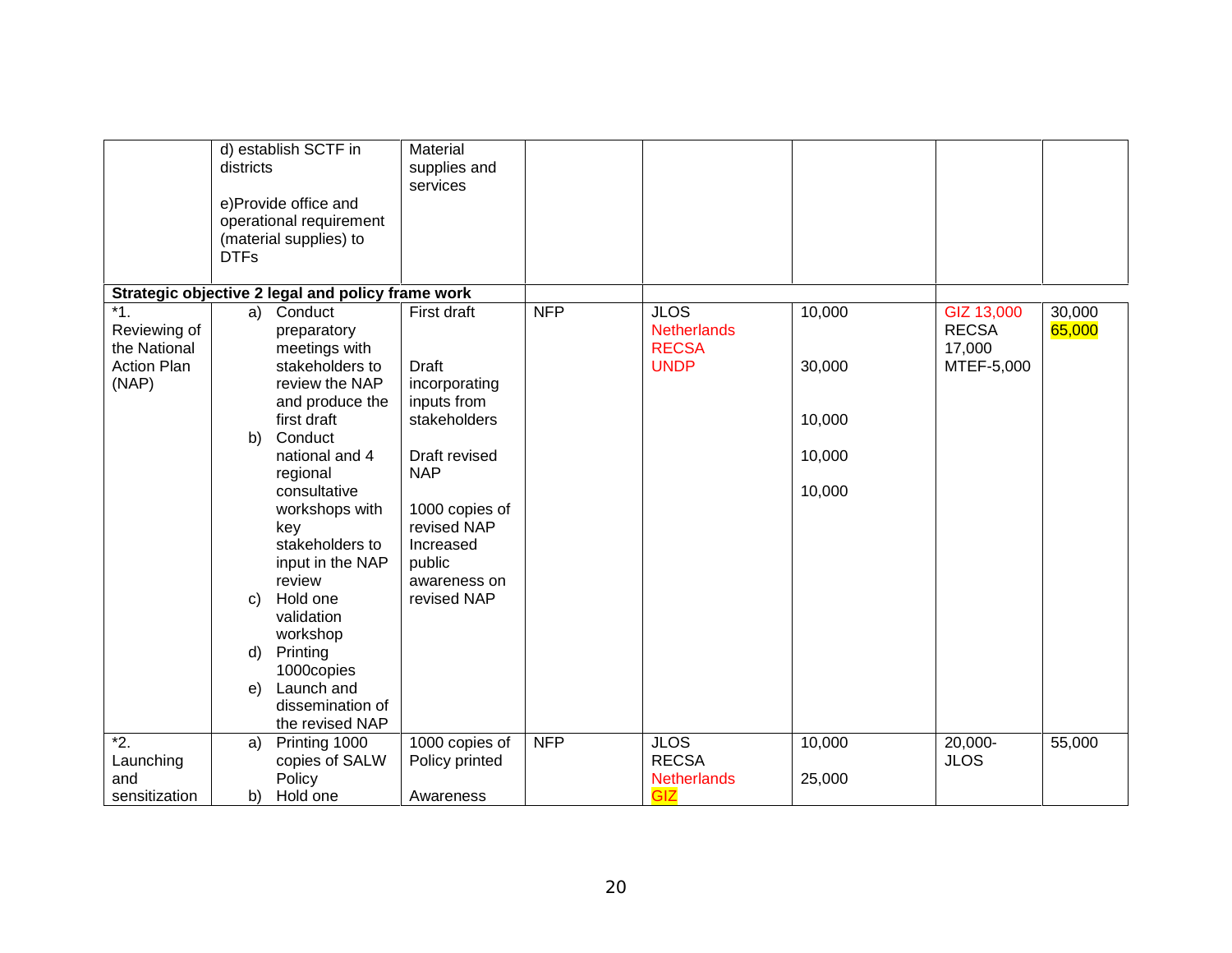| on the<br>approved<br>SALW policy     | $\mathbf{c}$ | national<br>workshop to<br>launch the<br>Policy<br>Conduct 4<br>regional<br>sensitization<br>workshops on<br>the new SALW<br>policy | raising of the<br><b>SALW Policy</b><br>Public<br>awareness and<br>sensitization |            |                                                                            | 40,000                     |                                            |                  |
|---------------------------------------|--------------|-------------------------------------------------------------------------------------------------------------------------------------|----------------------------------------------------------------------------------|------------|----------------------------------------------------------------------------|----------------------------|--------------------------------------------|------------------|
| *3. Review<br>of SALW<br>legislations | a)           | <b>Hold Legal</b><br>Drafting<br>Committee<br>meetings to<br>develop a draft<br>Bill                                                | Draft Bill on<br><b>SALW</b><br><b>Draft Bill</b><br>incorporating<br>views from | <b>NFP</b> | SaferWorld<br><b>RECSA</b><br>EAC-GIZ<br><b>Netherlands</b><br><b>JLOS</b> | 24,000<br>40,000<br>26,000 | EAC-GIZ<br>79,000<br>Saferworld<br>125,000 | 27,000<br>46,000 |
|                                       | b)           | Conduct 4<br>Regional<br>workshops to                                                                                               | public<br><b>Draft Bill</b>                                                      |            |                                                                            | 10,000                     |                                            |                  |
|                                       | C)           | input in the draft<br>Bill<br>Hold<br>consultations<br>with relevant                                                                | incorporating<br>input from<br>parliamentary<br>committee on<br>Defence and      |            |                                                                            | 5,000<br>1,000             |                                            |                  |
|                                       | d)           | professional<br>organizations<br>Hold workshop<br>with<br>Parliamentary<br>committee on<br>Defense and                              | <b>Internal Affairs</b><br>Copies of<br>working<br>documents                     |            |                                                                            | 50,000                     |                                            |                  |
|                                       | e)<br>f)     | <b>Internal Affairs</b><br>Comparative<br>studies in 2<br>countries<br>Stationeries and                                             |                                                                                  |            |                                                                            |                            |                                            |                  |
|                                       |              | secretarial                                                                                                                         |                                                                                  |            |                                                                            |                            |                                            |                  |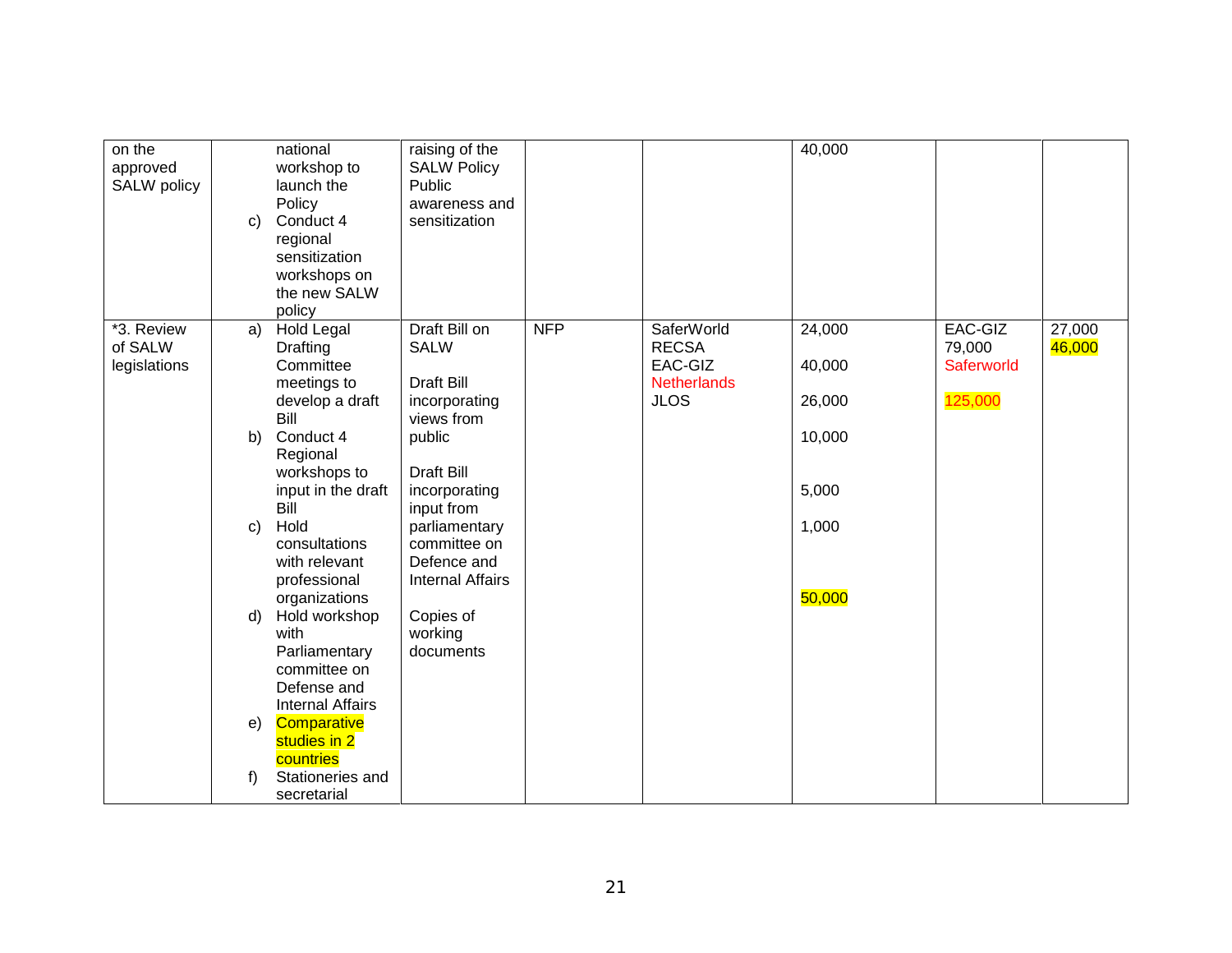|             |    | services                                    |                        |             |                             |         |            |         |
|-------------|----|---------------------------------------------|------------------------|-------------|-----------------------------|---------|------------|---------|
|             |    |                                             |                        |             |                             |         |            |         |
|             |    | Printing copies<br>q)<br>of draft Bill      |                        |             |                             |         |            |         |
|             |    |                                             |                        |             |                             |         |            |         |
|             |    | Strategic objective 3: Stockpile Management |                        |             |                             |         |            |         |
| *improve    |    | a) Conduct stock                            | Functional             | <b>NFP</b>  | <b>Netherlands</b>          | 80,000  | JLOS-      | 124,000 |
| records     |    | taking in UPDF and                          | electronic CFR         | <b>UPS</b>  | <b>UNDP</b>                 |         | 40,000     | 164,000 |
| keeping     |    | <b>UPS</b>                                  |                        | <b>UPDF</b> | GoU                         | 22,000  |            |         |
|             | b) | Develop and                                 | Electronic data        | <b>UPF</b>  | <b>JLOS</b><br><b>RECSA</b> |         |            |         |
|             |    | Operationalise<br>electronic CFR            | bases in pilot         |             |                             | 7,000   |            |         |
|             | C) | Pilot electronic                            | regions<br>Structures, |             |                             | 5,000   |            |         |
|             |    | SALW databases at                           | procedures             |             |                             |         |            |         |
|             |    | regional level                              | and regulations        |             |                             | 50,000  |            |         |
|             | d) | Develop structures,                         | for CFR                |             |                             |         |            |         |
|             |    | procedures and                              | Numbers of             |             |                             |         |            |         |
|             |    | regulations for CFR                         | trained                |             |                             |         |            |         |
|             | e) | Training of armory                          | armoury                |             |                             |         |            |         |
|             |    | officers in Best                            | officers               |             |                             |         |            |         |
|             |    | <b>Practice Guidelines</b>                  |                        |             |                             |         |            |         |
|             |    | on Arms                                     |                        |             |                             |         |            |         |
|             |    | management                                  |                        |             |                             |         |            |         |
|             |    |                                             |                        |             |                             |         |            |         |
| * Arms      | a) | Conduct arms                                | Marked arms in         | NFP/UPF     | <b>JLOS</b>                 | 300,000 | GIZ-66,000 | 244,000 |
| marking and |    | marking exercises                           | UPDF, UPF              | <b>UPS</b>  | GIZ<br><b>UNDP</b>          |         |            |         |
| tracing     |    | for police (including<br>licensed civilian  | and UPS                | NFP/UPDF    | <b>Netherlands</b>          |         |            |         |
|             |    | firearms) and                               |                        |             | GoU                         |         |            |         |
|             |    | prisons                                     |                        |             | <b>RECSA</b>                |         |            |         |
|             | b) | Conduct arms                                |                        |             |                             |         |            |         |
|             |    | marking in UPDF                             |                        |             |                             |         |            |         |
| Storage and | a) | Develop and                                 | 3 Pilot                | NFP/UPF/    | <b>UNDP</b>                 | 180,000 | MTEF-2,000 | 118,000 |
| security of |    | implement 3pilot                            | Armories               | UPDF/UPS    | EAC-GIZ/EU                  |         |            |         |
| firearms    |    | projects in UPDF,                           | refurbished            |             | <b>Netherlands</b>          |         |            |         |
|             |    | <b>Police and Prisons</b>                   |                        |             |                             |         |            |         |
|             |    | to improve stockpile                        |                        |             |                             | 92,200  |            |         |
|             |    | security of firearms                        | Arms safes             |             |                             |         | GIZ-92,000 |         |
|             |    | in accordance with                          | taken to Police        | NFP/UPF     |                             |         |            |         |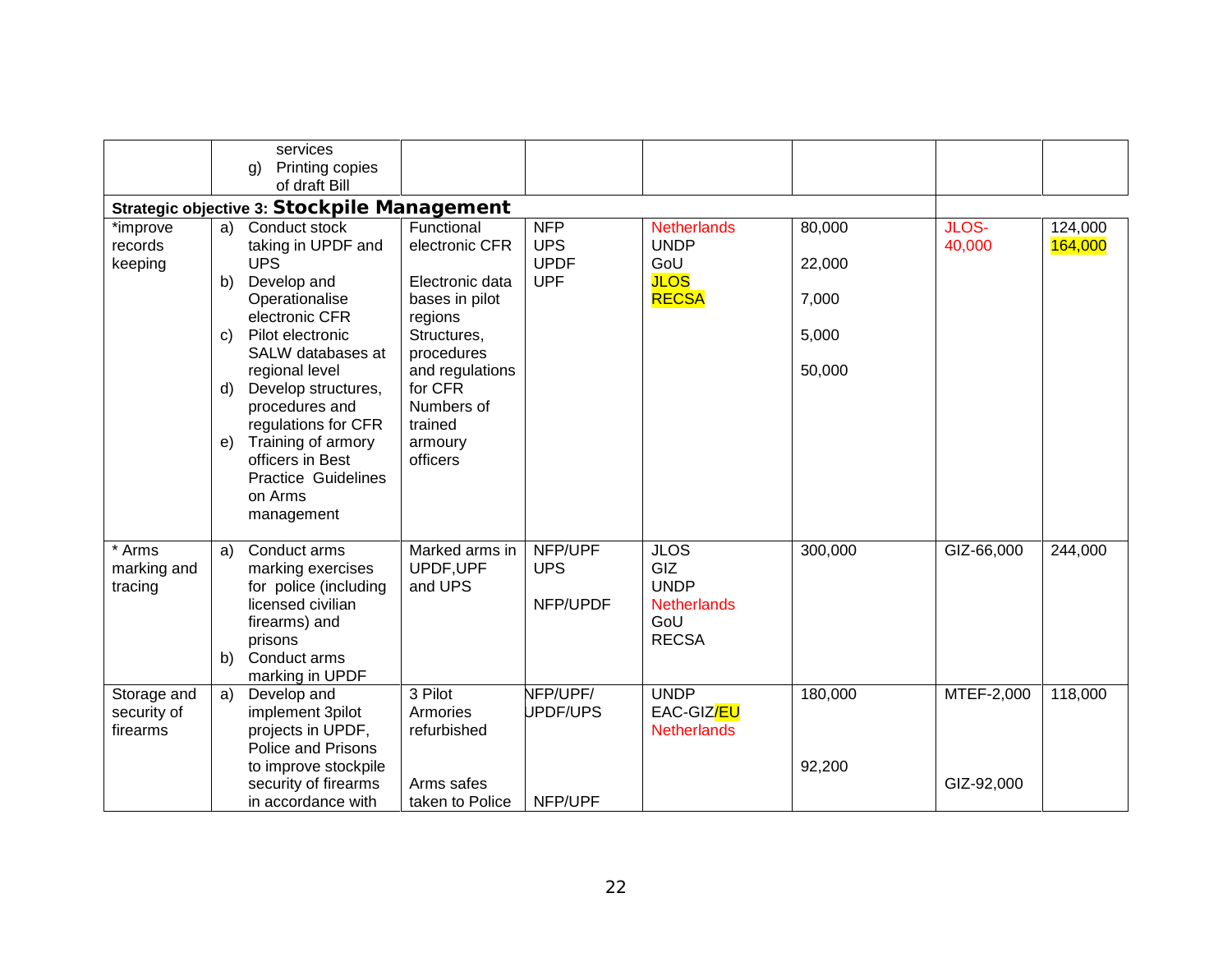|                                                                               | b)                             | the approved Policy<br>Secure and<br>distribute Arms<br>chests to Police<br>Posts                                                                                                                                                                    | Posts                                                                                                                                                                                                        |                                                                      |                                                                         |                                                                 |                       |         |
|-------------------------------------------------------------------------------|--------------------------------|------------------------------------------------------------------------------------------------------------------------------------------------------------------------------------------------------------------------------------------------------|--------------------------------------------------------------------------------------------------------------------------------------------------------------------------------------------------------------|----------------------------------------------------------------------|-------------------------------------------------------------------------|-----------------------------------------------------------------|-----------------------|---------|
| Arms<br>collection<br>and<br>destruction                                      | a)<br>b)<br>$\mathbf{C}$<br>d) | Carry out arms<br>identification for<br>collection from<br>UPDF/Police/Prison<br><b>Units</b><br>Collection to<br>destruction site<br>Destruction<br>Pilot 1 Arms<br>reduction project in<br>Karamoja/ Northern<br>Regions to support<br>disarmament | Numbers of<br>arms identified<br>for collection<br>Stockpile at<br>site for<br>destruction<br>Destruction<br>records<br>Pilot project of<br>voluntary<br>disarmaments<br>in Karamoja/<br>Northern<br>regions | <b>NFP</b><br><b>UPDF</b><br><b>UPF</b><br><b>UPS</b><br><b>UNDP</b> | <b>UNDP</b><br>GoU<br><b>Netherlands</b><br>EAC-GIZ<br><b>JLOS</b>      | 20,000<br>20,000<br>60,000<br>65,000                            |                       | 165,000 |
|                                                                               |                                | <b>Strategic objective 4: Public Education and Awareness Raising</b>                                                                                                                                                                                 |                                                                                                                                                                                                              |                                                                      |                                                                         |                                                                 |                       |         |
| *National<br>1.<br>awarenes<br>s raising<br>and<br>education<br>programm<br>e | a)<br>b)<br>C)<br>d)           | Develop strategy<br>work plan for<br>public awareness<br>programme<br>Develop<br>awareness raising<br>materials<br>Develop and<br>disseminate<br>awareness<br>messages through<br>print and electronic<br>media<br>Conduct<br>awareness<br>Education | Public<br>awareness<br>strategy<br>Awareness<br>raising<br>materials<br>developed<br>Numbers of<br>Public<br>awareness<br>campaigns<br>conducted<br>Number of<br>radio talk-<br>shows, TV                    | <b>NFP</b>                                                           | <b>UNDP</b><br><b>Netherlands</b><br>GoU<br><b>RECSA</b><br><b>JLOS</b> | $\blacksquare$<br>5,000<br>40,000<br>50,000<br>12,000<br>15,000 | <b>MTEF</b><br>20,000 | 122,000 |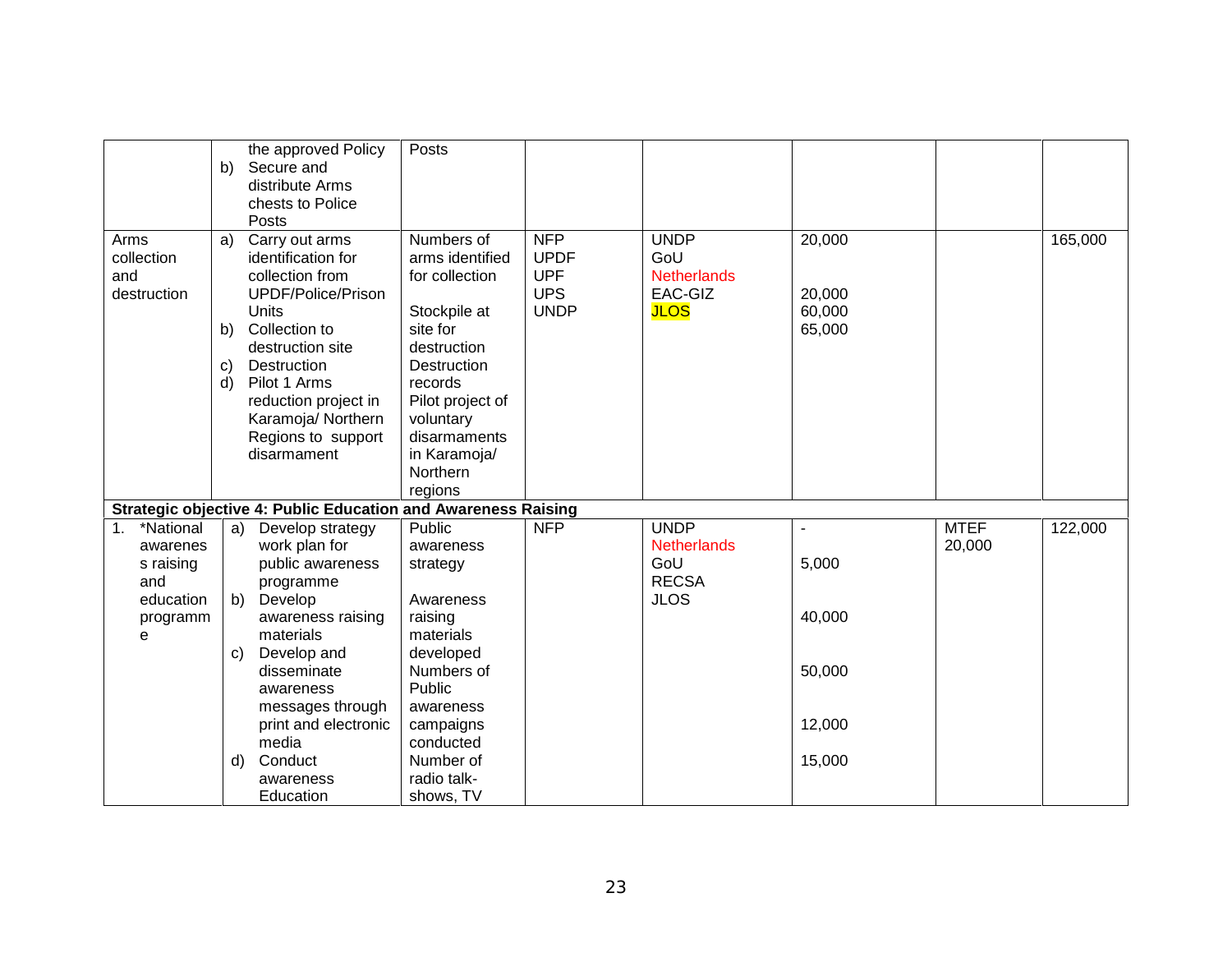|    | <b>Information Exchange</b>                                    | e)<br>f)<br>g)           | programmes for<br>District and Sub<br>county authorities<br>Media liaison<br>Establish a<br><b>National Resource</b><br>Centre<br>Organize events to<br>mark key SALW<br>related<br>anniversaries<br>Strategic objective 5: International and Regional Co-operation and | footages and<br>newspaper<br>supplements<br>District/Sub-<br>county<br>workshops<br>conducted<br>Media<br>coverage of<br><b>SALW</b> issues<br>Resource<br>center<br>established<br>Number of<br>celebrations<br>held |                            |                                                           | 20,000            |                                                                                      |                              |
|----|----------------------------------------------------------------|--------------------------|-------------------------------------------------------------------------------------------------------------------------------------------------------------------------------------------------------------------------------------------------------------------------|-----------------------------------------------------------------------------------------------------------------------------------------------------------------------------------------------------------------------|----------------------------|-----------------------------------------------------------|-------------------|--------------------------------------------------------------------------------------|------------------------------|
| 1. | Liaison<br>with<br>internation<br>al and<br>regional<br>bodies | a)<br>b)<br>$\mathbf{C}$ | Pay annual<br>contribution to<br><b>RECSA</b><br>Participate in<br>meetings,<br>workshops and<br>conferences<br>abroad<br>Hosting regional<br>meetings                                                                                                                  | Annual<br>contribution<br>Reports of<br>workshops<br>attended<br>Joint plans<br>developed<br>Meetings<br>expenditure<br>report                                                                                        | <b>NFP</b><br><b>RECSA</b> | GoU<br><b>UNDP</b><br><b>Netherlands</b><br>EAC-GIZ<br>EU | 150,000<br>50,000 | <b>MTEF</b><br>30,000<br><b>MTEF</b><br>20,000<br>10,000(<br>dropped<br>from 20,000) | 120,000<br>30,000<br>160,000 |
| 2. | Joint<br>planning<br>and<br>operations<br>between              | a)                       | Participate in<br>Kenya-Uganda<br>Joint Border<br>Commissioners<br>work-plan in                                                                                                                                                                                         | Joint border<br>meetings<br>attended<br>Joint work<br>plans                                                                                                                                                           | <b>NFP</b>                 |                                                           | 50,000            | MTEF4,000                                                                            | 47,000                       |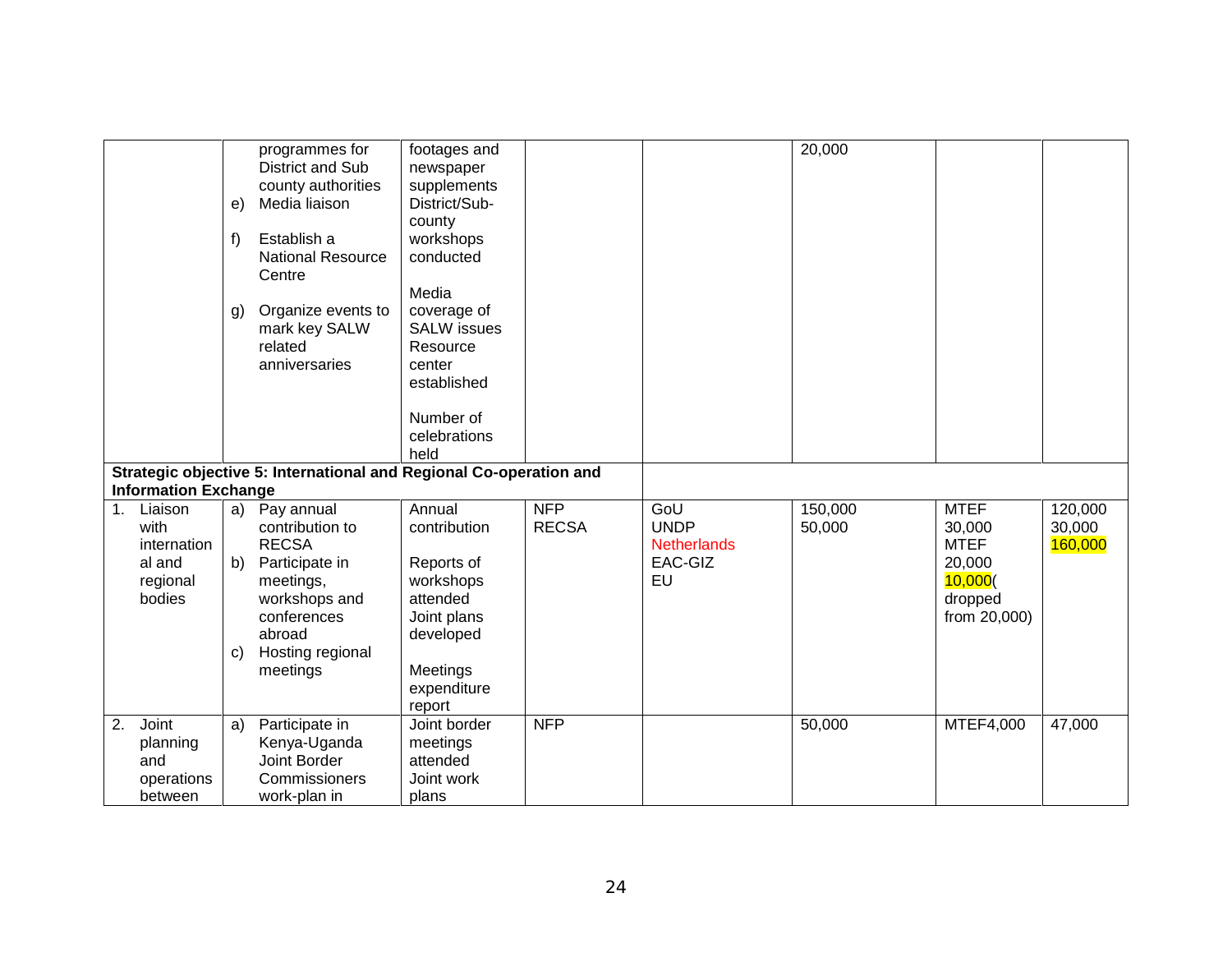|    | Uganda<br>and<br>neighborin<br>g states                                | b)                       | relation to SALW<br>proliferation<br>Implement<br>identified cross-<br>border<br>development<br>programmes and<br>initiatives to reduce<br>demand for<br><b>SALWs</b>                                                                                                                                                                                     | developed<br>Report on the<br>Joint Kenya-<br>Uganda Border<br>Commissioners<br>work-plan<br>implementation                                                    |                                                             |                    |        |            |        |
|----|------------------------------------------------------------------------|--------------------------|-----------------------------------------------------------------------------------------------------------------------------------------------------------------------------------------------------------------------------------------------------------------------------------------------------------------------------------------------------------|----------------------------------------------------------------------------------------------------------------------------------------------------------------|-------------------------------------------------------------|--------------------|--------|------------|--------|
| 3. | Cross-<br>border<br>cooperatio<br>n and<br>informatio<br>n<br>exchange | a)<br>b)<br>$\mathsf{C}$ | Develop and<br>implement<br>guidelines and<br>regulations for<br>exchange of<br>information for law<br>enforcement<br>agencies to<br>combat cross-<br>border crimes<br>Organize training<br>workshops on<br>exchange of<br>information<br>mechanism<br>Establish and<br>maintain cross-<br>border cooperation<br>and information<br>sharing<br>committees | Guidelines and<br>regulations for<br>information<br>exchange<br>Workshops<br>reports<br>Cross-border<br>cooperation<br>and information<br>sharing<br>committee | <b>NFP</b>                                                  |                    | 14,000 | MTEF 3,000 | 12,000 |
|    |                                                                        |                          | <b>Strategic objective 6 Border Control and Refugees</b>                                                                                                                                                                                                                                                                                                  |                                                                                                                                                                |                                                             |                    |        |            |        |
| 1. | Movement<br>control<br>(Improve<br>control of<br>people                | a)                       | Establish and<br>functionalize<br><b>Movement Control</b><br>Working Group to<br>examine how to                                                                                                                                                                                                                                                           | Movement<br>Control<br><b>Working Group</b><br>formed                                                                                                          | NFP,<br><b>URA</b><br>Immigration<br>ISO/ESO<br><b>UPDF</b> | GoU<br>Netherlands | 30,000 | MTEF 5,000 | 25,000 |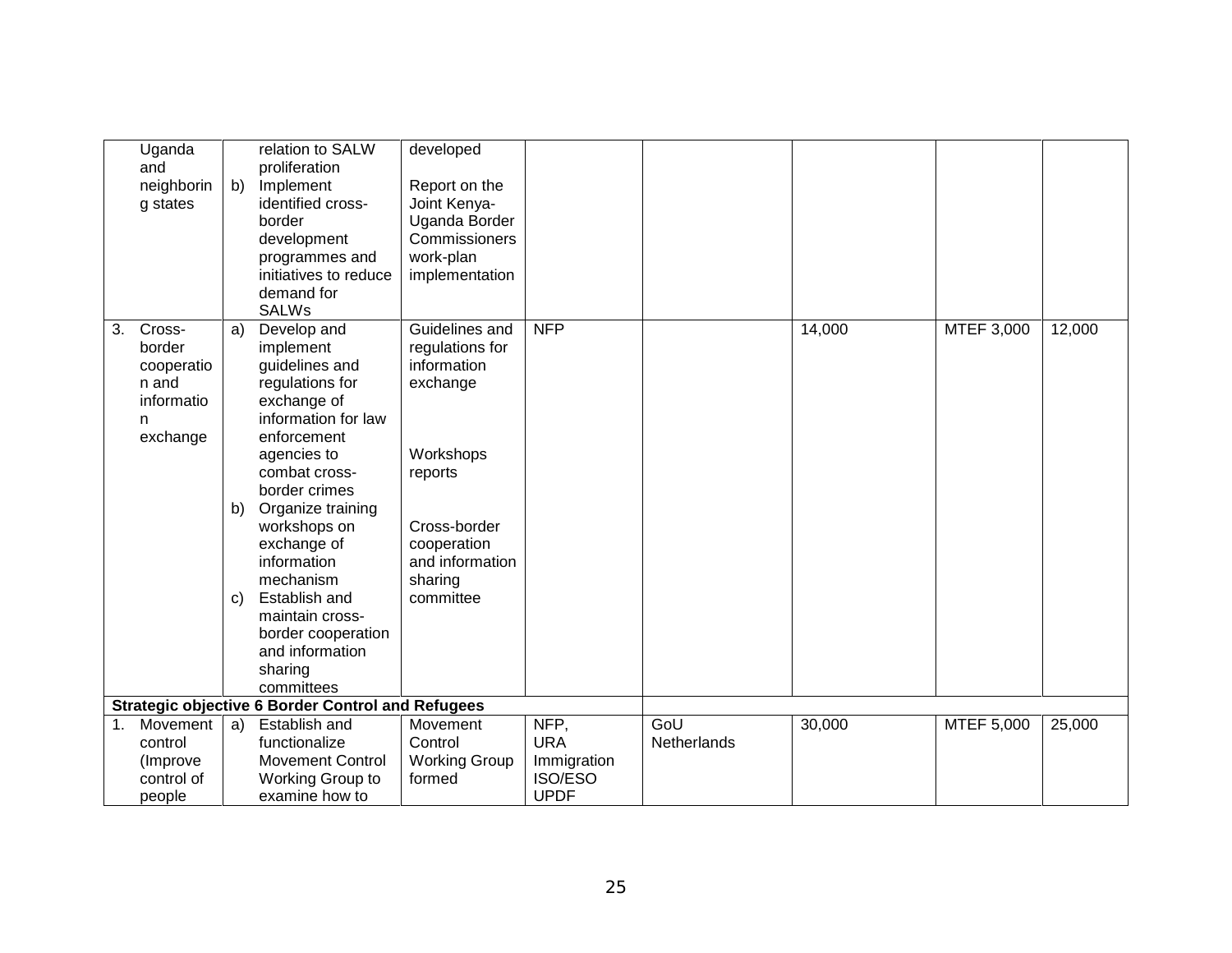|    | and goods<br>at the<br>major<br>entry<br>points)                                   | b) | improve controls at<br>the major points of<br>entry<br>Modernize and<br>improve systems<br>and equipment for<br>the search and<br>detection of illegal<br><b>SALW</b>                   | Modern SALW<br>detection<br>equipment at<br>major points of<br>entry | Police                 |                                                                              |         |                       |                    |
|----|------------------------------------------------------------------------------------|----|-----------------------------------------------------------------------------------------------------------------------------------------------------------------------------------------|----------------------------------------------------------------------|------------------------|------------------------------------------------------------------------------|---------|-----------------------|--------------------|
| 2. | Refugee<br>managem<br>ent                                                          | a) | Improve the<br>management of<br>refugees and<br>human security in<br>and around<br>refugee camps.                                                                                       | Security in and<br>around refugee<br>camps                           | NFP/OPM<br><b>ISO</b>  |                                                                              | 12,000  |                       | 12,000             |
|    |                                                                                    |    | <b>Strategic objective 7 Human Development Planning</b>                                                                                                                                 |                                                                      |                        |                                                                              |         |                       |                    |
| 1. | Reducing<br>the<br>demand<br>for arms<br>through<br>developm<br>ent<br>initiatives | a) | Develop and<br>implement<br>programmes to<br>address the<br>demand for arms<br>in those<br>communities to<br>address issues<br>such as cattle<br>rustling and armed<br>urban crime, etc | Programmes<br>developed                                              | NFP/OPM<br><b>UPDF</b> | GoU<br><b>UNDP</b><br><b>Netherlands</b><br><b>SaferWorld</b><br><b>JLOS</b> | 25,000  |                       | 25,000             |
| 2. | Peaceful<br>resolution<br>of conflict<br>and<br>enhanced<br>human<br>security      | a) | Establish<br>mechanisms to<br>strengthen<br>peaceful conflict<br>resolution and<br>implemented to<br>increase security<br>and reduce the<br>incidence of armed<br>violence in affected  | Mechanisms to<br>strengthen<br>peaceful<br>conflict<br>resolution    | NFP/CSO<br>DTF's       | <b>CEWARN</b><br><b>Pact Kenya</b><br><b>MTEF</b>                            | 200,000 | <b>MTEF</b><br>30,000 | 200,000<br>170,000 |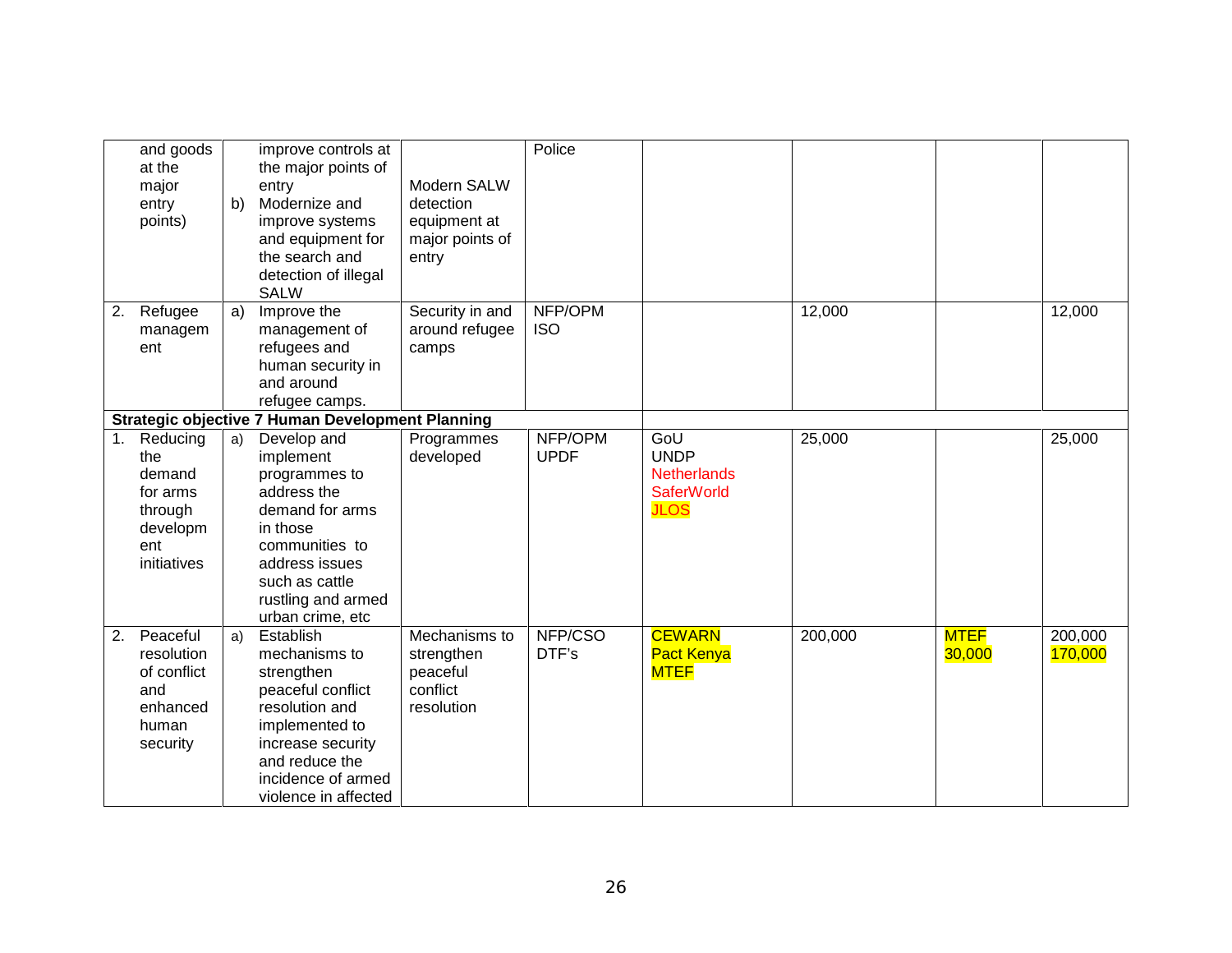|                                                                                                                              |          | communities                                                                                                                                                                                                                                       |                                                                     |                            |                                           |        |        |
|------------------------------------------------------------------------------------------------------------------------------|----------|---------------------------------------------------------------------------------------------------------------------------------------------------------------------------------------------------------------------------------------------------|---------------------------------------------------------------------|----------------------------|-------------------------------------------|--------|--------|
| 3.<br>Develop<br>linkages<br>between<br>NAP and<br>existing<br>developm<br>ent<br>initiatives:<br>Victim<br>4.<br>assistance | a)<br>b) | Develop a<br>framework for<br>harmonizing and<br>mainstreaming<br>small arms into<br>identified policies<br>and plans e.g.<br>KIDDP, PRDP and<br><b>NDP</b><br>Develop a<br>framework for<br>addressing victims<br>affected by SALW<br>incidences | <b>NAP</b><br>incorporated in<br>other<br>development<br>programmes | <b>NFP</b>                 |                                           | 5,000  | 5,000  |
| <b>Strategic objective 8 Research</b>                                                                                        |          |                                                                                                                                                                                                                                                   |                                                                     |                            |                                           |        |        |
| Action<br>orientated<br>research.                                                                                            | b)       | a) Commission<br>research on the<br>approaches for<br>surrender and<br>collection of illegal<br>firearms under<br>PRDP/KIDDP<br>Coordinate,<br>validate and<br>collaborate<br>researches on<br>SALW with other<br>Researchers                     | Research<br>report<br>MoU for<br>collaborations                     | <b>NFP</b><br><b>UNCST</b> | <b>RECSA</b><br><b>UNDP</b><br>SaferWorld | 30,000 | 30,000 |
| Research on<br>key<br>performance<br>factors in<br>SALW control                                                              | a)       | Develop research<br>themes and<br>commission<br>researches on key<br>performance<br>factors in the<br>SALW control to<br>improve law                                                                                                              | Research<br>themes and call<br>for proposals                        | <b>NFP</b>                 |                                           | 30,000 | 30,000 |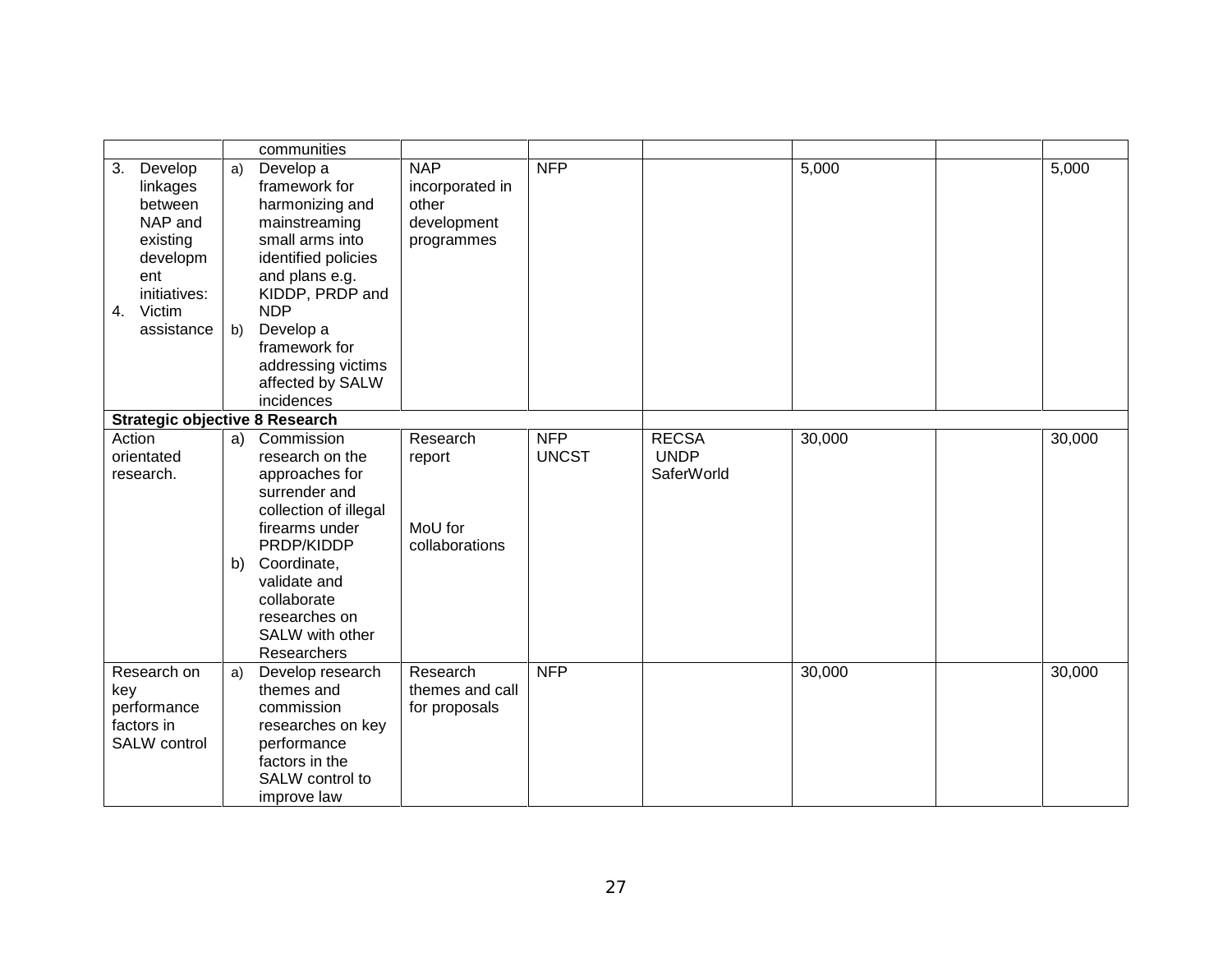|                                                                                  | enforcement<br>practice and<br>enhance security<br>in the most<br>affected regions,<br>reduce demand<br>and address the<br>impact of the<br>problem of illicit<br>small arms and<br>light weapons<br>Produce policy<br>b)<br>briefs to policy<br>makers on issues<br>of SALW | Policy briefs                                               |                            |     |        |                |        |
|----------------------------------------------------------------------------------|------------------------------------------------------------------------------------------------------------------------------------------------------------------------------------------------------------------------------------------------------------------------------|-------------------------------------------------------------|----------------------------|-----|--------|----------------|--------|
|                                                                                  | Strategic objective 9: Addressing cross cutting issues                                                                                                                                                                                                                       |                                                             |                            |     |        |                |        |
| Main streaming<br>gender issues                                                  | Develop a framework<br>for mainstreaming<br>gender in addressing<br><b>SALW</b> issues                                                                                                                                                                                       | Framework for<br>implementing<br>gender issues<br>developed | <b>NFP</b><br><b>UANSA</b> | GoU | 15,000 | MTEF,<br>5,000 | 10,000 |
| Mainstreaming<br><b>HIV/AIDS</b><br>issues                                       | Develop framework for<br>mainstreaming and<br>implementing MIA<br>HIV/AIDS workplace<br>policy in SALW issues                                                                                                                                                                | Framework for<br>mainstreaming<br><b>HIV/AIDS</b><br>policy | <b>NFP</b><br><b>UANSA</b> |     | 15,000 | MTEF 5,000     | 10,000 |
| Human<br>rights(building<br>capacity to<br>consider<br>human rights<br>approach) | <b>Address Human Rights</b><br>in SALW control<br>activities                                                                                                                                                                                                                 | Human rights<br>based<br>approach                           | <b>NFP</b>                 |     | 15,000 | MTEF 5,000     | 10,000 |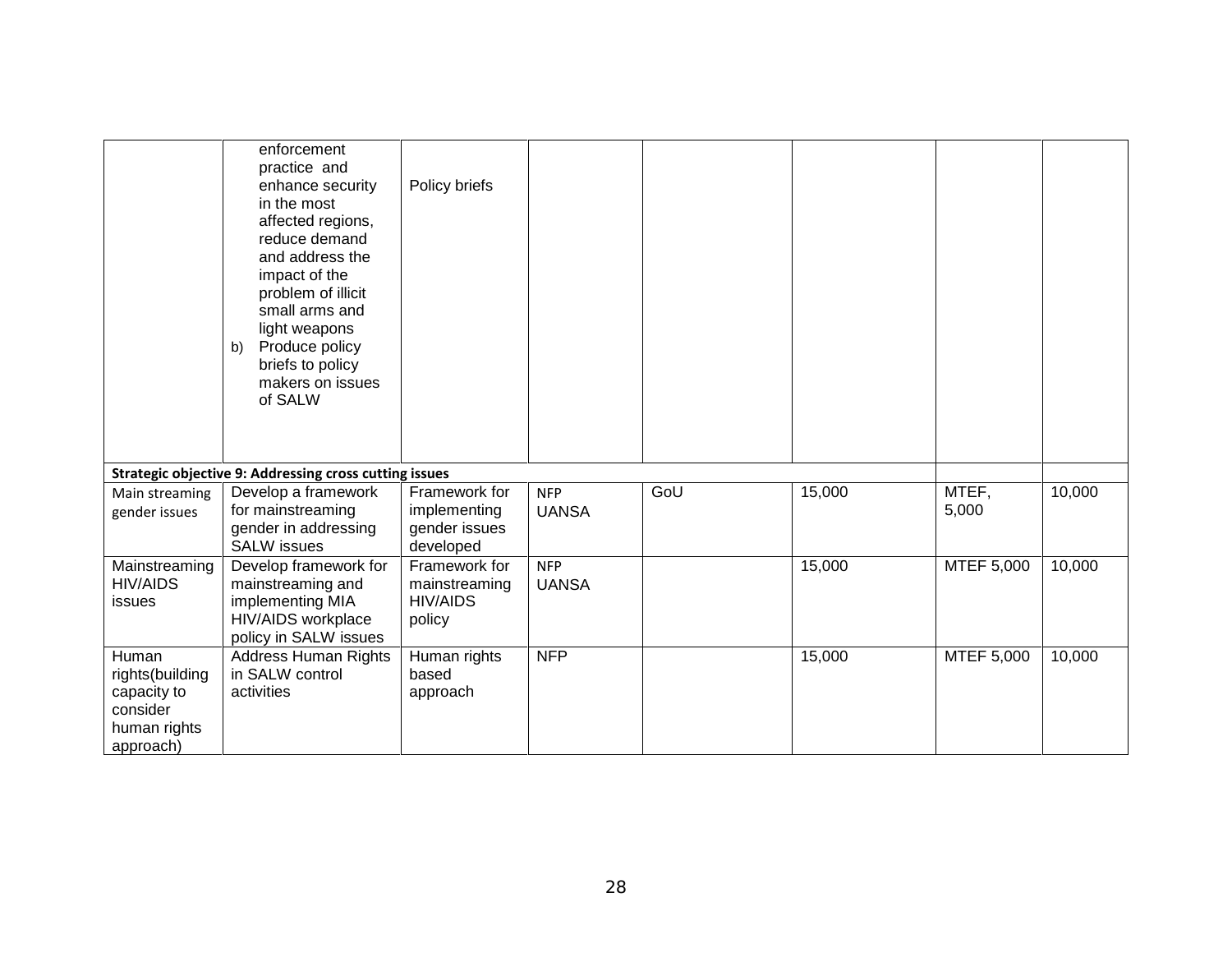| <b>Serial</b> | <b>Activity</b>                                                                                                                                    | <b>Outputs</b>                                                                                                                                                                                                                                                                                         | <b>Budget</b><br>(Shs 000) |
|---------------|----------------------------------------------------------------------------------------------------------------------------------------------------|--------------------------------------------------------------------------------------------------------------------------------------------------------------------------------------------------------------------------------------------------------------------------------------------------------|----------------------------|
| 1             | <b>Institutional Framework</b>                                                                                                                     |                                                                                                                                                                                                                                                                                                        |                            |
| 1.1           | Capacity building of the National Focal Point                                                                                                      | Improved capacity of the NFP to co-ordinate implementation of<br>international and regional action programmes and protocols and to manage<br>the implementation of the National Action Plan                                                                                                            | 50,000                     |
| 1.2           | Capacity building of Regional Task Forces                                                                                                          | Improved capacity of RTF's and DTF's to implement the NAP at<br>regional and district levels                                                                                                                                                                                                           | 120,000                    |
| $\mathbf{2}$  | <b>Policy and Legislation</b>                                                                                                                      |                                                                                                                                                                                                                                                                                                        |                            |
| 2.1           | Implement National Policy on Firearms, Ammunition,<br><b>Explosives and Related Materials</b>                                                      | Carry out dissemination of the policy                                                                                                                                                                                                                                                                  | 40,000                     |
| 2.2           | Review National Legislation, regulations and<br>administrative procedures that deal with firearms,<br>ammunition, explosives and related materials | Continue review of national legislation, regulations and administrative<br>procedures that deal with firearms, etc reviewed in accordance with<br>the National Policy and draft Firearms Bill.                                                                                                         | 50,000                     |
| 3             | <b>Stockpile Management</b>                                                                                                                        |                                                                                                                                                                                                                                                                                                        |                            |
| 3.1           | Improve record-keeping of civilian and state owned<br>arms stocks (including UPS and UWA)                                                          | Firearms registration system to ensure accurate National Record-<br>keeping of civilian and state owned stocks and to facilitate information<br>exchange at regional and national level; Central Firearms Register<br>(CFR) developed and implemented<br>Conduct firearms marking in UPS, UWA and UPDF | 100,000                    |
| 3.2           | To conduct inter agency inspections on stockpile<br>management practices                                                                           | Liaise with the CFR to monitor the management of a verifiable and<br>accurate national database for all civilian and state owned firearms as<br>well as seized and captured stock<br>Establish a military firearms registry                                                                            | 110,000                    |
| 3.3           | Collection and destruction of small arms and light<br>weapons                                                                                      | System to identify, collect, pool, administer and destroy surplus,<br>seized, captured and voluntary surrendered stock                                                                                                                                                                                 | 80,000                     |
| 4<br>4.1      | <b>Public Education and Awareness Raising</b><br>National Education and Awareness Raising<br>Programme                                             | Continue with National Education and Awareness Raising Programme<br>to curb proliferation, reduce demand and promote responsible<br>management of small arms and light weapons.                                                                                                                        | 120,000                    |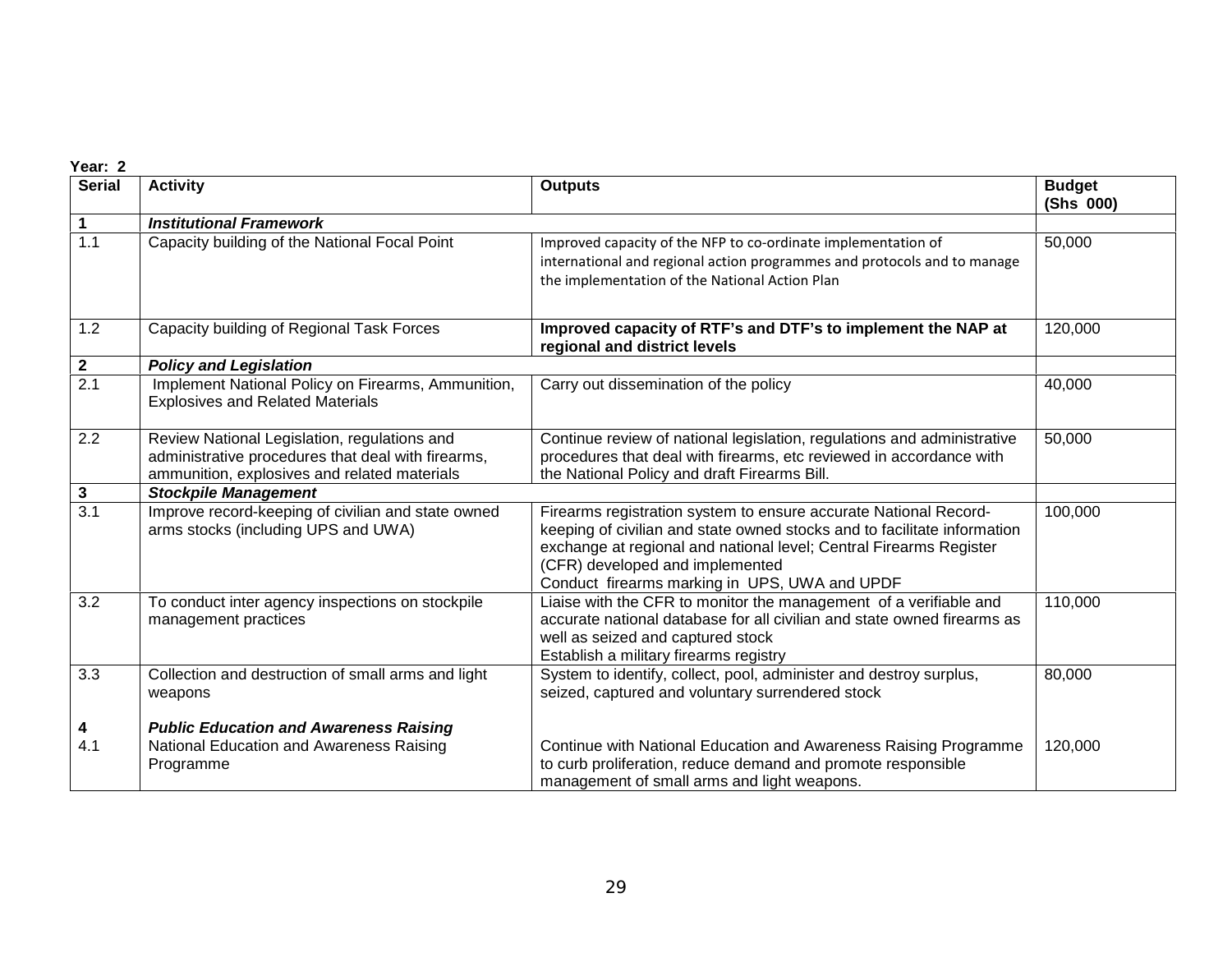| <b>Serial</b>  | <b>Activity</b>                                                                                                                                              | <b>Outputs</b>                                                                                                                                                                                                                                                                          | <b>Budget</b><br>(Shs 000) |
|----------------|--------------------------------------------------------------------------------------------------------------------------------------------------------------|-----------------------------------------------------------------------------------------------------------------------------------------------------------------------------------------------------------------------------------------------------------------------------------------|----------------------------|
| 5              | International and Regional Co-operation and Information Exchange                                                                                             |                                                                                                                                                                                                                                                                                         |                            |
| 5.1            | Establish and maintain capacity at the national level to<br>assist in international and regional investigation, co-<br>operation and exchange of information | Mechanism (policy, regulations and administrative procedures) to<br>facilitate transparent and effective co-operation and information<br>exchange nationally, within the sub-region and internationally as well<br>as statutory contributions to international and regional obligations | 180,000                    |
| 5.2            | Joint planning and joint operations                                                                                                                          | Mechanism to facilitate and undertake joint planning and operations<br>with neighbouring countries to reduce trafficking, demand and criminal<br>activities in border areas                                                                                                             | 80,000                     |
| 6              | <b>Border Control and Refugees</b>                                                                                                                           |                                                                                                                                                                                                                                                                                         |                            |
| 6.1            | <b>Movement Control</b>                                                                                                                                      | Mechanism to facilitate control of the cross border movement of<br>people and goods (including firearms, ammunition, explosives, etc);<br>expansion and utilisation of the computerised movement control<br>system, including search and detection equipment at all ports of entry      | 80,000                     |
| 6.2            | Refugee management                                                                                                                                           | Interagency co-ordination mechanisms created to share information,<br>enhance responses to refugee crises and assist with the management<br>of human security in and around refugee camps and reduces the<br>availability of arms.                                                      | 20,000                     |
| $\overline{7}$ | <b>Human Development Planning</b>                                                                                                                            |                                                                                                                                                                                                                                                                                         |                            |
| 7.1            | Reducing the demand for arms through development<br>initiatives                                                                                              | Programmes to reduce the incidence of armed violence in affected<br>communities: develop programmes to address the demand for arms in<br>these communities, address issues such as cattle rustling, armed<br>urban crime and domestic violence, human rights abuse rape, etc            | 90,000                     |
| 7.2            | Peaceful resolution of conflict and enhanced human<br>security                                                                                               | Mechanisms to strengthen peaceful conflict resolution and enhance<br>security to reduce the incidences of armed violence in affected<br>communities                                                                                                                                     | 20,000                     |
| 7.3            | Promoting police-community and civil-military<br>relations                                                                                                   | Strengthen community based policing and increase police-community<br>relations to reduce the incidence of armed violence in affected<br>communities                                                                                                                                     | 90,000                     |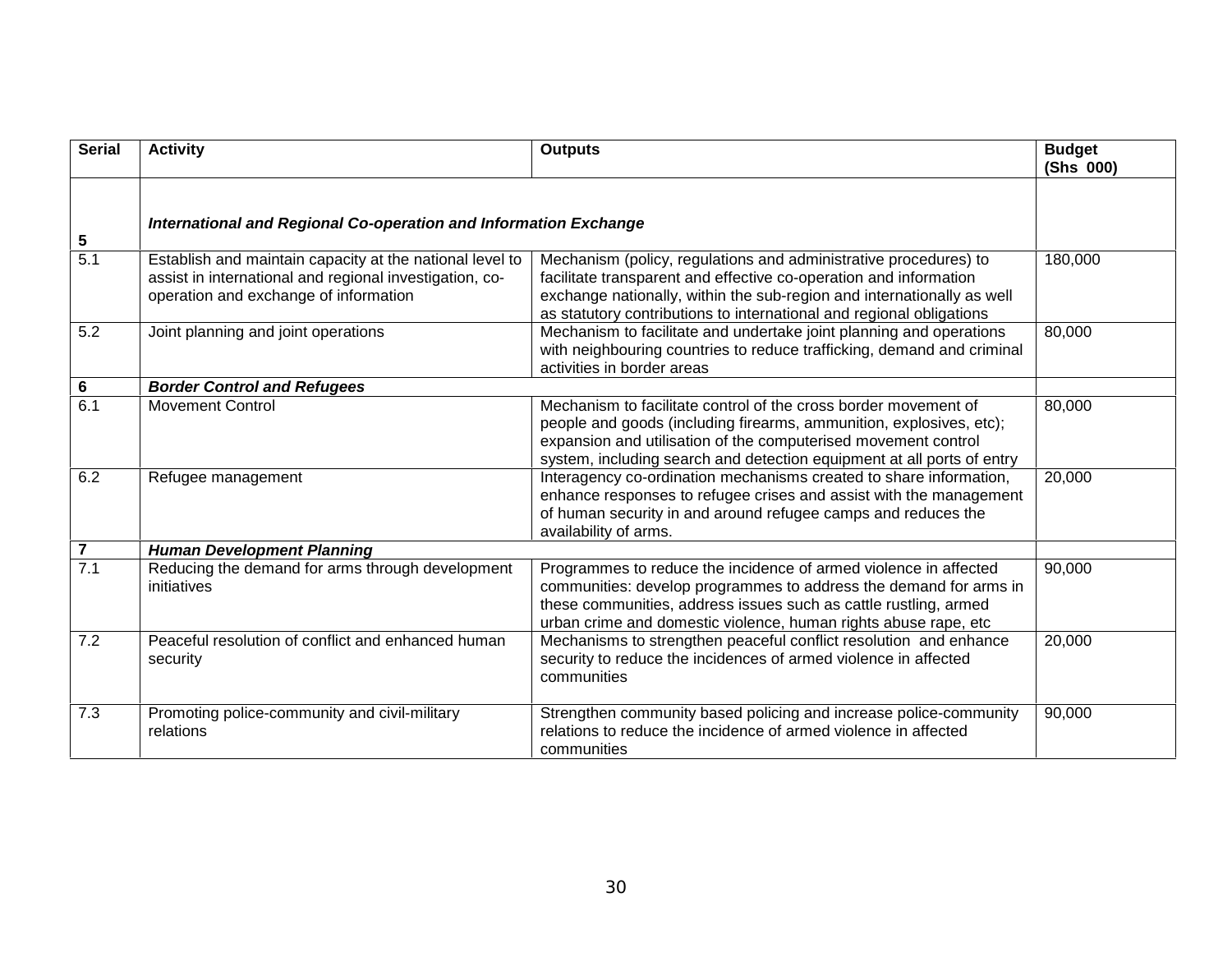| <b>Serial</b>    | <b>Activity</b>                                                                       | <b>Outputs</b>                                                                                                                                                                                                                                                      | <b>Budget</b><br>(Shs 000) |
|------------------|---------------------------------------------------------------------------------------|---------------------------------------------------------------------------------------------------------------------------------------------------------------------------------------------------------------------------------------------------------------------|----------------------------|
| 7.4              | Develop linkages between NAP and existing<br>development initiatives:                 | Framework for harmonising and mainstreaming small arms and<br>security into identified policies and plans to ensure that the activities of<br>the NAP complement and build upon existing policies and<br>development plans.                                         | 15,000                     |
| 7.5              | Coordinate with other existing Programmes on Small<br>Arms and Light Weapons          | Coordination mechanisms and joint activities with other existing<br>Programmes on Small Arms and Light Weapons                                                                                                                                                      | 16,000                     |
| 8                | <b>Training and Capacity Building</b>                                                 |                                                                                                                                                                                                                                                                     |                            |
| 8.1              | Training and Capacity Building of Law Enforcement<br>Officials and other institutions | Continue capacity building and training programmes to establish<br>capacity needed for the sustainable implementation of international<br>and regional agreements, declarations, protocols, the NAP and laws.                                                       | 60,000                     |
| 8.2              | Training of Regional and District Task Forces                                         | Continue capacity building and training programmes to establish<br>capacity needed for the sustainable implementation of the NAP at the<br>lower level.                                                                                                             | 70,000                     |
| 8.3              | Training of relevant civil society organisations                                      | Capacity building and training programmes implemented to establish<br>the capacity required by relevant Civil Society Organisations, to<br>support the National Focal Point, Regional and District Task Forces in<br>the implementation of the National Action Plan | 40,000                     |
| $\boldsymbol{9}$ | <b>Research</b>                                                                       |                                                                                                                                                                                                                                                                     |                            |
| 9.1              | Action orientated research.                                                           | Programme established to facilitate action-orientated research through<br>co-operation between the Uganda Government and Civil Society in<br>activities related to small arms and light weapons                                                                     | 30,000                     |
| 9.2              | Research on key performance factors in the law<br>enforcement environment:            | Programme to develop and conduct research to improve law<br>enforcement practice and enhance security in the most affected<br>regions, reduce demand and address the impact of the problem of<br>illicit small arms and light weapons                               | 30,000                     |
| 10               | <b>Critical Areas Support</b>                                                         |                                                                                                                                                                                                                                                                     |                            |
| 10.1             | Increase Operational effectiveness and efficiency of<br>law enforcement agencies      | Programme to address capacity of law enforcement agencies in critical<br>areas of performance (eg, specialised equipment, expertise), to<br>undertake their responsibilities in a comprehensive and sustainable<br>manner                                           | 50,000                     |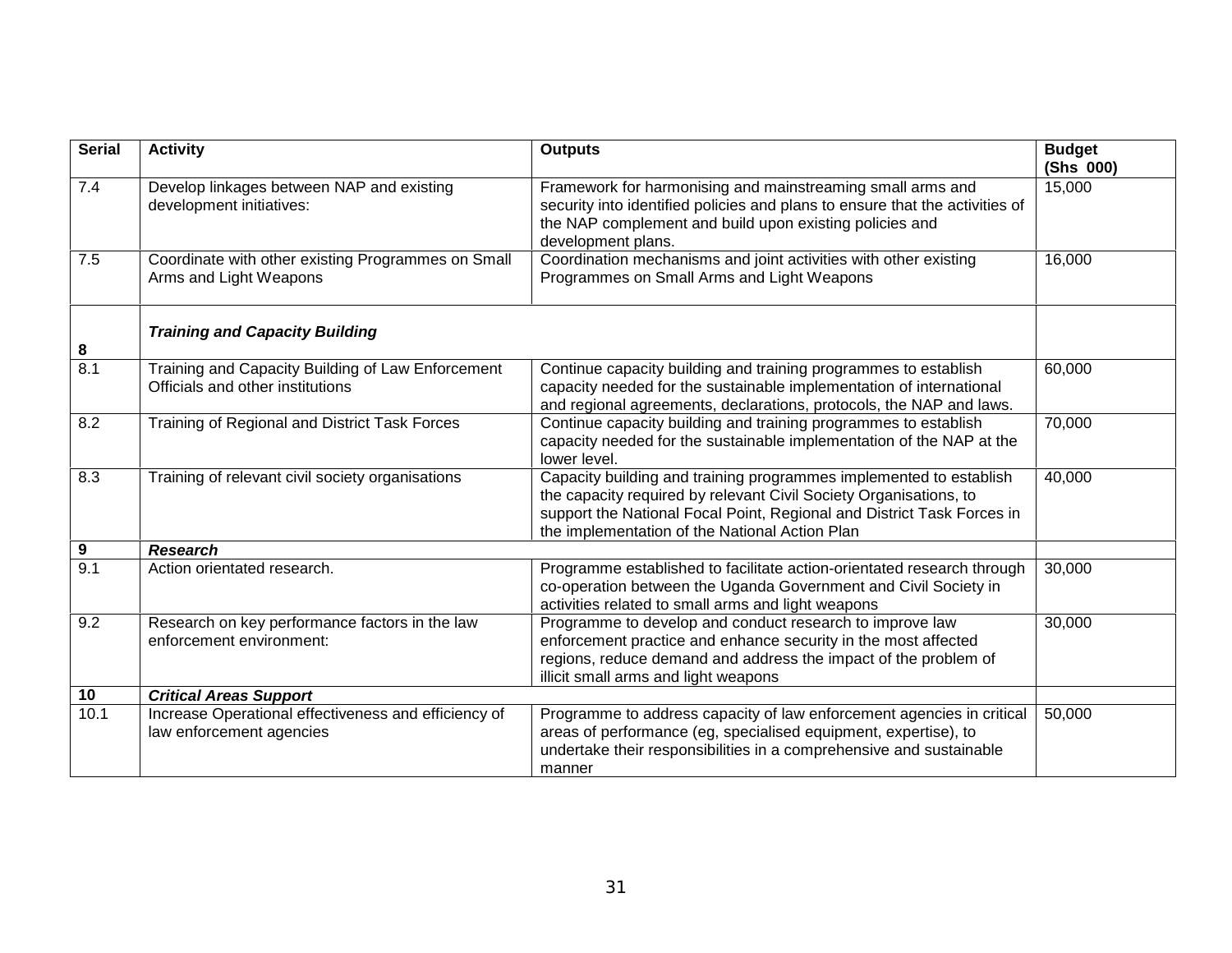| <b>Serial</b>    | <b>Activity</b>                                                                                                                                                                                  | <b>Outputs</b>                                                                                                                                                                                                                    | <b>Budget</b><br>(Shs 000) |
|------------------|--------------------------------------------------------------------------------------------------------------------------------------------------------------------------------------------------|-----------------------------------------------------------------------------------------------------------------------------------------------------------------------------------------------------------------------------------|----------------------------|
| 11               | <b>Cross cutting issues</b>                                                                                                                                                                      |                                                                                                                                                                                                                                   |                            |
| 11.1             | To instil gender mainstreaming into all SALW activities<br>in line with the stipulated guidelines indicated in the<br>government policy and the Nairobi Protocol at national<br>and local levels | To ensure that issues of gender are effectively addressed in all SALW<br>activities in accordance to EAC and RECSA gender policy to promote<br>equitable representation and participation of women and other<br>vulnerable groups | 20,000                     |
| 11.2             | To ensure that HIV/AIDS workplace policy is<br>represented in SALW activities                                                                                                                    | Consider the adoption of the MIA HIV/AIDS work place policy to<br>develop a specific programme to mainstream issues related to<br>HIV/AIDS in SALW control activities                                                             | 20,000                     |
| 11.3             | Address Human Rights abuse in SALW control<br>activities                                                                                                                                         | To ensure responsible SALW management to mitigate any effects of<br>Human rights abuses                                                                                                                                           | 20,000                     |
| 12               | monitoring and evaluation of SALW programmes                                                                                                                                                     | To conduct a periodic monitoring and evaluation framework to ensure<br>that intended outputs of the programme are achieved in line with the<br>stipulated programme activities and objectives                                     | 72.050                     |
| <b>Sub Total</b> |                                                                                                                                                                                                  |                                                                                                                                                                                                                                   | 1, 673, 000                |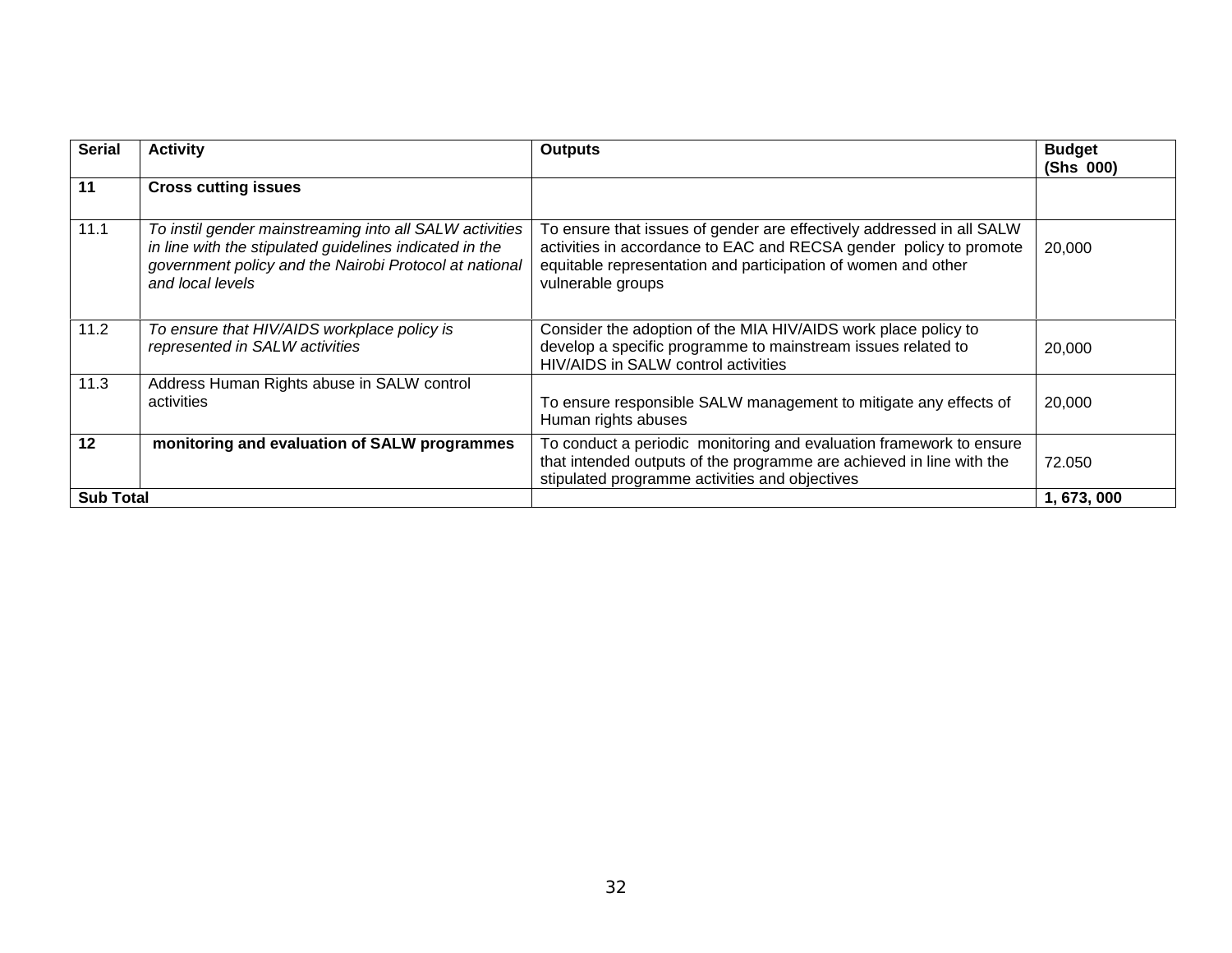| <b>Serial</b>    | <b>Activity</b>                                                                                                                                    | <b>Outputs</b>                                                                                                                                                                                                                                       | <b>Budget</b><br>(Shs 000) |
|------------------|----------------------------------------------------------------------------------------------------------------------------------------------------|------------------------------------------------------------------------------------------------------------------------------------------------------------------------------------------------------------------------------------------------------|----------------------------|
| 1                | <b>Institutional Framework</b>                                                                                                                     |                                                                                                                                                                                                                                                      |                            |
| $\overline{1.1}$ | Capacity building of the National Focal Point                                                                                                      | Improved capacity of the NFP to co-ordinate implementation of<br>international and regional action programmes and protocols and to manage<br>the implementation of the National Action Plan                                                          | 50,000                     |
| 1.2              | Capacity building of Regional Task Forces                                                                                                          | Improved capacity of RTF's and DTF's to implement the NAP at<br>regional and district levels                                                                                                                                                         | 120,000                    |
| $\mathbf{2}$     | <b>Policy and Legislation</b>                                                                                                                      |                                                                                                                                                                                                                                                      |                            |
| 2.1              | Implement National Policy on Firearms, Ammunition,<br><b>Explosives and Related Materials</b>                                                      | Continue to carry out dissemination of the policy on SALW                                                                                                                                                                                            | 40,000                     |
| 2.2              | Review National Legislation, regulations and<br>administrative procedures that deal with firearms,<br>ammunition, explosives and related materials | Carrying out public education and awareness on the new SALW<br>legislation, regulations and administrative procedures.                                                                                                                               | 40,000                     |
| 3                | <b>Stockpile Management</b>                                                                                                                        |                                                                                                                                                                                                                                                      |                            |
| 3.1              | Improve record-keeping of civilian and state owned<br>arms stocks                                                                                  | Support the operations of the CFR to ensure accurate National<br>Record-keeping of civilian and state owned stocks and to facilitate<br>information exchange at the regional and national level<br>Conduct firearms marking in UPDF                  | 100,000                    |
| 3.2              | To conduct inter agency inspections on stockpile<br>management practices                                                                           | Liaise with the CFR to conduct joint monitoring on the management<br>of a verifiable and accurate national database for all civilian and state<br>owned firearms as well as seized and captured stock<br>Support setup of military firearms registry | 70,000                     |
| 3.3              | Collection and destruction of small arms and light<br>weapons                                                                                      | System to identify, collect, pool, administer and destroy surplus,<br>seized, captured and voluntary surrendered stock                                                                                                                               | 80,000                     |
| 4                | <b>Public Education and Awareness Raising</b>                                                                                                      |                                                                                                                                                                                                                                                      |                            |
| 4.1              | National Education and Awareness Raising<br>Programme                                                                                              | Continue with National Education and Awareness Raising Programme<br>to curb proliferation, reduce demand and promote responsible<br>management of small arms and light weapons at National, District and<br>Sub County levels                        | 240,000                    |
| 5                | International and Regional Co-operation and Information Exchange                                                                                   |                                                                                                                                                                                                                                                      |                            |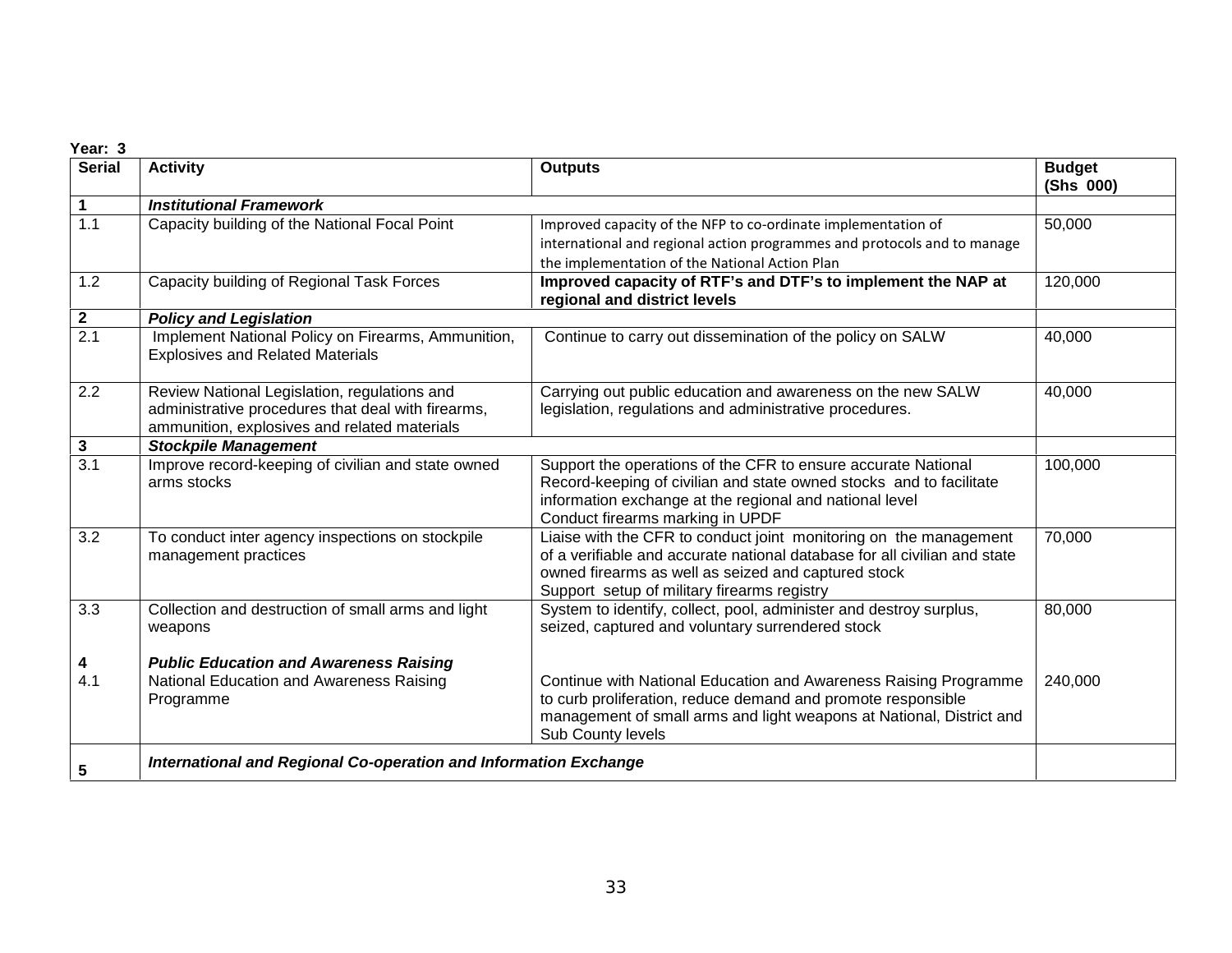| <b>Serial</b>  | <b>Activity</b>                                                                                                                                              | <b>Outputs</b>                                                                                                                                                                                                                                                                          | <b>Budget</b><br>(Shs 000) |
|----------------|--------------------------------------------------------------------------------------------------------------------------------------------------------------|-----------------------------------------------------------------------------------------------------------------------------------------------------------------------------------------------------------------------------------------------------------------------------------------|----------------------------|
| 5.1            | Establish and maintain capacity at the national level to<br>assist in international and regional investigation, co-<br>operation and exchange of information | Mechanism (policy, regulations and administrative procedures) to<br>facilitate transparent and effective co-operation and information<br>exchange nationally, within the sub-region and internationally as well<br>as statutory contributions to international and regional obligations | 180,000                    |
| 5.2            | Joint planning and joint operations                                                                                                                          | Mechanism to facilitate and undertake joint planning and operations<br>with neighbouring countries to reduce trafficking, demand and criminal<br>activities in border areas                                                                                                             | 80,000                     |
| $\bf 6$        | <b>Border Control and Refugees</b>                                                                                                                           |                                                                                                                                                                                                                                                                                         |                            |
| 6.1            | <b>Movement Control</b>                                                                                                                                      | Mechanism to facilitate control of the cross border movement of<br>people and goods (including firearms, ammunition, explosives, etc);<br>expansion and utilisation of the computerised movement control<br>system, including search and detection equipment at all ports of entry      | 20,000                     |
| 6.2            | Refugee management                                                                                                                                           | Interagency co-ordination mechanisms created to share information,<br>enhance responses to refugee crises and assist with the management<br>of human security in and around refugee camps and reduces the<br>availability of arms.                                                      | 20,000                     |
| $\overline{7}$ | <b>Human Development Planning</b>                                                                                                                            |                                                                                                                                                                                                                                                                                         |                            |
| 7.1            | Reducing the demand for arms through development<br>initiatives                                                                                              | Programmes to reduce the incidence of armed violence in affected<br>communities: develop programmes to address the demand for arms in<br>these communities, address issues such as cattle rustling, armed<br>urban crime, domestic violence, human rights abuse rape, etc               | 90,000                     |
| 7.2            | Peaceful resolution of conflict and enhanced human<br>security                                                                                               | Mechanisms to strengthen peaceful conflict resolution and enhance<br>security to reduce the incidences of armed violence in affected<br>communities                                                                                                                                     | 80,000                     |
| 7.3            | Promoting police-community and civil-military relations                                                                                                      | Strengthen community based policing and increase police-<br>community/civil-military relations to reduce the incidence of armed<br>violence in affected communities                                                                                                                     | 80,000                     |
| 7.4            | Develop linkages between NAP and existing<br>development initiatives:                                                                                        | Framework for harmonising and mainstreaming small arms and<br>security into identified policies and plans to ensure that the activities of<br>the NAP complement and build upon existing policies and<br>development plans.                                                             | 15,000                     |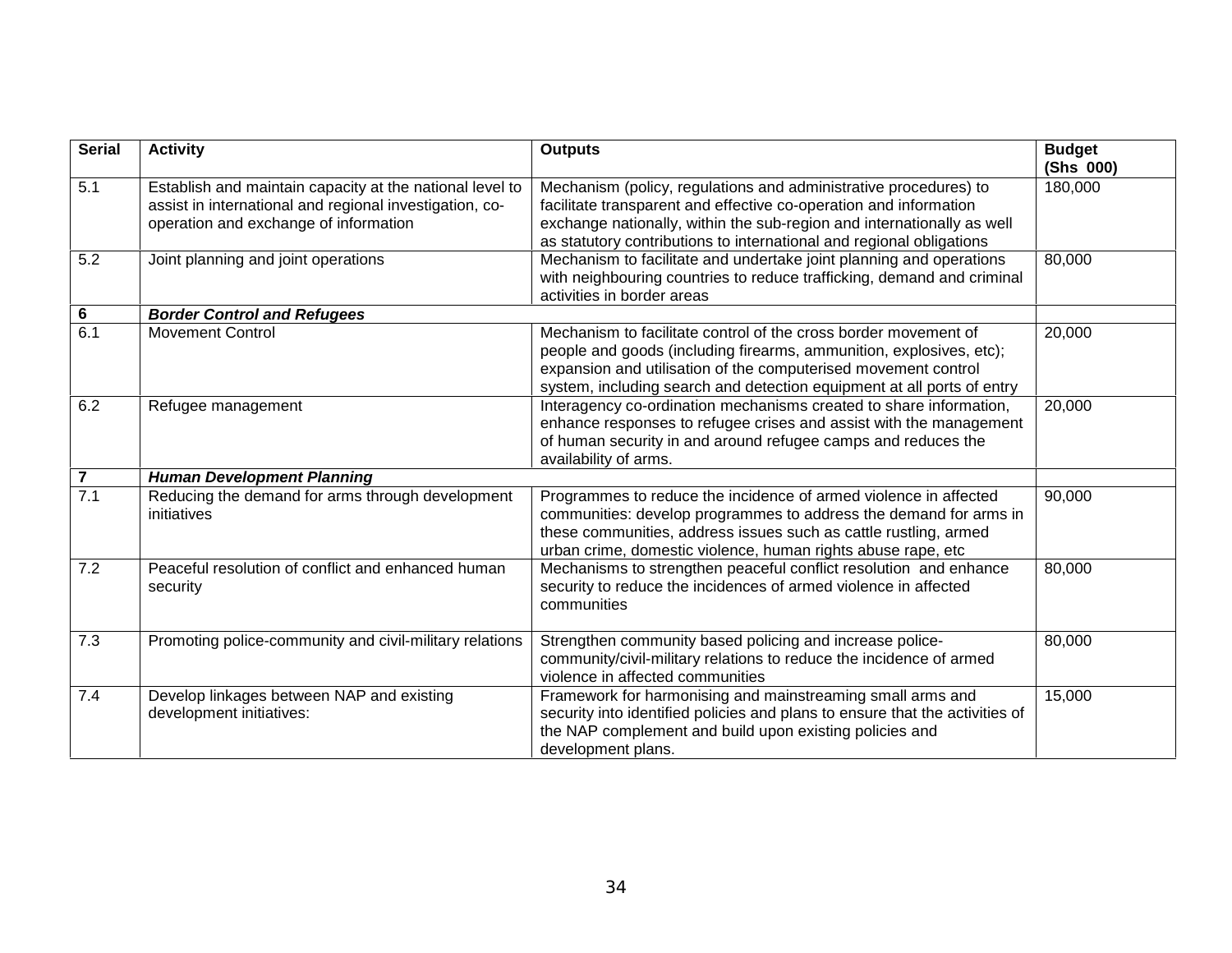| <b>Serial</b> | <b>Activity</b>                                                                       | <b>Outputs</b>                                                                                                                                                                                                                                                      | <b>Budget</b><br>(Shs 000) |
|---------------|---------------------------------------------------------------------------------------|---------------------------------------------------------------------------------------------------------------------------------------------------------------------------------------------------------------------------------------------------------------------|----------------------------|
| 7.5           | Coordinate with other existing Programmes on Small<br>Arms and Light Weapons          | Coordination mechanisms and joint activities with other existing<br>Programmes on Small Arms and Light Weapons                                                                                                                                                      | 16,000                     |
|               | <b>Training and Capacity Building</b>                                                 |                                                                                                                                                                                                                                                                     |                            |
| 8<br>8.1      | Training and Capacity Building of Law Enforcement<br>Officials and other institutions | Continue capacity building and training programmes to establish<br>capacity needed for the sustainable implementation of international<br>and regional agreements, declarations, protocols, the NAP and laws.                                                       | 60,000                     |
| 8.2           | Training of Regional and District Task Forces                                         | Continue capacity building and training programmes to establish<br>capacity needed for the sustainable implementation of the NAP at the<br>lower level.                                                                                                             | 70,000                     |
| 8.3           | Training of relevant civil society organisations                                      | Capacity building and training programmes implemented to establish<br>the capacity required by relevant Civil Society Organisations, to<br>support the National Focal Point, Regional and District Task Forces in<br>the implementation of the National Action Plan | 40,000                     |
| 9             | <b>Research</b>                                                                       |                                                                                                                                                                                                                                                                     |                            |
| 9.1           | Action orientated research.                                                           | Programme established to facilitate action-orientated research through<br>co-operation between the Uganda Government and Civil Society in<br>activities related to small arms and light weapons                                                                     | 30,000                     |
| 9.2           | Research on key performance factors in the law<br>enforcement environment:            | Programme to develop and conduct research to improve law<br>enforcement practice and enhance security in the most affected<br>regions, reduce demand and address the impact of the problem of<br>illicit small arms and light weapons                               | 30,000                     |
| 10            | <b>Critical Areas Support</b>                                                         |                                                                                                                                                                                                                                                                     |                            |
| 10.1          | Increase Operational effectiveness and efficiency of<br>law enforcement agencies      | Programme to address capacity of law enforcement agencies in critical<br>areas of performance (eg, specialised equipment, expertise), to<br>undertake their responsibilities in a comprehensive and sustainable<br>manner                                           | 50,000                     |
| 11            | <b>Cross cutting issues</b>                                                           |                                                                                                                                                                                                                                                                     |                            |
|               |                                                                                       |                                                                                                                                                                                                                                                                     |                            |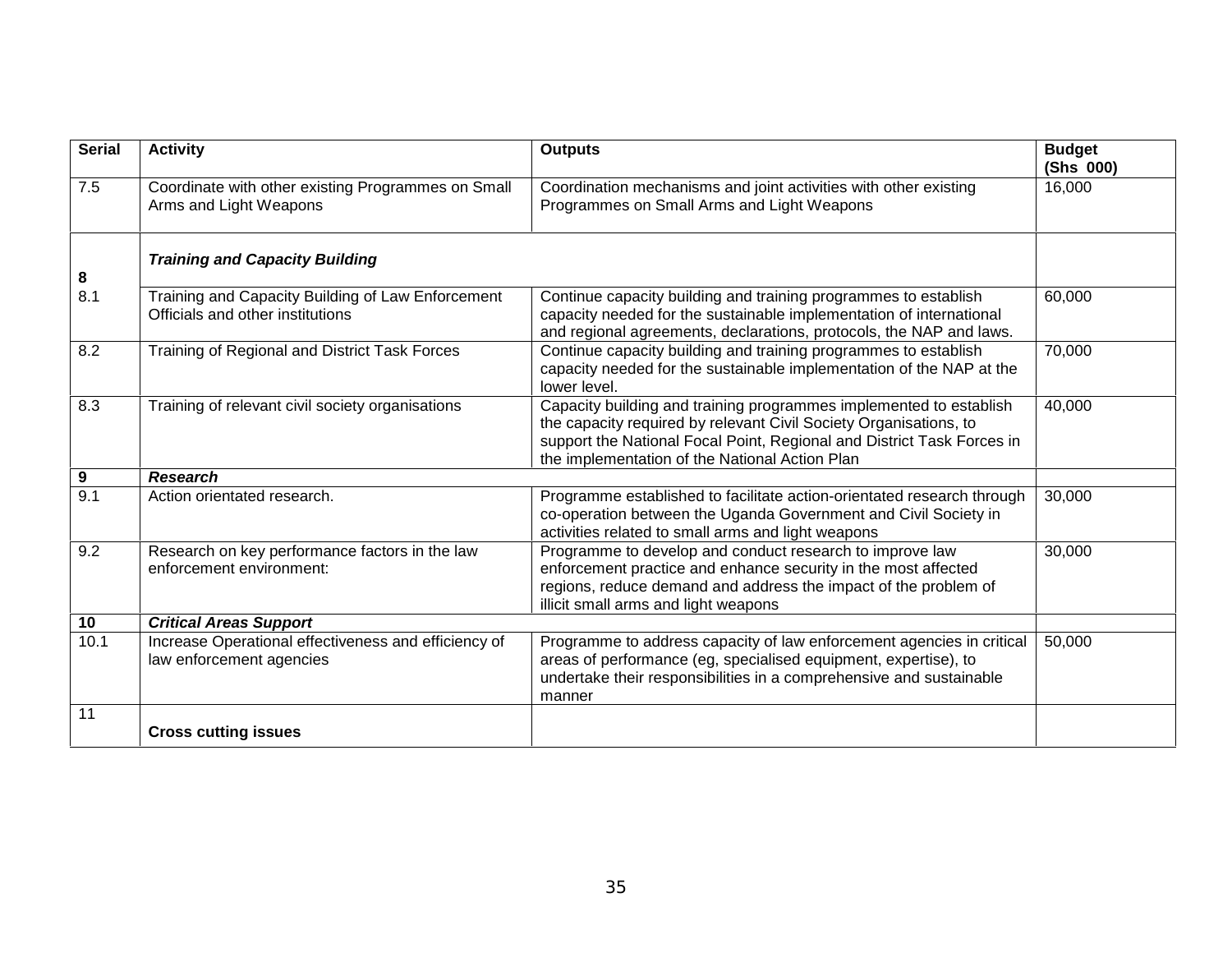| <b>Serial</b>    | <b>Activity</b>                                                                                                                                                                                  | <b>Outputs</b>                                                                                                                                                                                                                    | <b>Budget</b><br>(Shs 000) |
|------------------|--------------------------------------------------------------------------------------------------------------------------------------------------------------------------------------------------|-----------------------------------------------------------------------------------------------------------------------------------------------------------------------------------------------------------------------------------|----------------------------|
| 11.1             | To instil gender mainstreaming into all SALW activities<br>in line with the stipulated guidelines indicated in the<br>government policy and the Nairobi Protocol at national<br>and local levels | To ensure that issues of gender are effectively addressed in all SALW<br>activities in accordance to EAC and RECSA gender policy to promote<br>equitable representation and participation of women and other<br>vulnerable groups | 40,000                     |
| 11.2             | To ensure that HIV/AIDS workplace policy is<br>represented in SALW activities                                                                                                                    | Consider the adoption of the MIA HIV/AIDS work place policy to<br>develop a specific programme to mainstream issues related to<br>HIV/AIDS in SALW control activities                                                             | 40.000                     |
| 11.3             | Address Human Rights abuse in SALW control<br>activities                                                                                                                                         | To ensure responsible SALW management to mitigate any effects of<br>Human rights abuses                                                                                                                                           | 20,000                     |
|                  | monitoring and evaluation of SALW programmes                                                                                                                                                     | To conduct a periodic monitoring and evaluation framework to ensure<br>that intended outputs of the programme are achieved in line with the<br>stipulated programme activities and objectives                                     | 72.555                     |
| <b>Sub Total</b> |                                                                                                                                                                                                  |                                                                                                                                                                                                                                   | 1,773,555                  |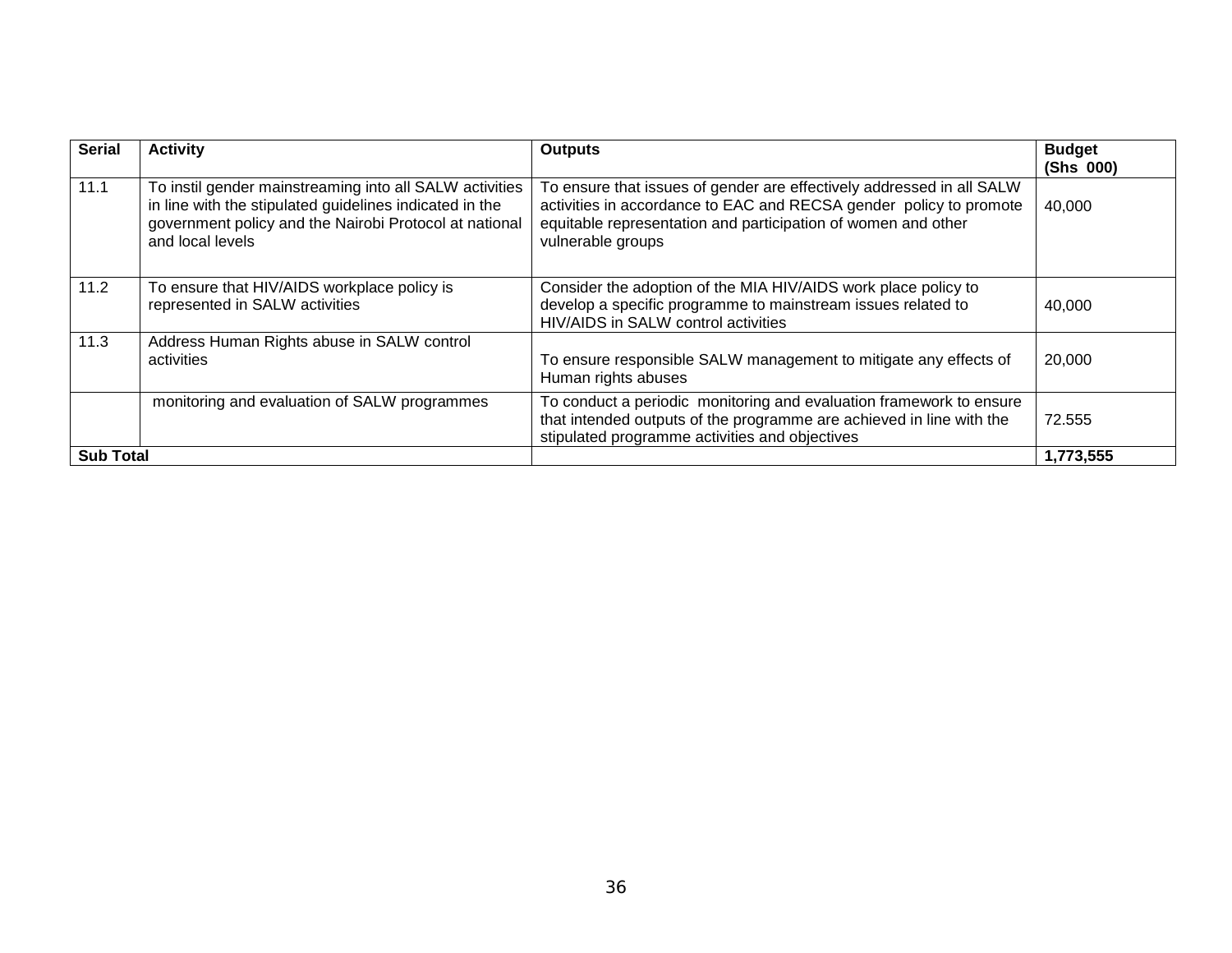| Year: 4          |                                                                                                                                                    |                                                                                                                                                                                                                                                                                         |                            |
|------------------|----------------------------------------------------------------------------------------------------------------------------------------------------|-----------------------------------------------------------------------------------------------------------------------------------------------------------------------------------------------------------------------------------------------------------------------------------------|----------------------------|
| <b>Serial</b>    | <b>Activity</b>                                                                                                                                    | <b>Outputs</b>                                                                                                                                                                                                                                                                          | <b>Budget</b><br>(Shs 000) |
| 1                | <b>Institutional Framework</b>                                                                                                                     |                                                                                                                                                                                                                                                                                         |                            |
| $\overline{1.1}$ | Capacity building of the National Focal Point                                                                                                      | Improved capacity of the NFP to co-ordinate implementation of                                                                                                                                                                                                                           | 50,000                     |
|                  |                                                                                                                                                    | international and regional action programmes and protocols and to manage                                                                                                                                                                                                                |                            |
|                  |                                                                                                                                                    | the implementation of the National Action Plan                                                                                                                                                                                                                                          |                            |
| $\mathbf{2}$     | <b>Policy and Legislation</b>                                                                                                                      |                                                                                                                                                                                                                                                                                         |                            |
| $\overline{2.1}$ |                                                                                                                                                    |                                                                                                                                                                                                                                                                                         |                            |
| 2.2              | Review National Legislation, regulations and<br>administrative procedures that deal with firearms,<br>ammunition, explosives and related materials | Carrying specific reviews of legislation to assess conformity and<br>performance in line with Best Practice Guidelines for Harmonisation of<br>Legislation for the Great lakes Region                                                                                                   | 30,000                     |
| 3                | <b>Stockpile Management</b>                                                                                                                        |                                                                                                                                                                                                                                                                                         |                            |
| $\overline{3.1}$ | Improve record-keeping of civilian and state owned                                                                                                 | Support the operations of the CFR to ensure accurate National                                                                                                                                                                                                                           | 120,000                    |
|                  | arms stocks                                                                                                                                        | Record-keeping of civilian and state owned stocks and to facilitate<br>information exchange at the regional and national level<br>Support to military firearms registry<br>Continue with firearms marking in UPS, UWA and UPDF                                                          |                            |
| 3.2              | To conduct inter agency inspections on stockpile<br>management practices                                                                           | Liaise with the CFR to conduct joint monitoring on the management<br>of a verifiable and accurate national database for all civilian and state<br>owned firearms as well as seized and captured stock                                                                                   | 30,000                     |
| 3.3              | Collection and destruction of small arms and light<br>weapons                                                                                      | System to identify, collect, pool, administer and destroy surplus,<br>seized, captured and voluntary surrendered stock                                                                                                                                                                  | 80,000                     |
| 4                | <b>Public Education and Awareness Raising</b>                                                                                                      |                                                                                                                                                                                                                                                                                         |                            |
| 4.1              | National Education and Awareness Raising<br>Programme                                                                                              | Continue with National Education and Awareness Raising Programme<br>to curb proliferation, reduce demand and promote responsible<br>management of small arms and light weapons at National, District and<br>Sub county levels                                                           | 240,000                    |
| 5                | International and Regional Co-operation and Information Exchange                                                                                   |                                                                                                                                                                                                                                                                                         |                            |
| 5.1              | Enhance capacity at the national level to assist in<br>international and regional investigation, co-operation<br>and exchange of information       | Mechanism (policy, regulations and administrative procedures) to<br>facilitate transparent and effective co-operation and information<br>exchange nationally, within the sub-region and internationally as well<br>as statutory contributions to international and regional obligations | 180,000                    |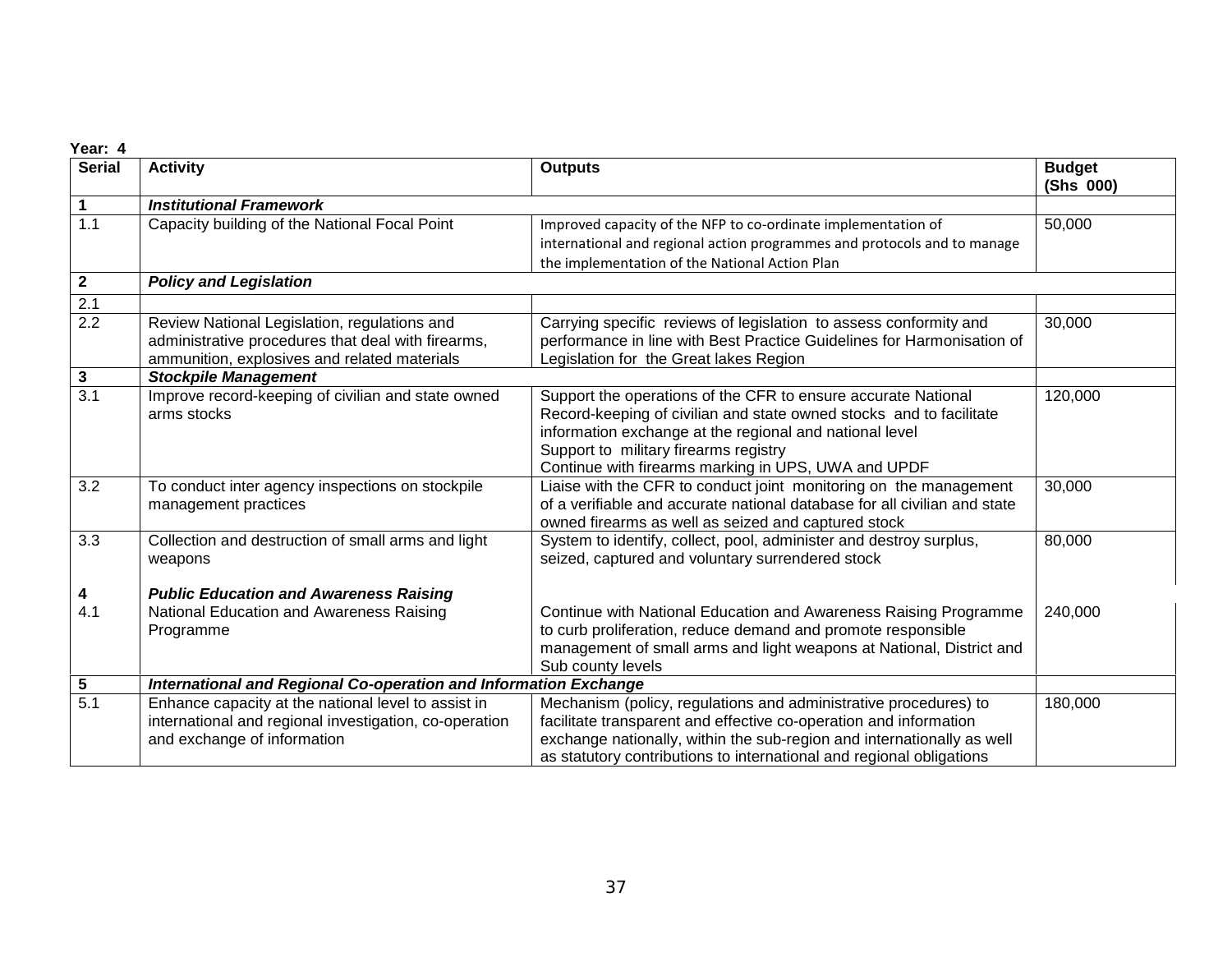| <b>Serial</b>    | <b>Activity</b>                                                                                                                       | <b>Outputs</b>                                                                                                                                                                                                                                                                     | <b>Budget</b><br>(Shs 000) |
|------------------|---------------------------------------------------------------------------------------------------------------------------------------|------------------------------------------------------------------------------------------------------------------------------------------------------------------------------------------------------------------------------------------------------------------------------------|----------------------------|
| 5.2              | Joint planning and joint operations                                                                                                   | Mechanism to facilitate and undertake joint planning and operations<br>with neighbouring countries to reduce trafficking, demand and criminal<br>activities in border areas                                                                                                        | 80,000                     |
| 6                | <b>Border Control and Refugees</b>                                                                                                    |                                                                                                                                                                                                                                                                                    |                            |
| $\overline{6.1}$ | <b>Movement Control</b>                                                                                                               | Mechanism to facilitate control of the cross border movement of<br>people and goods (including firearms, ammunition, explosives, etc);<br>expansion and utilisation of the computerised movement control<br>system, including search and detection equipment at all ports of entry | 20,000                     |
| 6.2              | Refugee management                                                                                                                    | Interagency co-ordination mechanisms created to share information,<br>enhance responses to refugee crises and assist with the management<br>of human security in and around refugee camps and reduces the<br>availability of arms.                                                 | 20,000                     |
| $\overline{7}$   | <b>Human Development Planning</b>                                                                                                     |                                                                                                                                                                                                                                                                                    |                            |
| $\overline{7.1}$ | Reducing the demand for arms through development<br>initiatives                                                                       | Programmes to reduce the incidence of armed violence in affected<br>communities: develop programmes to address the demand for arms in<br>these communities, address issues such as cattle rustling, armed<br>urban crime, domestic violence, human rights abuse rape, etc          | 90,000                     |
| 7.2              | Peaceful resolution of conflict and enhanced human<br>security                                                                        | Mechanisms to strengthen peaceful conflict resolution and enhance<br>security to reduce the incidences of armed violence in affected<br>communities                                                                                                                                | 80,000                     |
| 7.3              | Promoting police-community and civil-military relations<br>including developing database of all actors involved in<br>SALW management | Strengthen community based policing and increase police-<br>community/civil-military relations to reduce the incidence of armed<br>violence in affected communities                                                                                                                | 80,000                     |
| 7.4              | Strengthen linkages between NAP and existing<br>development initiatives:                                                              | Framework for harmonising and mainstreaming small arms and<br>security into identified policies and plans to ensure that the activities of<br>the NAP complement and build upon existing policies and<br>development plans.                                                        | 30,000                     |
| 7.5              | Coordinate with other existing Programmes on Small<br>Arms and Light Weapons                                                          | Coordination of mechanisms and joint activities with other existing<br>Programmes on Small Arms and Light Weapons                                                                                                                                                                  | 20,000                     |
| 8                | <b>Training and Capacity Building</b>                                                                                                 |                                                                                                                                                                                                                                                                                    |                            |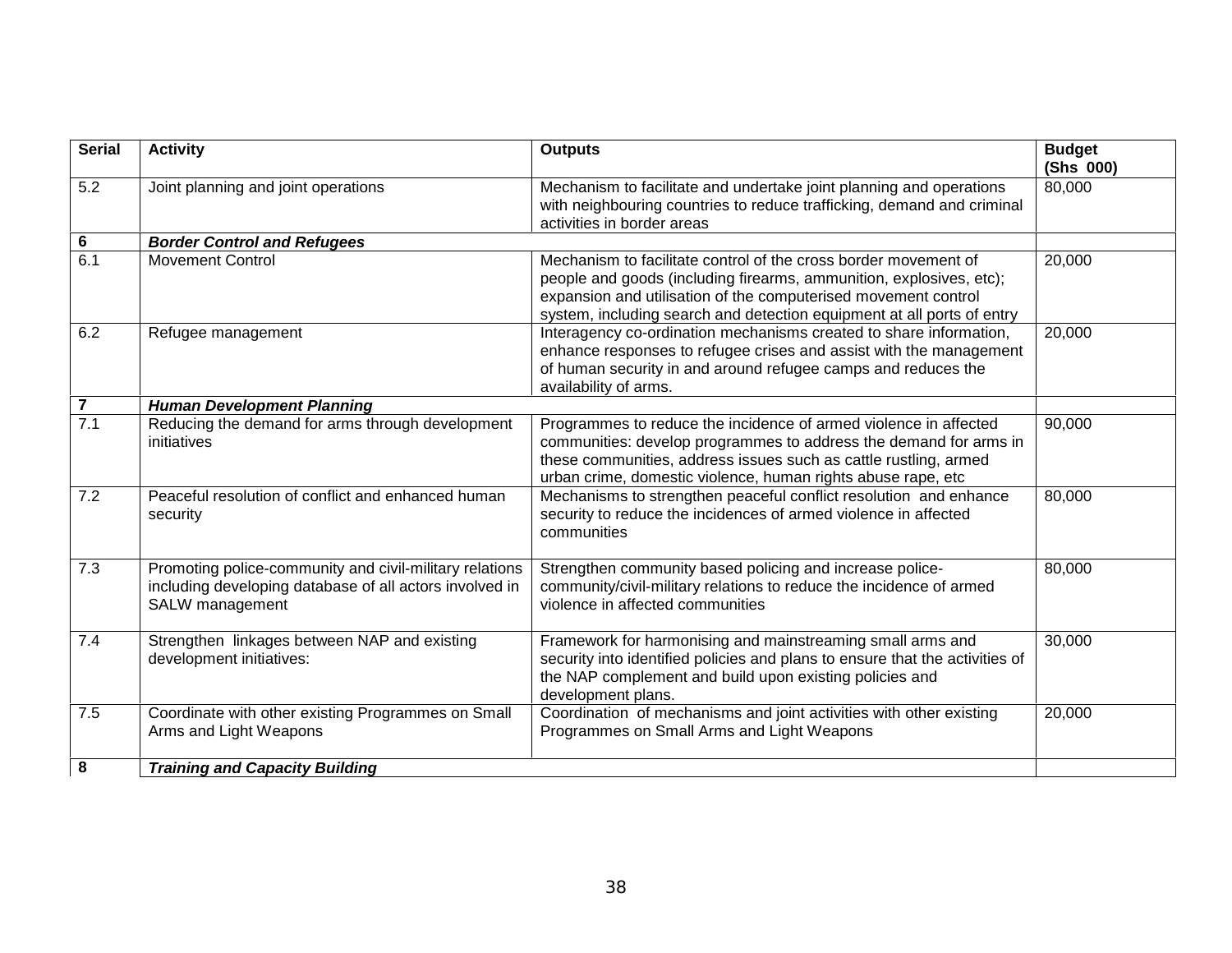| <b>Serial</b> | <b>Activity</b>                                                                                                                                                                                  | <b>Outputs</b>                                                                                                                                                                                                                        | <b>Budget</b><br>(Shs 000) |
|---------------|--------------------------------------------------------------------------------------------------------------------------------------------------------------------------------------------------|---------------------------------------------------------------------------------------------------------------------------------------------------------------------------------------------------------------------------------------|----------------------------|
| 8.1           | Training and Capacity Building of actors at all levels                                                                                                                                           | Continue capacity building and training programmes to establish<br>capacity needed for the sustainable implementation of international<br>and regional agreements, declarations, protocols, the NAP and laws.                         | 60,000                     |
| 8.2           | Support to Regional and District Task Forces                                                                                                                                                     | Support to lower levels for the implementation of activities addressing<br><b>SALW</b> issues.                                                                                                                                        | 150,000                    |
| 9 Research    |                                                                                                                                                                                                  |                                                                                                                                                                                                                                       |                            |
| 9.1           | Action orientated research.                                                                                                                                                                      | Programme established to facilitate action-orientated research through<br>co-operation between the Uganda Government and Civil Society in<br>activities related to small arms and light weapons                                       | 30,000                     |
| 9.2           | Research on key performance factors in the law<br>enforcement environment:                                                                                                                       | Programme to develop and conduct research to improve law<br>enforcement practice and enhance security in the most affected<br>regions, reduce demand and address the impact of the problem of<br>illicit small arms and light weapons | 30,000                     |
| 10            | <b>Critical Areas Support</b>                                                                                                                                                                    |                                                                                                                                                                                                                                       |                            |
| 10.1          | Increase Operational effectiveness and efficiency of<br>law enforcement agencies                                                                                                                 | Programme to address capacity of law enforcement agencies in critical<br>areas of performance (eg, specialised equipment, expertise), to<br>undertake their responsibilities in a comprehensive and sustainable<br>manner             | 50,000                     |
| 11            | <b>CROSS CUTTING ISSUES</b>                                                                                                                                                                      |                                                                                                                                                                                                                                       |                            |
| 11.1          | To instil gender mainstreaming into all SALW activities<br>in line with the stipulated guidelines indicated in the<br>government policy and the Nairobi Protocol at national<br>and local levels | To ensure that issues of gender are effectively addressed in all SALW<br>activities in accordance to EAC and RECSA gender policy to promote<br>equitable representation and participation of women and other<br>vulnerable groups     | 40,000                     |
| 11.2          | To ensure that HIV/AIDS workplace policy is<br>represented in SALW activities                                                                                                                    | Consider the adoption of the MIA HIV/AIDS work place policy to<br>develop a specific programme to mainstream issues related to<br>HIV/AIDS in SALW control activities                                                                 | 40,000                     |
| 11.3          | Address Human Rights abuse in SALW control<br>activities                                                                                                                                         | To ensure responsible SALW management to mitigate any effects of<br>Human rights abuses                                                                                                                                               | 30,000                     |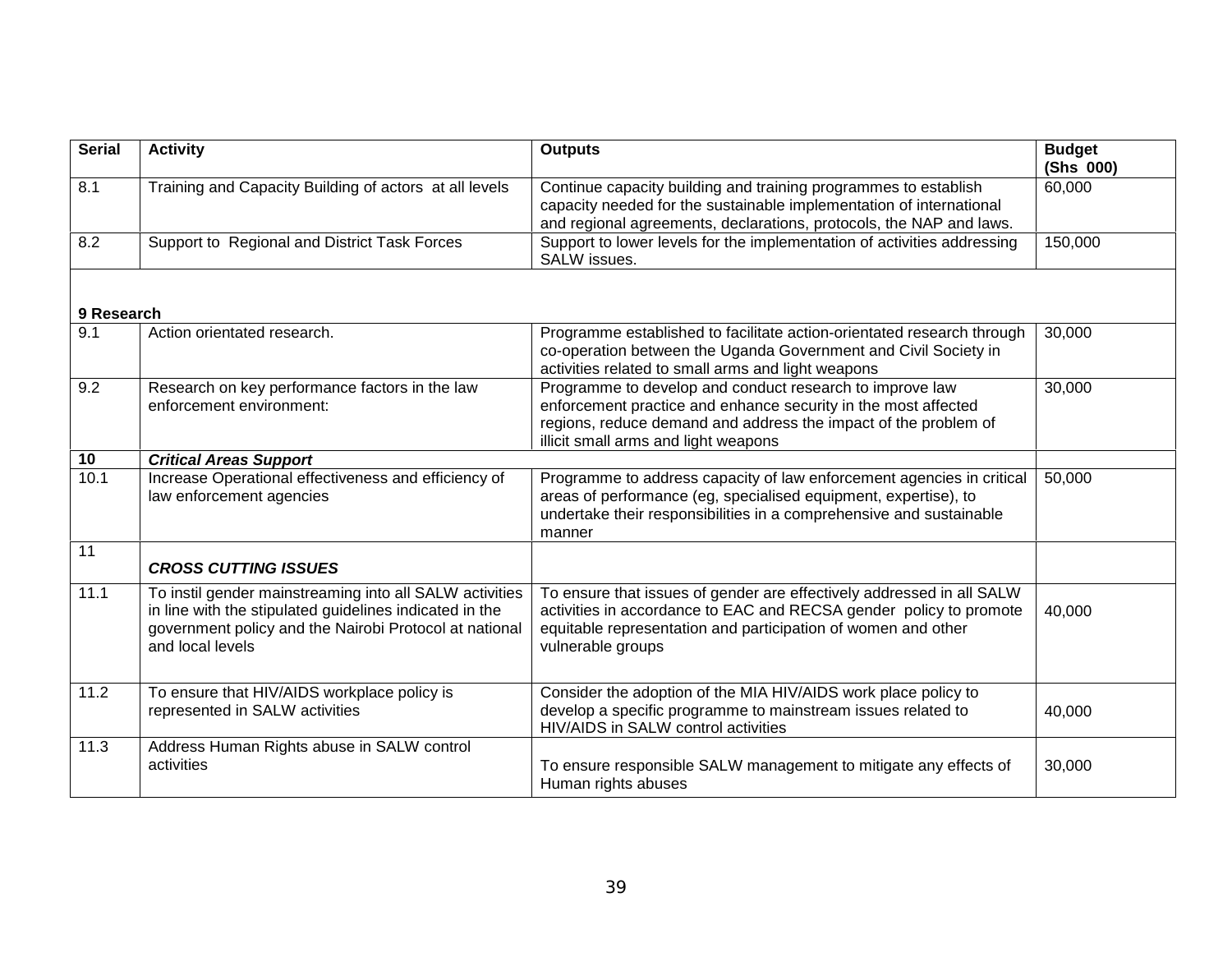| <b>Serial</b>    | <b>Activity</b>                              | <b>Outputs</b>                                                                                                                                                                                | <b>Budget</b><br>(Shs 000) |
|------------------|----------------------------------------------|-----------------------------------------------------------------------------------------------------------------------------------------------------------------------------------------------|----------------------------|
|                  | monitoring and evaluation of SALW programmes | To conduct a periodic monitoring and evaluation framework to ensure<br>that intended outputs of the programme are achieved in line with the<br>stipulated programme activities and objectives | 72.555                     |
| <b>Sub Total</b> |                                              |                                                                                                                                                                                               | 1.652.555                  |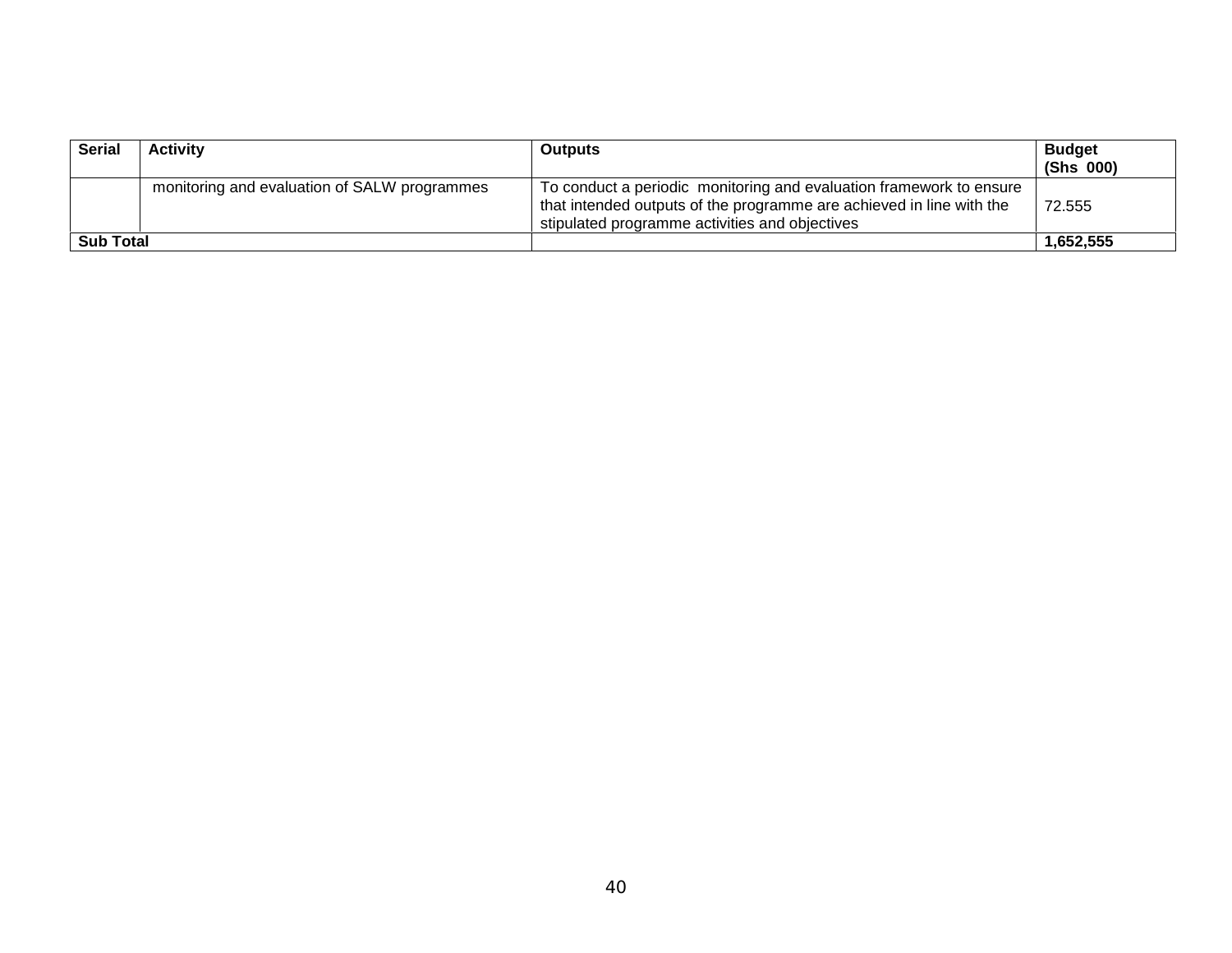| Year: 5       |                                                                                                                                                    |                                                                                                                                                                                                                                                                                                 |                            |
|---------------|----------------------------------------------------------------------------------------------------------------------------------------------------|-------------------------------------------------------------------------------------------------------------------------------------------------------------------------------------------------------------------------------------------------------------------------------------------------|----------------------------|
| <b>Serial</b> | <b>Activity</b>                                                                                                                                    | <b>Outputs</b>                                                                                                                                                                                                                                                                                  | <b>Budget</b><br>(Shs 000) |
| 1             | <b>Institutional Framework</b>                                                                                                                     |                                                                                                                                                                                                                                                                                                 |                            |
| 1.1           | Capacity building of the National Focal Point<br>Review of NAP                                                                                     | Improved capacity of the NFP to co-ordinate implementation of<br>international and regional action programmes and protocols to manage the<br>implementation of the National Action Plan<br>Review of 5 year NAP                                                                                 | 80,000                     |
| $\mathbf{2}$  | <b>Policy and Legislation</b>                                                                                                                      |                                                                                                                                                                                                                                                                                                 |                            |
| 2.1           | Review National Legislation, regulations and<br>administrative procedures that deal with firearms,<br>ammunition, explosives and related materials | Carrying specific reviews of legislation to assess conformity and<br>performance in line with Best Practice Guidelines for Harmonisation of<br>Legislation for the Great lakes Region                                                                                                           | 20,000                     |
| 3             | <b>Stockpile Management</b>                                                                                                                        |                                                                                                                                                                                                                                                                                                 |                            |
| 3.1           | Improve record-keeping of civilian and state owned<br>arms stocks                                                                                  | Support the operations of the CFR to ensure accurate National<br>Record-keeping of civilian and state owned stocks and to facilitate<br>information exchange at the regional and national level<br>Support to military firearms registry<br>Continue with firearms marking in UPS, UWA and UPDF | 120,000                    |
| 3.2           | To conduct inter agency inspections on stockpile<br>management practices                                                                           | Liaise with the CFR to conduct joint monitoring on the management<br>of a verifiable and accurate national database for all civilian and state<br>owned firearms as well as seized and captured stock                                                                                           | 30,000                     |
| 3.3           | Collection and destruction of small arms and light<br>weapons                                                                                      | System to identify, collect, pool, administer and destroy surplus,<br>seized, captured and voluntary surrendered stock                                                                                                                                                                          | 80,000                     |
| 4             | <b>Public Education and Awareness Raising</b>                                                                                                      |                                                                                                                                                                                                                                                                                                 |                            |
| 4.1           | National Education and Awareness Raising<br>Programme                                                                                              | Continue with National Education and Awareness Raising Programme<br>to curb proliferation, reduce demand and promote responsible<br>management of small arms and light weapons at National, District and<br>Sub county levels                                                                   | 240,000                    |
| 5             | International and Regional Co-operation and Information Exchange                                                                                   |                                                                                                                                                                                                                                                                                                 |                            |
| 5.1           | Enhance capacity at the national level to assist in<br>international and regional investigation, co-operation<br>and exchange of information       | Mechanism (policy, regulations and administrative procedures) to<br>facilitate transparent and effective co-operation and information<br>exchange nationally, within the sub-region and internationally as well<br>as statutory contributions to international and regional obligations         | 180,000                    |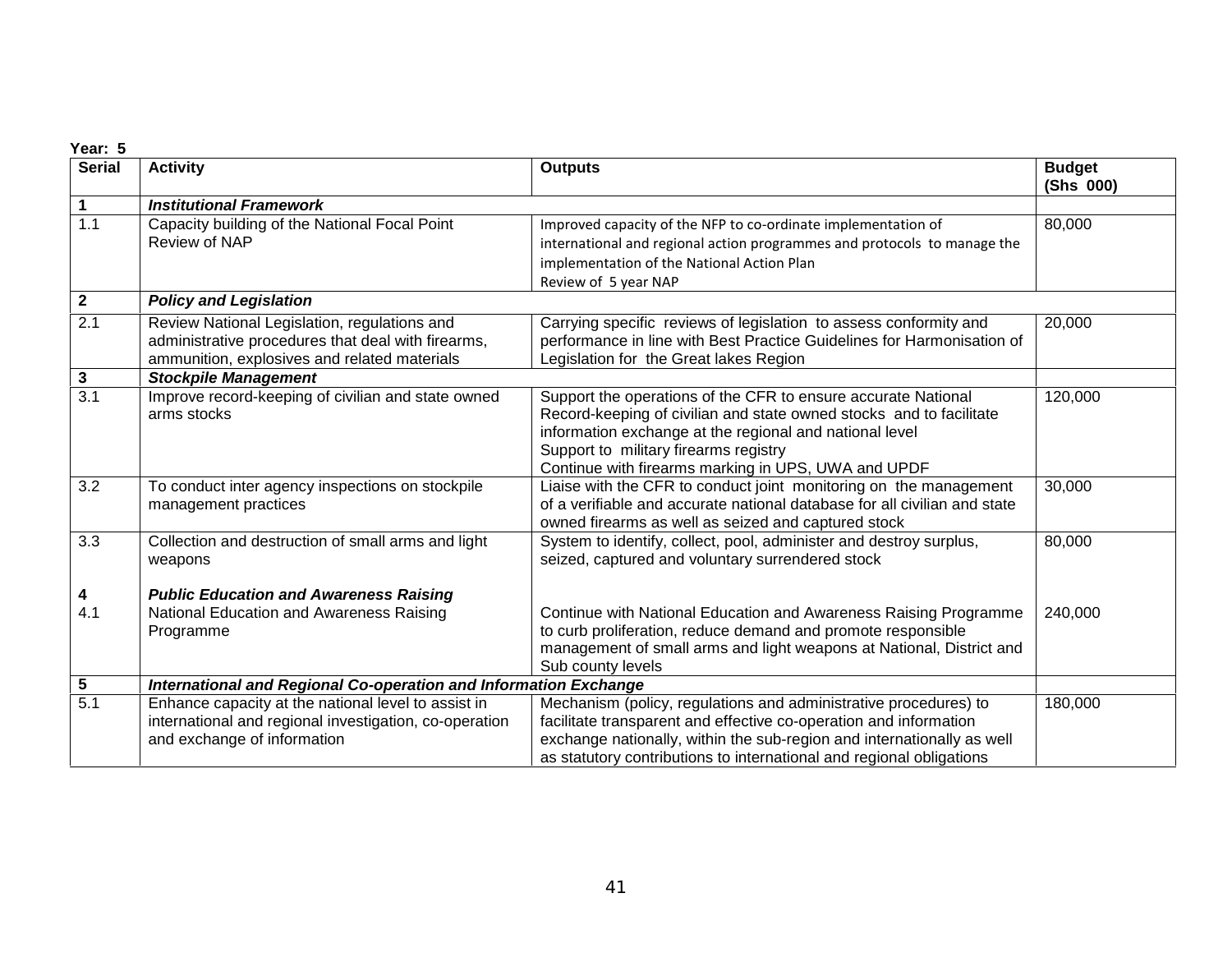| <b>Serial</b>    | <b>Activity</b>                                                                                                                       | <b>Outputs</b>                                                                                                                                                                                                                                                                        | <b>Budget</b><br>(Shs 000) |
|------------------|---------------------------------------------------------------------------------------------------------------------------------------|---------------------------------------------------------------------------------------------------------------------------------------------------------------------------------------------------------------------------------------------------------------------------------------|----------------------------|
| 5.2              | Joint planning and joint operations                                                                                                   | Mechanism to facilitate and undertake joint planning and operations<br>with neighbouring countries to reduce trafficking, demand and criminal<br>activities in border areas                                                                                                           | 20,000                     |
| 6                | <b>Border Control and Refugees</b>                                                                                                    |                                                                                                                                                                                                                                                                                       |                            |
| $\overline{6.1}$ | <b>Movement Control</b>                                                                                                               | Mechanism to facilitate control of the cross border movement of<br>people and goods (particularly firearms, ammunition, explosives, etc);<br>expansion and utilisation of the computerised movement control<br>system, including search and detection equipment at all ports of entry | 20,000                     |
| 6.2              | Refugee management                                                                                                                    | Interagency co-ordination mechanisms created to share information,<br>enhance responses to refugee crises and assist with the management<br>of human security in and around refugee camps and reduces the<br>availability of arms.                                                    | 20,000                     |
| $\overline{7}$   | <b>Human Development Planning</b>                                                                                                     |                                                                                                                                                                                                                                                                                       |                            |
| $\overline{7.1}$ | Reducing the demand for arms through development<br>initiatives                                                                       | Programmes to reduce the incidence of armed violence in affected<br>communities: develop programmes to address the demand for arms in<br>these communities, address issues such as cattle rustling, armed<br>urban crime, domestic violence, human rights abuse rape, etc             | 90,000                     |
| 7.2              | Peaceful resolution of conflict and enhanced human<br>security                                                                        | Mechanisms to strengthen peaceful conflict resolution and enhance<br>security to reduce the incidences of armed violence in affected<br>communities                                                                                                                                   | 80,000                     |
| 7.3              | Promoting police-community and civil-military relations<br>including developing database of all actors involved in<br>SALW management | Strengthen community based policing and increase police-<br>community/civil-military relations to reduce the incidence of armed<br>violence in affected communities                                                                                                                   | 80,000                     |
| 7.4              | Strengthen linkages between NAP and existing<br>development initiatives:                                                              | Framework for harmonising and mainstreaming small arms and<br>security into identified policies and plans to ensure that the activities of<br>the NAP complement and build upon existing policies and<br>development plans.                                                           | 30,000                     |
| 7.5              | Coordinate with other existing Programmes on Small<br>Arms and Light Weapons                                                          | Coordination of mechanisms and joint activities with other existing<br>Programmes on Small Arms and Light Weapons                                                                                                                                                                     | 20,000                     |
| 8                | <b>Training and Capacity Building</b>                                                                                                 |                                                                                                                                                                                                                                                                                       |                            |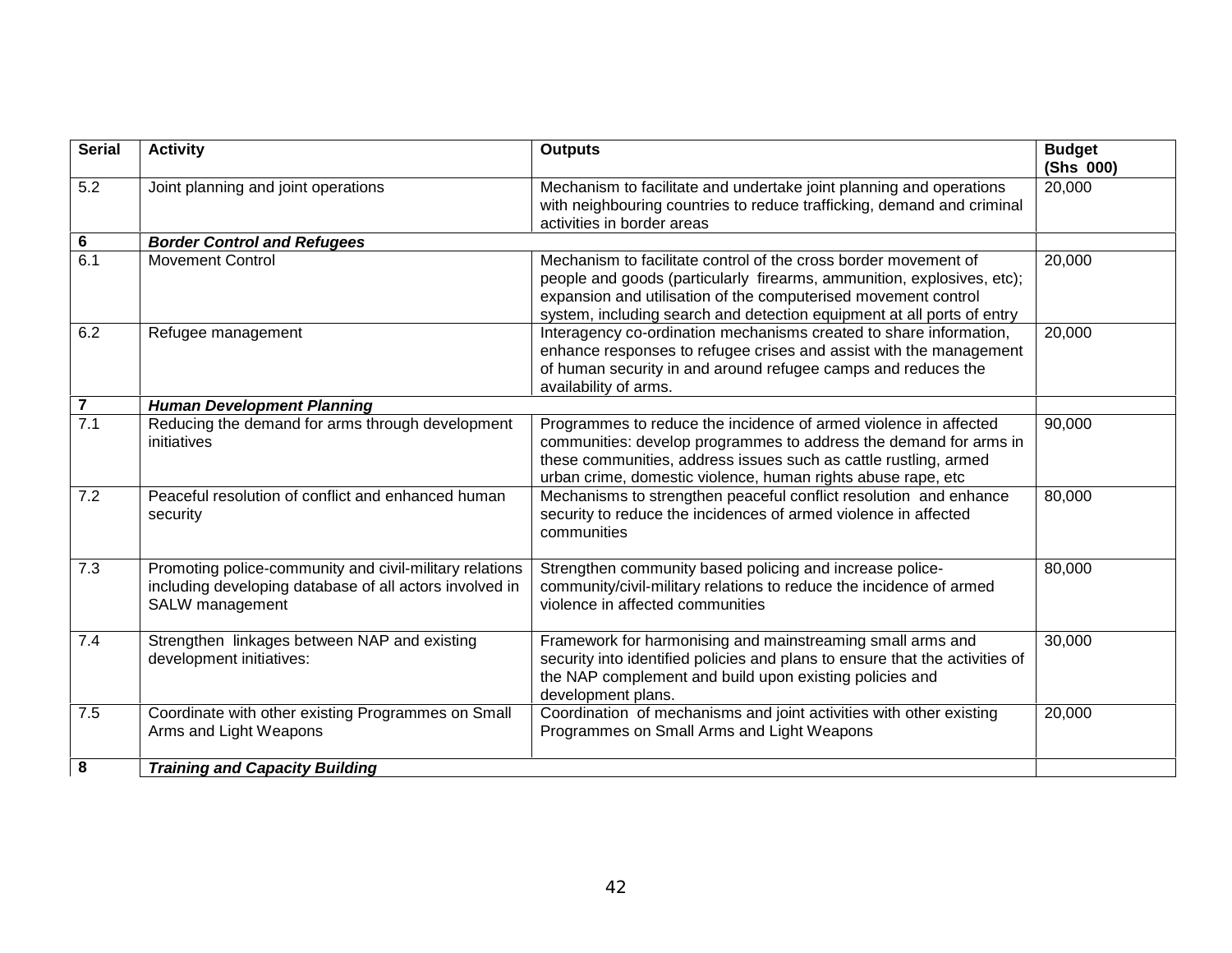| <b>Serial</b> | <b>Activity</b>                                                                                                                                                                                  | <b>Outputs</b>                                                                                                                                                                                                                        | <b>Budget</b><br>(Shs 000) |  |  |
|---------------|--------------------------------------------------------------------------------------------------------------------------------------------------------------------------------------------------|---------------------------------------------------------------------------------------------------------------------------------------------------------------------------------------------------------------------------------------|----------------------------|--|--|
| 8.1           | Training and Capacity Building of actors at all levels                                                                                                                                           | Continue capacity building and training programmes to establish<br>capacity needed for the sustainable implementation of international<br>and regional agreements, declarations, protocols, the NAP and laws.                         | 60,000                     |  |  |
| 8.2           | Support to Regional and District Task Forces                                                                                                                                                     | Support to lower levels for the implementation of activities addressing<br>SALW issues.                                                                                                                                               | 150,000                    |  |  |
| 8.3           | 9 Research                                                                                                                                                                                       |                                                                                                                                                                                                                                       |                            |  |  |
| 9.1           | Action orientated research.                                                                                                                                                                      | Programme established to facilitate action-orientated research through<br>co-operation between the Uganda Government and Civil Society in<br>activities related to small arms and light weapons                                       | 30,000                     |  |  |
| 9.2           | Research on key performance factors in the law<br>enforcement environment:                                                                                                                       | Programme to develop and conduct research to improve law<br>enforcement practice and enhance security in the most affected<br>regions, reduce demand and address the impact of the problem of<br>illicit small arms and light weapons | 30,000                     |  |  |
| 10            | <b>Critical Areas Support</b>                                                                                                                                                                    |                                                                                                                                                                                                                                       |                            |  |  |
| 10.1          | Increase Operational effectiveness and efficiency of<br>law enforcement agencies                                                                                                                 | Programme to address capacity of law enforcement agencies in critical<br>areas of performance (eg, specialised equipment, expertise), to<br>undertake their responsibilities in a comprehensive and sustainable<br>manner             | 50,000                     |  |  |
| 11            | <b>CROSS CUTTING ISSUES</b>                                                                                                                                                                      |                                                                                                                                                                                                                                       |                            |  |  |
| 11.1          | To instil gender mainstreaming into all SALW activities<br>in line with the stipulated guidelines indicated in the<br>government policy and the Nairobi Protocol at national<br>and local levels | To ensure that issues of gender are effectively addressed in all SALW<br>activities in accordance to EAC and RECSA gender policy to promote<br>equitable representation and participation of women and other<br>vulnerable groups     | 40,000                     |  |  |
| 11.2          | To ensure that HIV/AIDS workplace policy is<br>represented in SALW activities                                                                                                                    | Consider the adoption of the MIA HIV/AIDS work place policy to<br>develop a specific programme to mainstream issues related to<br>HIV/AIDS in SALW control activities                                                                 | 40,000                     |  |  |
| 11.3          | Address Human Rights abuse in SALW control<br>activities                                                                                                                                         | To ensure responsible SALW management to mitigate any effects of<br>Human rights abuses                                                                                                                                               | 30,000                     |  |  |